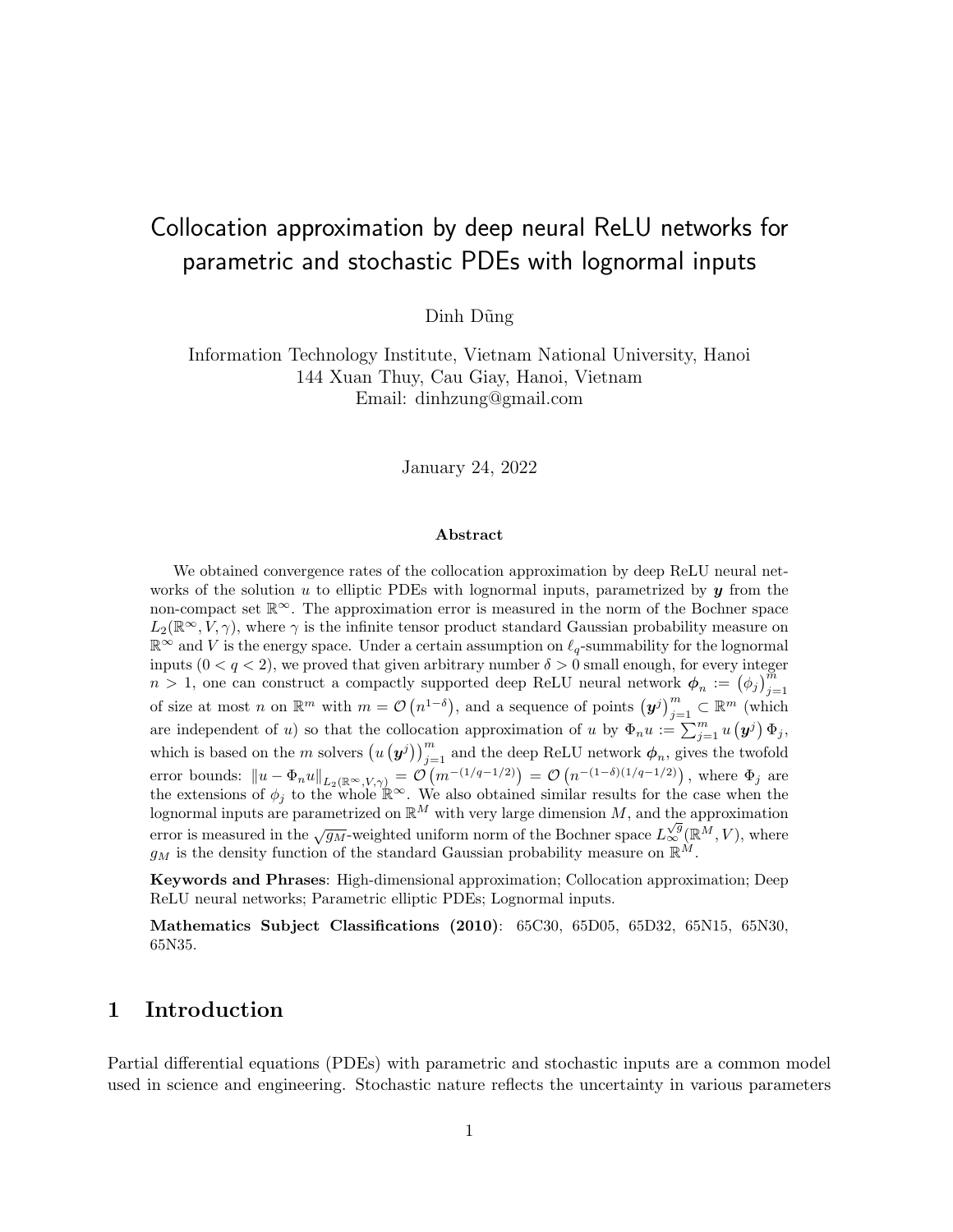presented in the physical phenomenon modelled by the equation. A central problem of computational uncertainty quantification is efficient numerical approximation for parametric and stochastic PDEs which has been of great interest and achieved significant progress in recent decades. There is a large number of non-deep-neural-network papers on this topic to mention all of them. We point out just some works [\[3,](#page-32-0) [4,](#page-32-1) [5,](#page-32-2) [7,](#page-32-3) [8,](#page-32-4) [9,](#page-32-5) [10,](#page-32-6) [11,](#page-32-7) [12,](#page-32-8) [14,](#page-32-9) [15,](#page-32-10) [24,](#page-33-0) [36,](#page-34-0) [60,](#page-35-0) [61\]](#page-35-1) which are directly related to our paper. In particular, collocation approximations which are based on a finite number of particular solvers to parametric and stochastic PDEs, were considered in [\[8,](#page-32-4) [9,](#page-32-5) [10,](#page-32-6) [14,](#page-32-9) [15,](#page-32-10) [18,](#page-33-1) [24,](#page-33-0) [60\]](#page-35-0).

The approximation universality of neural networks has been achieved a basis understanding since the 1980's ([\[6,](#page-32-11) [13,](#page-32-12) [25,](#page-33-2) [37\]](#page-34-1)). Deep neural networks in recent years have been rapidly developed in theory and applications to a wide range of fields due to their advantage over shallow ones. Since their application range is getting wider, theoretical analysis discovering reasons of these significant practical improvements attracts special attention [\[2,](#page-32-13) [20,](#page-33-3) [44,](#page-34-2) [55,](#page-35-2) [56\]](#page-35-3). In recent years, there has been a number of interesting papers that addressed the role of depth and architecture of deep neural networks for non-adaptive and adaptive approximation of functions having a particular regularity [\[1,](#page-31-0) [22,](#page-33-4) [29,](#page-33-5) [32,](#page-34-3) [31,](#page-33-6) [42,](#page-34-4) [39,](#page-34-5) [50,](#page-35-4) [48,](#page-35-5) [58,](#page-35-6) [59\]](#page-35-7). High-dimensional approximations by deep neural networks have been studied in [\[43,](#page-34-6) [52,](#page-35-8) [16,](#page-32-14) [19\]](#page-33-7), and their applications to high-dimensional PDEs in [\[23,](#page-33-8) [27,](#page-33-9) [28,](#page-33-10) [30,](#page-33-11) [33,](#page-34-7) [46,](#page-34-8) [51\]](#page-35-9). Most of these papers employed the rectified linear unit (ReLU) as the activation function of deep neural networks since the ReLU is a simple and preferable in many applications. The output of such a deep neural network is a continuous piece-wise linear function which is easily and cheaply computed. The reader can consult the recent survey papers [\[21,](#page-33-12) [47\]](#page-34-9) for various problems and aspects of neural network approximation and bibliography.

Recently, a number of papers have been devoted to various problems and methods of deep neural network approximation for parametric and stochastic PDEs such as dimensionality reduction [\[57\]](#page-35-10), deep neural network expression rates for generalized polynomial chaos expansions (gpc) of solutions to parametric elliptic PDEs [\[17,](#page-33-13) [49\]](#page-35-11), reduced basis methods [\[38\]](#page-34-10) the problem of learning the discretized parameter-to-solution map in practice [\[26\]](#page-33-14), Bayesian PDE inversion [\[33,](#page-34-7) [34,](#page-34-11) [45\]](#page-34-12), etc. Note that except [\[17\]](#page-33-13) all of these papers treated parametric and stochastic PDEs with affine inputs on the compact set  $\mathbb{I}^{\infty} := [-1, 1]^{\infty}$ . The authors of paper [\[49\]](#page-35-11) proved dimension-independent deep neural network expression rate bounds of the uniform approximation of solution to parametric elliptic PDE with affine inputs on  $\mathbb{I}^{\infty}$  based on *n*-term truncations of the non-orthogonal Taylor gpc expansion. The construction of approximating deep neural networks relies on weighted summability of the Taylor gpc expansion coefficients of the solution which is derived from its analyticity. The paper [\[17\]](#page-33-13) investigated non-adaptive methods of deep ReLU neural network approximation of the solution  $u$  to parametric and stochastic elliptic PDEs with lognormal inputs on non-compact set  $\mathbb{R}^{\infty}$ . The approximation error is measured in the norm of the Bochner space  $L_2(\mathbb{R}^{\infty}, V, \gamma)$ , where  $\gamma$  is the tensor product standard Gaussian probability on  $\mathbb{R}^{\infty}$  and V is the energy space. The approximation is based on an  $m$ -term truncation of the Hermite gpc of  $u$ . Under a certain assumption on  $\ell_q$ -summability  $(0 < q < \infty)$  for the lognormal inputs, it was proven that for every integer  $n > 1$ , one can construct a non-adaptive compactly supported deep ReLU neural network  $\phi_n$  of size  $\leq n$  on  $\mathbb{R}^m$  with  $m = \mathcal{O}(n/\log n)$ , having m outputs so that the summation constituted by replacing Hermite polynomials in the  $m$ -term truncation by these  $m$  outputs approximates  $u$ with the error bound  $\mathcal{O}\left(\left(n/\log n\right)^{-1/q}\right)$ . The authors of [\[17\]](#page-33-13) also obtained some results on similar problems for parametric and stochastic elliptic PDEs with affine inputs, based on the Jacobi and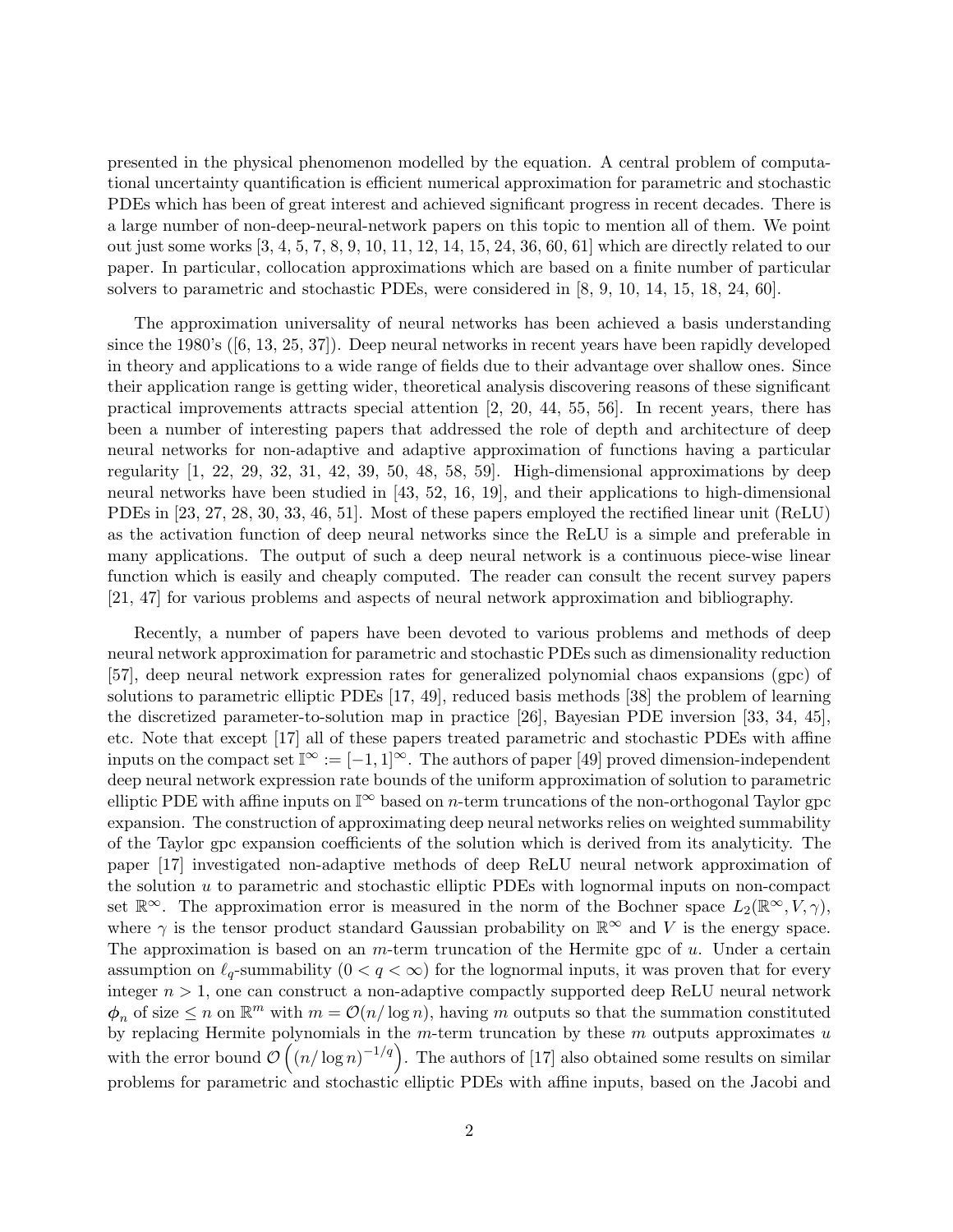Taylor gpc expansions.

In the present paper, we are interested in constructing deep ReLU neural networks for collocation approximation of the solution to parametric elliptic PDEs with lognormal inputs. We study the convergence rate of this approximation in terms of the size of deep ReLU neural networks.

Let  $D \subset \mathbb{R}^d$  be a bounded Lipschitz domain. Consider the diffusion elliptic equation

<span id="page-2-0"></span>
$$
-\operatorname{div}(a\nabla u) = f \quad \text{in} \quad D, \quad u|_{\partial D} = 0,\tag{1.1}
$$

for a given right-hand side f and diffusion coefficient a as functions on D. Denote by  $V := H_0^1(D)$ the energy space and  $H^{-1}(D)$  the dual space of V. Assume that  $f \in H^{-1}(D)$  (in what follows this preliminary assumption always holds without mention). If  $a \in L_{\infty}(D)$  satisfies the ellipticity assumption

<span id="page-2-1"></span>
$$
0 < a_{\min} \le a \le a_{\max} < \infty,
$$

by the well-known Lax–Milgram lemma, there exists a unique solution  $u \in V$  to the equation [\(1.1\)](#page-2-0) in the weak form

$$
\int_D a \nabla u \cdot \nabla v \, \mathrm{d} \boldsymbol{x} \ = \ \langle f, v \rangle, \quad \forall v \in V.
$$

We consider diffusion coefficients having a parametrized form  $a = a(\mathbf{y})$ , where  $\mathbf{y} = (y_j)_{j \in \mathbb{N}}$  is a sequence of real-valued parameters ranging in the set  $\mathbb{R}^{\infty}$ . Denote by  $u(y)$  the solution to the parametrized diffusion elliptic equation

$$
-\operatorname{div}(a(\mathbf{y})\nabla u(\mathbf{y})) = f \quad \text{in} \quad D, \quad u(\mathbf{y})|_{\partial D} = 0. \tag{1.2}
$$

The resulting solution operator maps  $y \in \mathbb{R}^{\infty} \mapsto u(y) \in V$ . The goal is to achieve numerical approximation of this complex map by a small number of parameters with a guaranteed error in a given norm. Depending on the nature of the modeled object, the parameter  $\boldsymbol{y}$  may be either deterministic or random. In the present paper, we consider the so-called lognormal case when the diffusion coefficient a is of the form

<span id="page-2-2"></span>
$$
a(\mathbf{y}) = \exp(b(\mathbf{y})) \tag{1.3}
$$

with  $b(y)$  in the infinite-dimensional form:

<span id="page-2-3"></span>
$$
b(\mathbf{y}) = \sum_{j=1}^{\infty} y_j \psi_j, \quad \mathbf{y} \in \mathbb{R}^{\infty},
$$
\n(1.4)

where the  $y_j$  are i.i.d. standard Gaussian random variables and  $\psi_j \in L_{\infty}(D)$ . We also consider the finite-dimensional form when

<span id="page-2-4"></span>
$$
b(\mathbf{y}) = \sum_{j=1}^{M} y_j \psi_j, \quad \mathbf{y} \in \mathbb{R}^M,
$$
\n(1.5)

with finite but very large dimension M.

We briefly describe the main results of the present paper.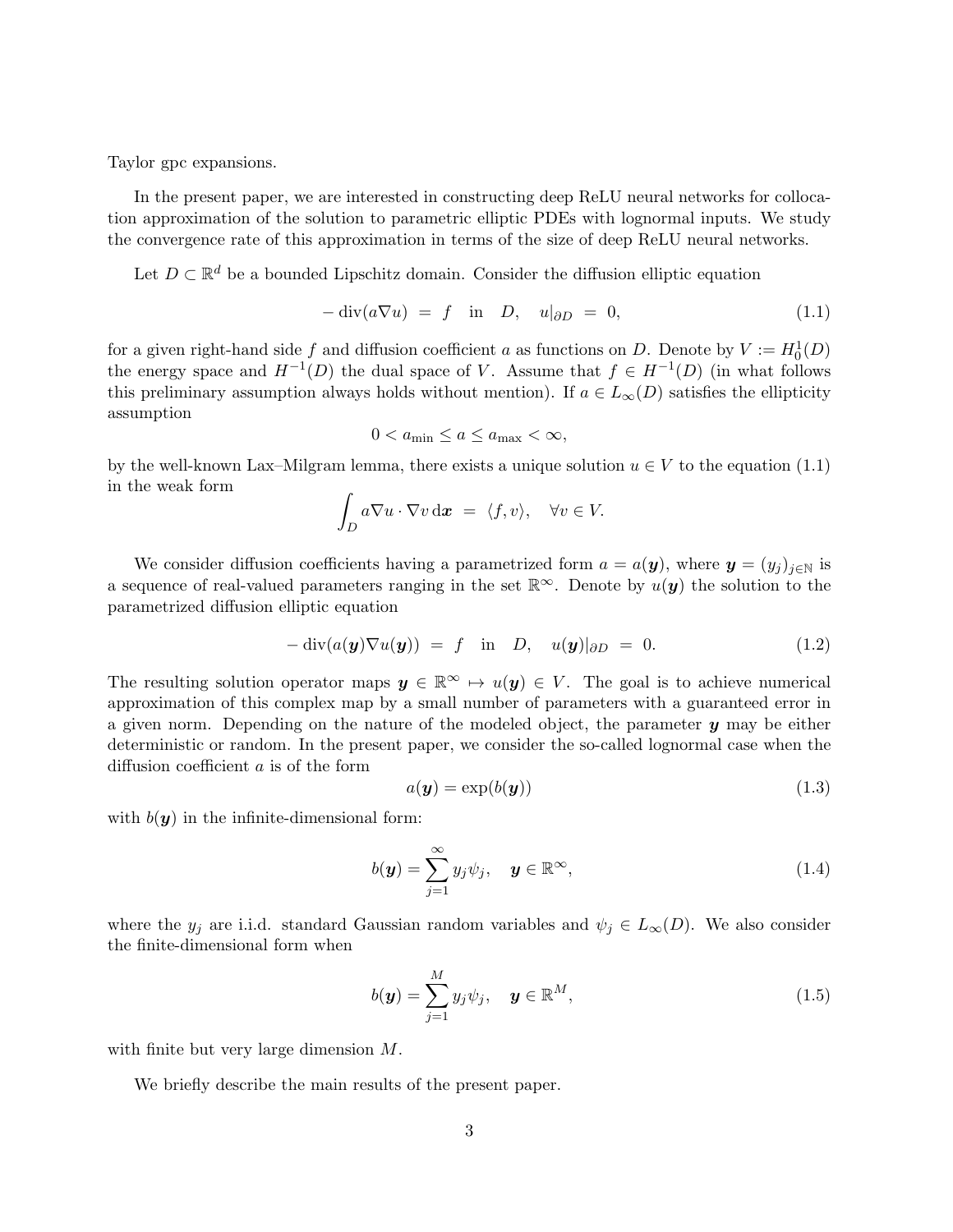We investigate non-adaptive collocation methods of high-dimensional deep ReLU neural network approximation of the solution  $u(\mathbf{y})$  to parametrized diffusion elliptic PDEs [\(1.2\)](#page-2-1) with lognormal inputs [\(1.3\)](#page-2-2) in the infinite-dimensional case [\(1.4\)](#page-2-3) and finite-dimensional case [\(1.5\)](#page-2-4). In the infinite-dimensional case [\(1.4\)](#page-2-3), the approximation error is measured in the norm of the Bochner space  $L_2(\mathbb{R}^\infty, V, \gamma)$ , where  $\gamma$  is the infinite tensor product standard Gaussian probability on  $\mathbb{R}^\infty$ . Assume that there exists a sequence of positive numbers  $\rho = (\rho_j)_{j \in \mathbb{N}}$  such that for some  $0 < q < 2$ ,

$$
\left\|\sum_{j\in\mathbb{N}}\rho_j|\psi_j|\right\|_{L_{\infty}(D)} < \infty \text{ and } \boldsymbol{\rho}^{-1} = \left(\rho_j^{-1}\right)_{j\in\mathbb{N}} \in \ell_q(\mathbb{N}).
$$

Then, given an arbitrary number  $\delta$  with  $0 < \delta < \min(1, 1/q - 1/2)$ , for every integer  $n > 1$ , we can construct a compactly supported deep ReLU neural network  $\phi_n := (\phi_j)_{j=1}^m$  of size at most n on  $\mathbb{R}^m$  with  $m = \mathcal{O}(n^{1-\delta})$ , and a sequence of points  $Y_n := (\boldsymbol{y}^j)_{j=1}^m \subset \mathbb{R}^m$  so that

- (i) The deep ReLU neural network  $\phi_n$  and sequence of points  $Y_n$  are independent of u;
- (ii) The output dimension of  $\phi_n$  is  $m = \mathcal{O}(n^{1-\delta})$ ;
- (iii) The depth of  $\phi_n$  is  $\mathcal{O}(n^{\delta})$ ;
- (iv) The support of  $\phi_n$  is contained in the hyper-cube  $[-T, T]^m$  with  $T = \mathcal{O}(n^{1-\delta})$ ;
- (v) If  $\Phi_j$  is the extension of  $\phi_j$  to the whole  $\mathbb{R}^{\infty}$  by  $\Phi_j(\mathbf{y}) = \phi_j\left((y_j)_{j=1}^m\right)$  for  $\mathbf{y} = (y_j)_{j \in \mathbb{N}} \in \mathbb{R}^{\infty}$ , the collocation approximation of  $u$  by the function

<span id="page-3-0"></span>
$$
\Phi_n u := \sum_{j=1}^m u\left(\boldsymbol{y}^j\right) \Phi_j,
$$

which is based on the m solvers  $(u(y^j))_{j=1}^m$  and the deep ReLU network  $\phi_n$ , gives the twofold error estimates

$$
||u - \Phi_n u||_{L_2(\mathbb{R}^\infty, V, \gamma)} = \mathcal{O}\left(m^{-\left(\frac{1}{q} - \frac{1}{2}\right)}\right) = \mathcal{O}\left(n^{-\left(1 - \delta\right)\left(\frac{1}{q} - \frac{1}{2}\right)}\right).
$$
 (1.6)

Notice that the error bound in m in  $(1.6)$  is the same as the error bound of the collocation approximation of u by the sparse-grid Lagrange gpc interpolation based on  $m$  the same particular solvers  $(u(y^{j}))_{j=1}^{m}$ , which so far is the best known result [\[15,](#page-32-10) Corollary 3.1]. Moreover, the convergence rate  $(1 - \delta)(1/q - 1/2)$  with respect to the size of the deep ReLU network in the collocation approximation, is comparable with the convergence rate  $1/q - 1/2$  with respect to the number of particular solvers in the collocation approximation by sparse-grid Lagrange gpc interpolation.

We also obtained similar results in manner of the items  $(i)-(v)$  in the finite-dimensional case [\(1.5\)](#page-2-4) with the approximation error measured in the  $\sqrt{g_M}$ -weighted uniform norm of the Bochner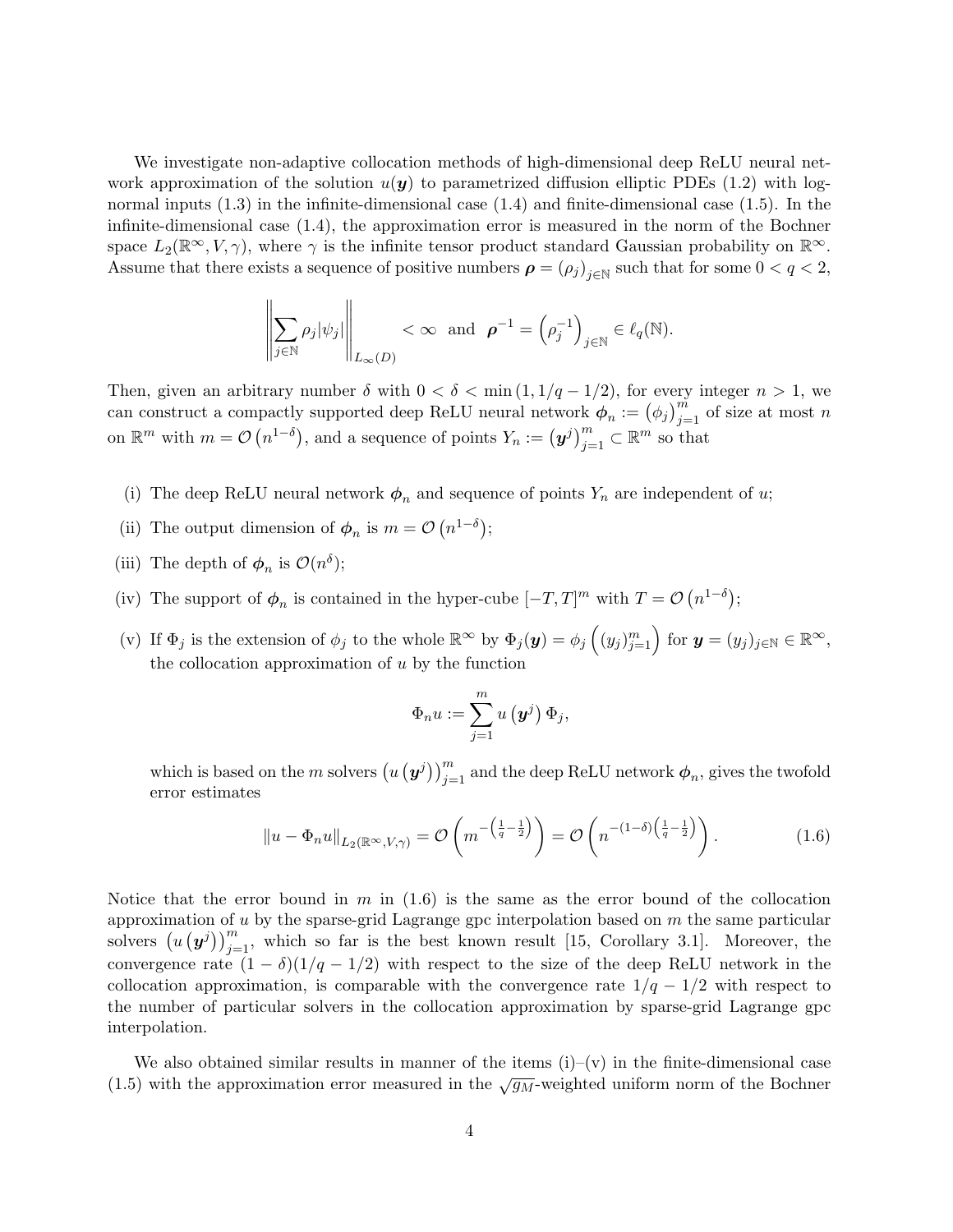space  $L^{\sqrt{g}}_{\infty}(\mathbb{R}^M, V)$ , where  $g_M$  is the density function of the standard Gaussian probability measure on  $\mathbb{R}^M$ .

The paper is organized as follows. In Section [2,](#page-4-0) we present a necessary knowledge about deep ReLU neural networks. Section [3](#page-6-0) is devoted to collocation methods of deep ReLU neural network approximation of functions in Bochner spaces  $L_2(\mathbb{R}^\infty, X, \gamma)$  or in  $L_2(\mathbb{R}^M, \hat{X}, \gamma)$  related to a Hilbert space X and the tensor product standard Gaussian probability measure  $\gamma$ . In Section [4,](#page-22-0) we apply the results in the previous section to the collocation approximation by deep ReLU neural networks of the solution u to the parametrized elliptic PDEs  $(1.2)$  with lognormal inputs  $(1.3)$  on in the infinite case  $(1.4)$  and finite case  $(1.5)$ .

Notation As usual,  $\mathbb N$  denotes the natural numbers,  $\mathbb Z$  the integers,  $\mathbb R$  the real numbers and  $\mathbb{N}_0 := \{s \in \mathbb{Z} : s \geq 0\}.$  We denote  $\mathbb{R}^\infty$  the set of all sequences  $y = (y_i)_{i \in \mathbb{N}}$  with  $y_i \in \mathbb{R}.$ Denote by F the set of all sequences of non-negative integers  $\mathbf{s} = (s_j)_{j \in \mathbb{N}}$  such that their support  $\text{supp}(s) := \{j \in \mathbb{N} : s_j > 0\}$  is a finite set. For  $s \in \mathbb{F}$ , put  $|s|_1 := \sum_{j \in \mathbb{N}} s_j$ . For a set G, we denote by |G| the cardinality of G. If  $\mathbf{a} = (a_j)_{j \in \mathcal{J}}$  is a sequence of positive numbers with any index set J, then we use the notation  $a^{-1} := (a_j^{-1})_{j \in \mathcal{J}}$ . We use letters C and K to denote general positive constants which may take different values, and  $C_{\alpha,\beta,\dots}$  and  $K_{\alpha,\beta,\dots}$  when we want to emphasize the dependence of these constants on  $\alpha, \beta, \dots$ , or when this dependence is important in a particular situation.

# <span id="page-4-0"></span>2 ReLU neural networks

In this section, we present some auxiliary knowledge on deep ReLU neural networks which will be used as a tool of approximation. We will consider deep feed-forward neural networks that allows connections of neurons in non-neighboring layers. The ReLU activation function is defined by  $\sigma(t) := \max\{t, 0\}, t \in \mathbb{R}$ . We denote:  $\sigma(\boldsymbol{x}) := (\sigma(x_1), \dots, \sigma(x_d))$  for  $\boldsymbol{x} = (x_1, \dots, x_d) \in \mathbb{R}^d$ .

Let us recall a standard definition of deep ReLU neural network and relevant terminology. Let  $d, L \in \mathbb{N}, L \geq 2, N_0 = d$ , and  $N_1, \ldots, N_L \in \mathbb{N}$ . Let  $\boldsymbol{W}^{\ell} = \left(w_{i,j}^{\ell}\right) \in \mathbb{R}^{N_{\ell} \times (\sum_{i=1}^{\ell-1} N_i)}, \ell = 1, \ldots, L$ , be an  $N_\ell \times \left( \sum_{i=1}^{\ell-1} N_i \right)$  matrix, and  $\boldsymbol{b}^\ell = (b_j^\ell) \in \mathbb{R}^{N_\ell}$ . A ReLU neural network  $\Phi$  (on  $\mathbb{R}^d$ ) with input dimension d, output dimension  $N_L$  and L layers is called a sequence of matrix-vector tuples

$$
\Phi=\left((\bm{W}^1,\bm{b}^1),\ldots,(\bm{W}^L,\bm{b}^L)\right),
$$

in which the following computation scheme is implemented:

$$
\begin{aligned} \mathbf{z}^0 &:= \mathbf{x} \in \mathbb{R}^d; \\ \mathbf{z}^\ell &:= \sigma \left( \boldsymbol{W}^\ell \left( \boldsymbol{z}^0, \ldots, \boldsymbol{z}^{\ell-1} \right)^{\mathrm{T}} + \boldsymbol{b}^\ell \right), \quad \ell = 1, \ldots, L-1; \\ \mathbf{z}^L &:= \boldsymbol{W}^L \big( \boldsymbol{z}^0, \ldots, \boldsymbol{z}^{L-1} \big)^{\mathrm{T}} + \boldsymbol{b}^L. \end{aligned}
$$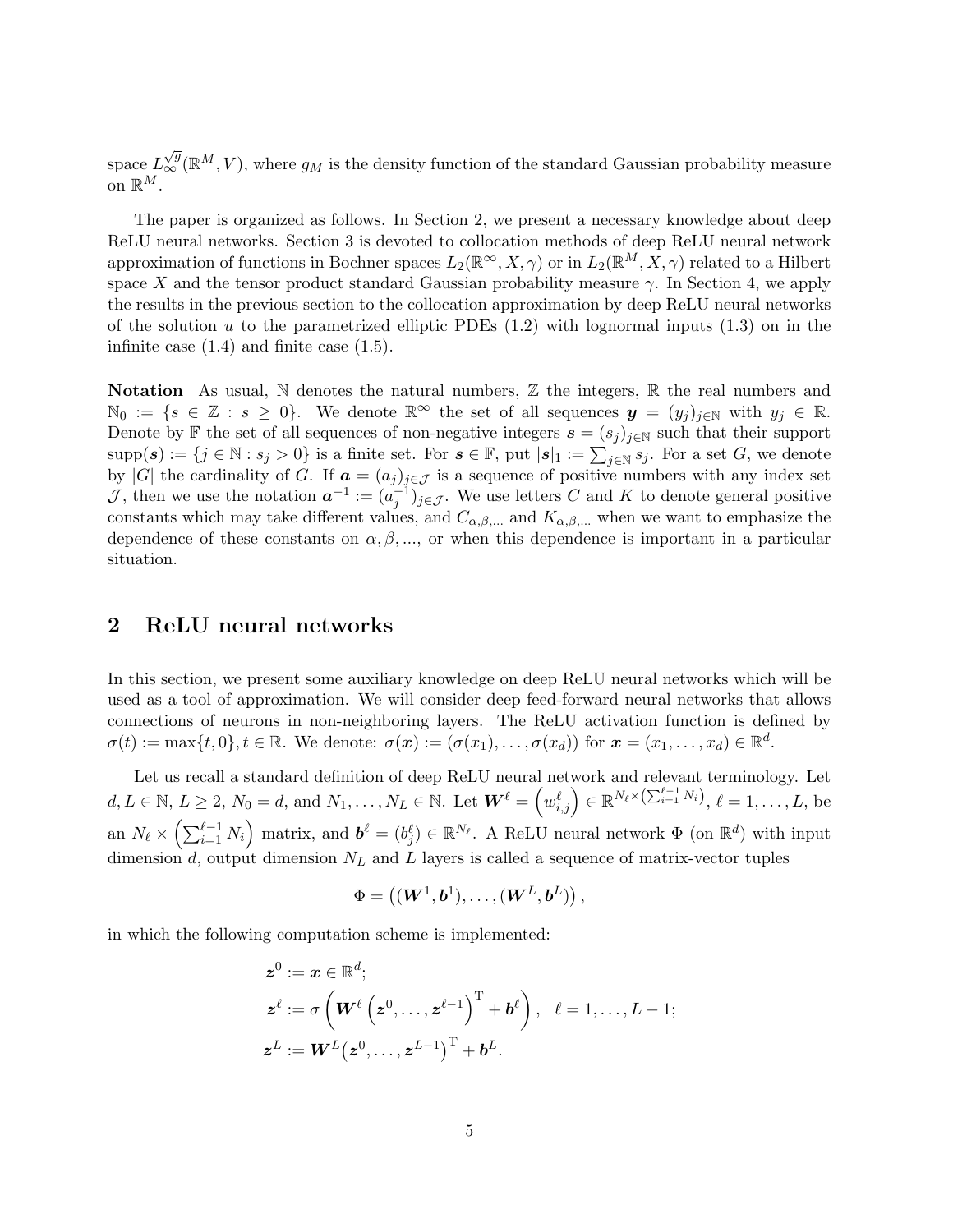We call  $z^0$  the input and with an ambiguity we use the notation  $\Phi(x) := z^L$  for the output of Φ. In some places we identify a ReLU neural network with its output. We adopt the following terminology.

- The number of layers  $L(\Phi) = L$  is the depth of  $\Phi$ ;
- The number of nonzero  $w_{i,j}^{\ell}$  and  $b_j^{\ell}$  is the size of  $\Phi$  and denoted by  $W(\Phi)$ ;
- When  $L(\Phi) \geq 3$ ,  $\Phi$  is called a deep ReLU neural network, and otherwise, a shallow ReLU neural network.

There are two basic operations which neural networks allow for. This is the parallelelization of several neural networks and the concatenation of two neural networks. The reader can find for instance, in [\[32\]](#page-34-3) (see also [\[21,](#page-33-12) [47\]](#page-34-9)) for detailed decriptions as well for the following two lemmas on these operations.

<span id="page-5-1"></span>**Lemma 2.1 (Parallelization)** Let  $N \in \mathbb{N}$ ,  $\lambda_j \in \mathbb{R}$ ,  $j = 1, ..., N$ . Let  $\Phi_j$ ,  $j = 1, ..., N$  be deep ReLU neural networks with input dimension d. Then we can explicitly construct a deep ReLU neural network denoted by Φ so that

$$
\Phi(\boldsymbol{x}) = \sum_{j=1}^N \lambda_j \Phi_j(\boldsymbol{x}), \quad \boldsymbol{x} \in \mathbb{R}^d.
$$

Moreover, we have

$$
W(\Phi) \le \sum_{j=1}^{N} W_j \qquad and \qquad L(\Phi) = \max_{j=1,\dots,N} L_j.
$$

The network  $\Phi$  is called the parallelization of the deep ReLU neural networks  $\Phi_j$ ,  $j = 1, ..., N$ .

**Lemma 2.2 (Concatenation)** Let  $\Phi_1$  and  $\Phi_2$  be two ReLU neural networks such that output layer of  $\Phi_1$  has the same dimension as input layer of  $\Phi_2$ . Then, we can explicitly construct a ReLU neural network  $\Phi$  such that  $\Phi(\mathbf{x}) = \Phi_2(\Phi_1(\mathbf{x}))$  for  $\mathbf{x} \in \mathbb{R}^d$ . Moreover we have

$$
W(\Phi) \le 2W(\Phi_1) + 2W(\Phi_2)
$$
 and  $L(\Phi) = L(\Phi_1) + L(\Phi_2)$ .

The deep ReLU neural network  $\Phi$  is called the concatenation of the deep ReLU neural networks  $\Phi_1$ and  $\Phi_2$ .

The following lemma was proven in [\[49,](#page-35-11) Proposition 3.3].

<sub>N</sub><sub>r</sub>

<span id="page-5-0"></span>**Lemma 2.3** For every  $\delta \in (0,1)$ ,  $d \in \mathbb{N}$ ,  $d \geq 2$ , we can explicitly construct a deep ReLU neural  $network \Phi_P so that$ 

$$
\sup_{\boldsymbol{x}\in[-1,1]^d}\left|\prod_{j=1}^dx_j-\Phi_P(\boldsymbol{x})\right|\leq\delta.
$$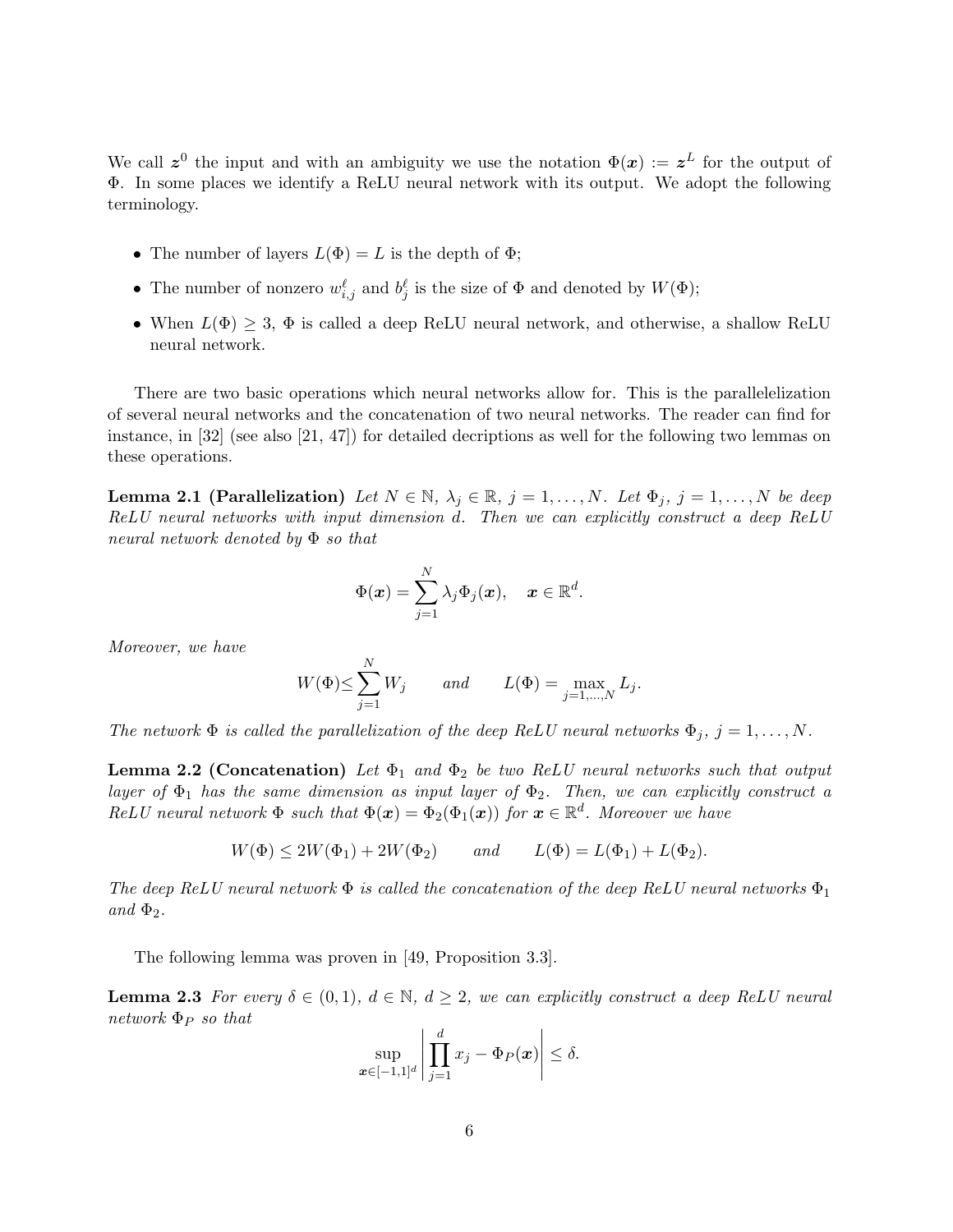Furthermore, if  $x_j = 0$  for some  $j \in \{1, ..., d\}$  then  $\Phi_P(x) = 0$  and there exists a constant  $C > 0$ independent of  $\delta$  and  $d$  such that

$$
W(\Phi_P) \le C d \log(d\delta^{-1}) \qquad \text{and} \qquad L(\Phi_P) \le C \log d \log(d\delta^{-1}).
$$

Let  $\varphi_1$  be the continuous piece-wise function with break points  $\{-2, -1, 1, 2\}$  such that  $\varphi_1(x) =$ x if  $x \in [-1, 1]$  and  $\text{supp}(\varphi_1) \subset [-2, 2]$ . It is easy to verify that  $\varphi_1$  can be realized exactly by a deep ReLU neural network (still denoted by  $\varphi_1$ ) with size  $W(\varphi_1) \leq C$  for some positive constant C. Similarly, let  $\varphi_0$  be the ReLU neural network that realizes the continuous piece-wise function with break points  $\{-2, -1, 1, 2\}$  and  $\varphi_0(x) = 1$  if  $x \in [-1, 1]$ ,  $\text{supp}(\varphi_0) \subset [-2, 2]$ . Clearly  $W(\varphi_0) \leq C$ for some positive constant  $C$ .

The following lemma directly derived from the realization of the functions  $\varphi_0$  and  $\varphi_1$  by deep ReLU neural network and Lemma [2.3](#page-5-0) (see also [\[17,](#page-33-13) Lemma 2.4]).

<span id="page-6-1"></span>**Lemma 2.4** Let  $\varphi$  be either  $\varphi_0$  or  $\varphi_1$ . For every  $\delta \in (0,1)$ ,  $d \in \mathbb{N}$ , we can explicitly construct a deep ReLU neural network Φ so that

$$
\sup_{\boldsymbol{x}\in[-2,2]^d}\left|\prod_{j=1}^d\varphi(x_j)-\Phi(\boldsymbol{x})\right|\leq\delta.
$$

Furthermore, supp $(\Phi) \subset [-2,2]^d$  and there exists a constant  $C > 0$  independent of  $\delta$  and  $d$  such that

$$
W(\Phi) \le C\left(1 + d\log(d\delta^{-1})\right) \qquad \text{and} \qquad L(\Phi) \le C\left(1 + \log d \log(d\delta^{-1})\right). \tag{2.1}
$$

### <span id="page-6-0"></span>3 Deep ReLU neural network approximation in Bochner spaces

In this section, we investigate collocation methods of deep ReLU neural network approximation of functions in Bochner spaces related to a Hilbert space  $X$  and tensor product standard Gaussian probability measures  $\gamma$ . Functions to be approximated have the weighted  $\ell_2$ -summable Hermite gpc expansion coefficients. The approximation is based on the sparse-grid Lagrange gpc interpolation approximation. We construct such methods and prove convergence rates of the approximation by them. The results obtained in this section will be applied to deep ReLU neural network collocation approximation of the solution of parametrized elliptic PDEs with lognormal inputs in the next section.

#### 3.1 Tensor product Gaussian measures and Bochner spaces

Let  $\gamma(y)$  be the standard Gaussian probability measure on R with the density

$$
g(y) := \frac{1}{\sqrt{2\pi}} e^{-y^2/2}, \text{ i.e., } d\gamma(y) := g(y) dy.
$$
 (3.1)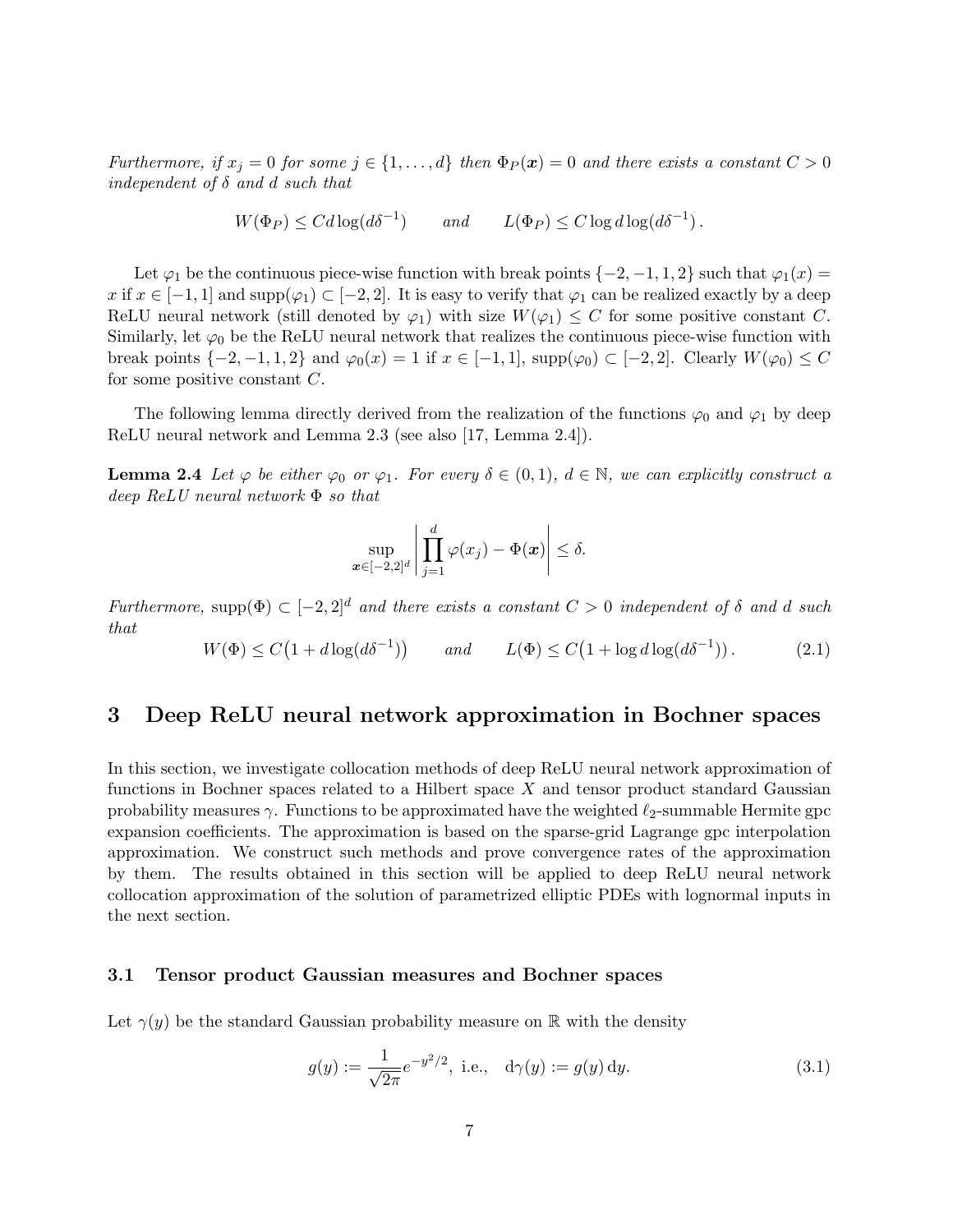For  $M \in \mathbb{N}$ , the standard Gaussian probability measures  $\gamma(\boldsymbol{y})$  on  $\mathbb{R}^M$  can be defined by

<span id="page-7-0"></span>
$$
\mathrm{d}\gamma(\boldsymbol{y}):=\;g_M(\boldsymbol{y})\mathrm{d}(\boldsymbol{y})\;=\;\bigotimes_{j=1}^M g(y_j)\mathrm{d}(y_j),\quad \boldsymbol{y}=(y_j)_{j=1}^M\in\mathbb{R}^M,
$$

where  $g_M(\mathbf{y}) := \bigotimes_{j=1}^M g(y_j)$ .

We next recall a concept of standard Gaussian probability measure  $\gamma(y)$  on  $\mathbb{R}^{\infty}$  as the infinite tensor product of the standard Gaussian probability measures  $\gamma(y_i)$ :

$$
\gamma(\boldsymbol{y}) := \bigotimes_{j \in \mathbb{N}} \gamma(y_j), \quad \boldsymbol{y} = (y_j)_{j \in \mathbb{N}} \in \mathbb{R}^{\infty}.
$$

The sigma algebra for  $\gamma(\mathbf{y})$  is generated by the set of cylinders  $A := \prod_{j \in \mathbb{N}} A_j$ , where  $A_j \subset \mathbb{R}$  are univariate  $\mu$ -measurable sets and only a finite number of  $A_i$  are different from  $\mathbb R$ . For such a set A, we have  $\gamma(A) = \prod_{j \in \mathbb{N}} \gamma(A_j)$ . (For details on infinite tensor product of probability measures, see, e.g., [\[35,](#page-34-13) pp. 429–435].)

In what follows, we use letter U to denote either  $\mathbb{R}^M$  or  $\mathbb{R}^\infty$  and letter J to denote either M or  $\infty$ , respectively. If X is a Hilbert space, the standard Gaussian probability measure  $\gamma$  on U induces the Bochner space  $L_2(U, X, \gamma)$  of  $\gamma$ -measurable mappings v from U to X, equipped with the norm

$$
||v||_{L_2(U,X,\gamma)} := \left( \int_U ||v(\cdot, \bm{y})||_X^2 d\gamma(\bm{y}) \right)^{1/2}.
$$

For a  $\gamma$ -measurable subset  $\Omega$  in U the spaces  $L_2(\Omega, X, \gamma)$  and  $L_2(\Omega, \gamma)$  is defined in the usual way.

In the case  $U = \mathbb{R}^M$ , we introduce also the space  $L^{\sqrt{g}}_{\infty}(\mathbb{R}^M, X)$  as the set of all  $\gamma$ -measurable functions  $v : \mathbb{R}^M \to X$  for which the  $\sqrt{g_M}$ -weighted uniform norm

$$
\|v\|_{L_\infty^{\sqrt g}(\mathbb{R}^M, X)} :=\; \underset{\boldsymbol y\in \mathbb{R}^M}{\mathop{\rm ess\,sup}} \left(\|v(\boldsymbol y)\|_X \sqrt{g_M(\boldsymbol y)}\right)\;<\; \infty.
$$

One may expect an infinite-dimensional version of this space. Unfortunately, we could not give  $\alpha$  correct definition of space  $L^{\sqrt{g}}_{\infty}(\mathbb{R}^{\infty}, X)$  because there is no an infinite-dimensional counterpart of the weight  $g_M$ . We make use of the abbreviations: L  $\chi_{\infty}^{\sqrt{g}}(\mathbb{R}^M) = L_{\infty}^{\sqrt{g}}(\mathbb{R}^M, \mathbb{R})$  and  $L_{\infty}^{\sqrt{g}}(\mathbb{R}) =$  $L_{\infty}^{\sqrt{g}}(\mathbb{R},\mathbb{R}).$ 

In this section, we will investigate the problem of deep ReLU neural network approximation of functions in  $L_2(\mathbb{R}^\infty, X, \gamma)$  or  $L_2(\mathbb{R}^M, X, \gamma)$  with the error measured in the norms of the space  $L_2(\mathbb{R}^\infty, X, \gamma)$  or of the space  $L_\infty^{\sqrt{g}}(\mathbb{R}^M, X)$ , respectively. (Notice that these norms are the most important in evaluation of the error of collocation approximation of solutions of parametric and stochastic PDEs). It is convenient to us to incorporate these different approximation problems into unified consideration. Hence, in what follows, we use the joint notations:

$$
\mathcal{L}(U,X) := \begin{cases} L_{\infty}^{\sqrt{g}}(\mathbb{R}^M, X) & \text{if } U = \mathbb{R}^M, \\ L_2(\mathbb{R}^{\infty}, X, \gamma) & \text{if } U = \mathbb{R}^{\infty}; \end{cases}
$$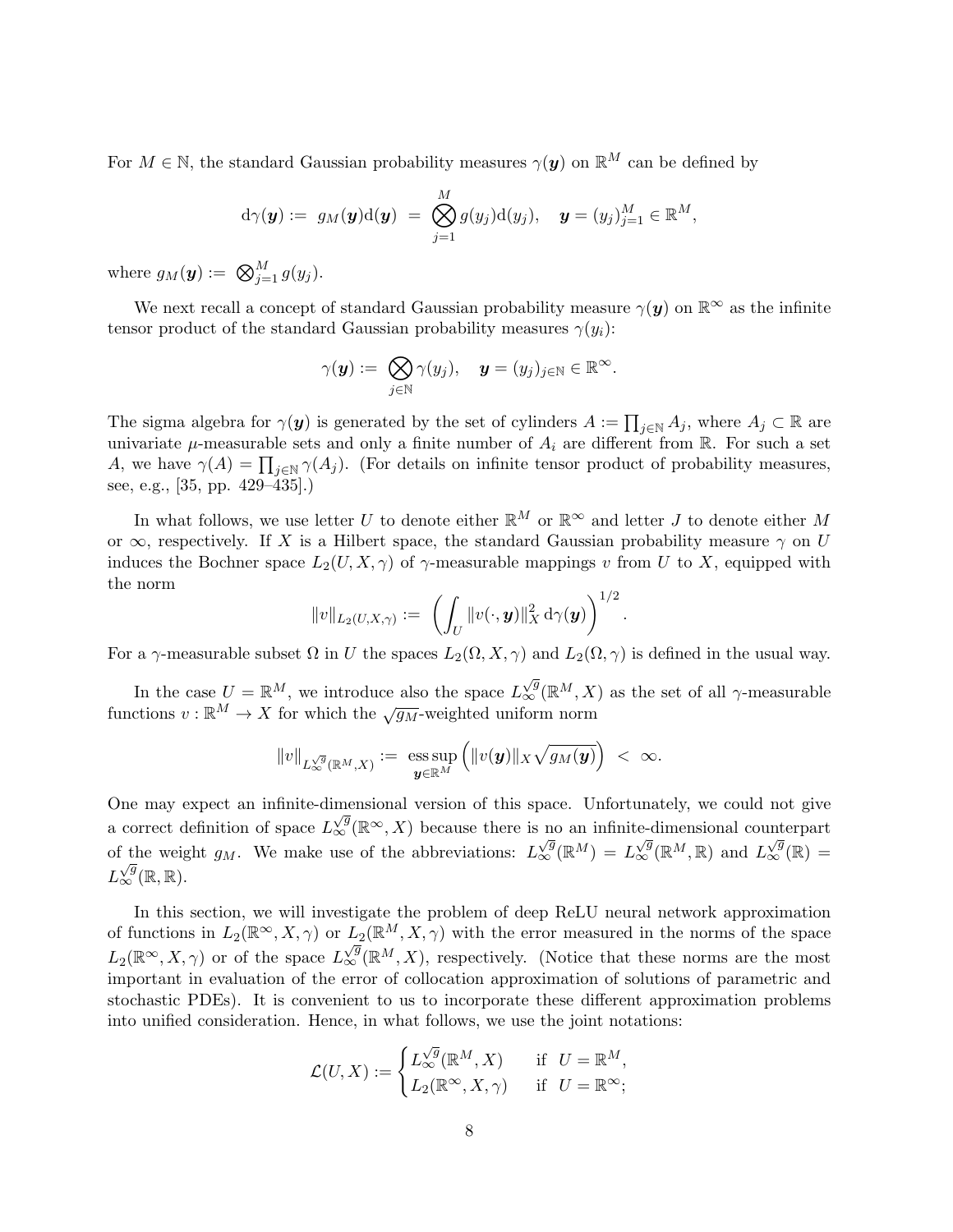$$
\mathcal{F}:=\begin{cases} \mathbb{N}_0^M &\;\;\text{if}\;\; U=\mathbb{R}^M,\\ \mathbb{F}&\;\;\text{if}\;\; U=\mathbb{R}^\infty; \end{cases}
$$

and

$$
\mathcal{N} := \begin{cases} \{1, ..., M\} & \text{if} \quad U = \mathbb{R}^M, \\ \mathbb{N} & \text{if} \quad U = \mathbb{R}^\infty. \end{cases}
$$

Here F is the set of all sequences of non-negative integers  $s = (s_j)_{j\in\mathbb{N}}$  such that their support  $supp(s) := \{j \in \mathbb{N} : s_j > 0\}$  is a finite set.

Let  $(H_k)_{k \in \mathbb{N}_0}$  be the Hermite polynomials normalized according to  $\int_{\mathbb{R}} |H_k(y)|^2 g(y) dy = 1$ . Then a function  $v \in L_2(U, X, \gamma)$  can be represented by the Hermite gpc expansion

$$
v(\mathbf{y}) = \sum_{\mathbf{s} \in \mathcal{F}} v_{\mathbf{s}} H_{\mathbf{s}}(\mathbf{y}), \quad v_{\mathbf{s}} \in X,
$$
\n(3.2)

with

$$
H_s(\mathbf{y}) = \bigotimes_{j \in \mathcal{N}} H_{s_j}(y_j), \quad v_s := \int_U v(\mathbf{y}) H_s(\mathbf{y}) d\gamma(\mathbf{y}), \quad s \in \mathcal{F}.
$$
 (3.3)

Notice that  $(H_s)_{s\in\mathcal{F}}$  is an orthonormal basis of  $L_2(U,\gamma) := L_2(U,\mathbb{R},\gamma)$ . Moreover, for every  $v \in L_2(U, X, \gamma)$  represented by the series [\(3.2\)](#page-7-0), the Parseval's identity holds

$$
||v||_{L_2(U,X,\gamma)}^2 = \sum_{s \in \mathcal{F}} ||v_s||_X^2.
$$

For  $s, s' \in \mathcal{F}$ , the inequality  $s' \leq s$  means that  $s'_j \leq s_j$ ,  $j \in \mathcal{N}$ . A sequence  $\sigma = (\sigma_s)_{s \in \mathcal{F}}$  is called increasing if  $\sigma_{s'} \leq s$  for  $s' \leq s$ .

**Assumption (I)** For  $v \in L_2(U, X, \gamma)$  represented by the series [\(3.2\)](#page-7-0), there exists an increasing sequence  $\sigma = (\sigma_s)_{s \in \mathcal{F}}$  of positive numbers strictly larger than 1 such that  $\|\sigma^{-1}\|_{\ell_q(\mathcal{F})} \leq C < \infty$ for some  $q$  with  $0 < q < 2$ , and

$$
\left(\sum_{s \in \mathcal{F}} (\sigma_s \|v_s\|_X)^2\right)^{1/2} \le C < \infty,\tag{3.4}
$$

<span id="page-8-1"></span>where the constants  $C$  are independent of  $J$ .

**Lemma 3.1** For  $v \in L_2(U, X, \gamma)$  sastisfying Assumption (I), the series [\(3.2\)](#page-7-0) converges absolutely and therefore, unconditionally in  $\mathcal{L}(U, X)$  to v and

<span id="page-8-0"></span>
$$
\sum_{s \in \mathcal{F}} \|v_s\|_X \le C < \infty,\tag{3.5}
$$

where the constant C is independent of J.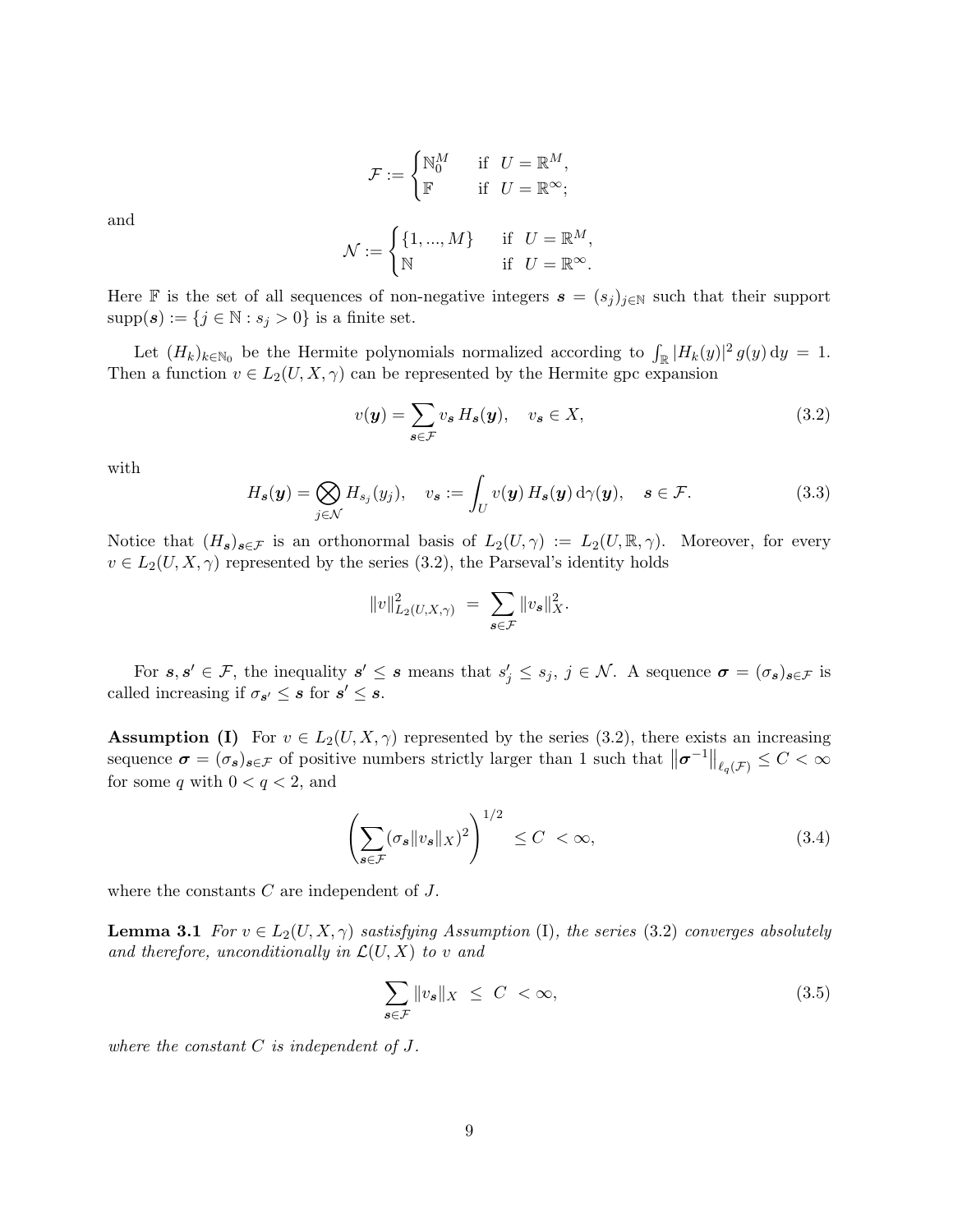*Proof.* By applying the Hölder inequality from Assumption  $(I)$  we obtain

$$
\sum_{\mathbf{s}\in\mathcal{F}}\|v_{\mathbf{s}}\|_{X}\leq\bigg(\sum_{\mathbf{s}\in\mathcal{F}}(\sigma_{\mathbf{s}}\|v_{\mathbf{s}}\|_{X})^{2}\bigg)^{1/2}\bigg(\sum_{\mathbf{s}\in\mathcal{F}}\sigma_{\mathbf{s}}^{-2}\bigg)^{1/2}\leq C\,\|\boldsymbol{\sigma}^{-1}\|_{\ell_{q}(\mathcal{F})}\,<\,\infty.
$$

This proves [\(3.5\)](#page-8-0). Hence, by the equality  $||H_{s}||_{L_2(\mathbb{R}^{\infty})} = 1$ ,  $s \in \mathbb{F}$ , and the inequality  $||H_{s}||_{L_{\infty}(\mathbb{R}^{\infty})}$  <  $1, s \in \mathbb{N}_0^M$  (which follows from [\(A.9\)](#page-26-0) in Appendix), the series [\(3.2\)](#page-7-0) converges absulutely, and therefore, unconditionally to  $v \in L_2(U, X, \gamma)$  since by the Parseval's identity it already converges to v in the norm of  $L_2(U, X, \gamma)$ .  $\Box$ 

### 3.2 Sparse-grid Lagrange gpc interpolation

For  $m \in \mathbb{N}_0$ , let  $Y_m = (y_{n,k})_{k \in \pi_m}$  be the increasing sequence of the  $m+1$  roots of the Hermite polynomial  $H_{m+1}$ , ordered as

$$
y_{m,-j} < \cdots < y_{m,-1} < y_{m,0} = 0 < y_{m,1} < \cdots < y_{m,j} \text{ if } m = 2j,
$$
  

$$
y_{m,-j} < \cdots < y_{m,-1} < y_{m,1} < \cdots < y_{m,j} \text{ if } m = 2j - 1,
$$

where

$$
\pi_m := \begin{cases}\n\{-j, -j+1, ..., -1, 0, 1, ..., j-1, j\} & \text{if } m = 2j; \\
\{-j, -j+1, ..., -1, 1, ..., j-1, j\} & \text{if } m = 2j - 1.\n\end{cases}
$$

(in particular,  $Y_0 = (y_{0,0})$  with  $y_{0,0} = 0$ ).

If v is a function on R taking values in a Hilbert space X and  $m \in \mathbb{N}_0$ , we define the function  $I_m(v)$  on R taking values in X by

$$
I_m(v) := \sum_{k \in \pi_m} v(y_{m;k}) L_{m;k}, \quad L_{m;k}(y) := \prod_{j \in \pi_m} \frac{y - y_{m;j}}{y_{n;k} - y_{m;j}},
$$
(3.6)

interpolating v at  $y_{m;k}$ , i.e.,  $I_m(v)(y_{m;k}) = v(y_{m;k})$ . Notice that for a function  $v : \mathbb{R} \to \mathbb{R}$ , the function  $I_m(v)$  is the Lagrange polynomial having degree  $\leq m$ , and that  $I_m(\varphi) = \varphi$  for every polynomial  $\varphi$  of degree  $\leq m$ .

Let

$$
\lambda_m(Y_m) := \sup_{\|v\|_{L_\infty^{\sqrt{g}}(\mathbb{R})} \le 1} \|I_m(v)\|_{L_\infty^{\sqrt{g}}(\mathbb{R})}
$$

be the Lebesgue constant. It was proven in [\[40,](#page-34-14) [41,](#page-34-15) [53\]](#page-35-12) that

$$
\lambda_m(Y_m) \le C(m+1)^{1/6}, \quad m \in \mathbb{N},
$$

for some positive constant C independent of n (with the obvious inequality  $\lambda_0(Y_0) \leq 1$ ). Hence, for every  $\varepsilon > 0$ , there exists a positive constant  $C_{\varepsilon} \geq 1$  independent of n such that

$$
\lambda_m(Y_m) \le (1 + C_{\varepsilon} m)^{1/6 + \varepsilon}, \quad \forall m \in \mathbb{N}_0. \tag{3.7}
$$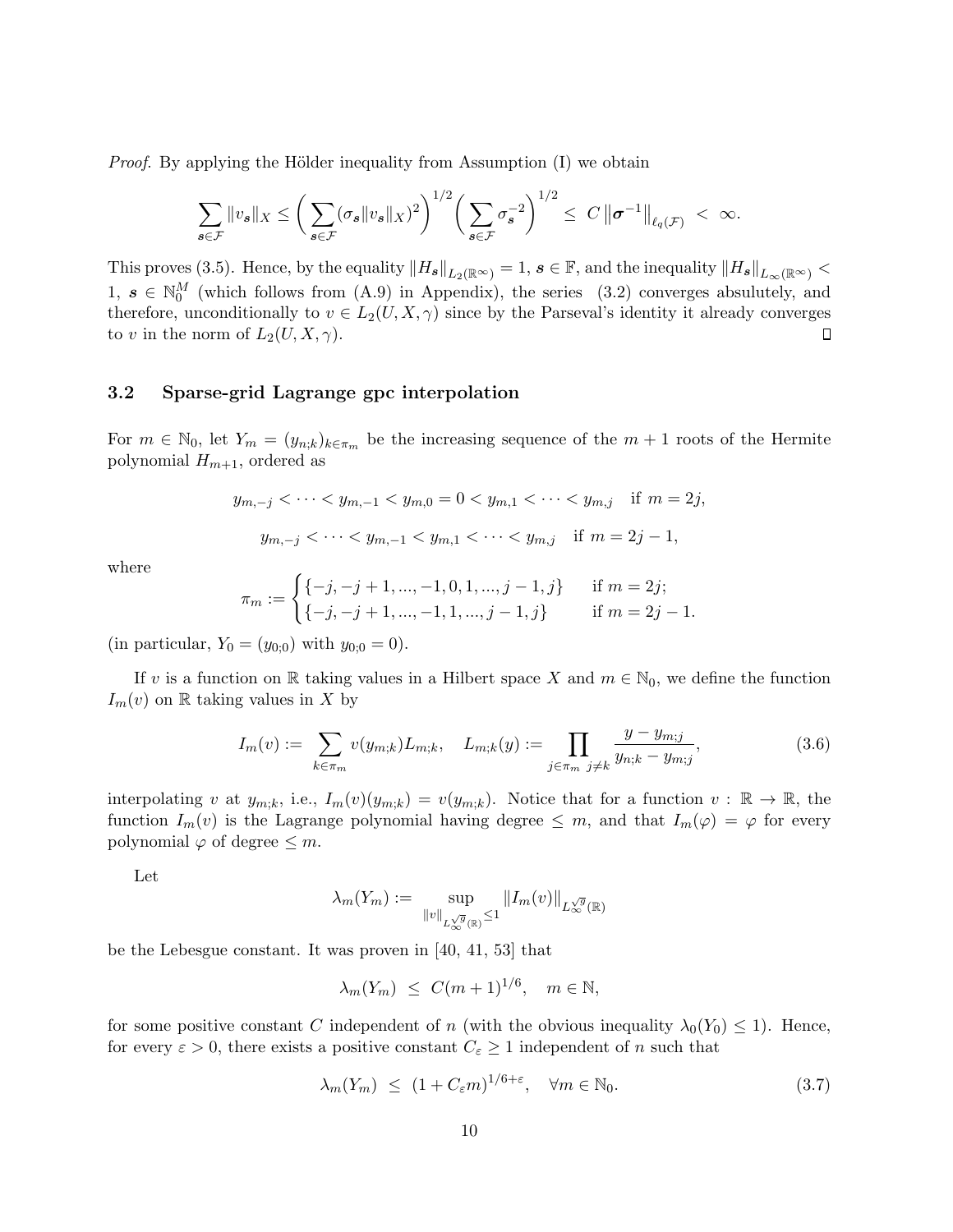We define the univariate operator  $\Delta_m$  for  $m \in \mathbb{N}_0$  by

<span id="page-10-0"></span>
$$
\Delta_m := I_m - I_{m-1},
$$

<span id="page-10-2"></span>with the convention  $I_{-1} = 0$ .

**Lemma 3.2** For every  $\varepsilon > 0$ , there exists a positive constant  $C_{\varepsilon}$  independent of m such that for every function  $v$  on  $\mathbb{R}$ ,

$$
\|\Delta_m(v)\|_{L^{\sqrt{g}}_{\infty}(\mathbb{R})} \le (1 + C_{\varepsilon} m)^{1/6 + \varepsilon} \|v\|_{L^{\sqrt{g}}_{\infty}(\mathbb{R})}, \quad \forall m \in \mathbb{N}_0,
$$
\n(3.8)

 $\Box$ 

whenever the norm in the right-hand side is finite.

Proof. From the assumptions we have that

<span id="page-10-1"></span>
$$
\|\Delta_m(v)\|_{L^{\sqrt{g}}_{\infty}(\mathbb{R})} \leq 2(1+ Cm)^{1/6} \|v\|_{L^{\sqrt{g}}_{\infty}(\mathbb{R})}, \quad \forall m \in \mathbb{N}_0,
$$

which implies [\(3.8\)](#page-10-0).

We will use a sparse-grid Lagrange gpc interpolation as an intermediate approximation in the deep ReLU neural network approximation of functions  $v \in L_2(U, X, \gamma)$ . In order to have a correct definition of interpolation operator we have to impose some neccessary restrictions on v. Let  $\mathcal E$  be a  $\gamma$ -measurable subset in U such that  $\gamma(\mathcal{E}) = 1$  and E contains all  $y \in U$  with  $|y|_0 < \infty$  in the case  $U = \mathbb{R}^{\infty}$ , where  $|\mathbf{y}|_0$  denotes the number of nonzero components  $y_j$  of  $\mathbf{y}$ . For a given  $\mathcal{E}$  and Hilbert space X, we define  $L_2^{\mathcal{E}}(U, X, \gamma)$  as the subspace in  $L_2(U, X, \gamma)$  of all elements v such that the point value  $v(y)$  (of a representative of v) is well-defined for all  $y \in \mathcal{E}$ . In what folllows,  $\mathcal{E}$  is fixed.

For  $v \in L_2^{\mathcal{E}}(U, X, \gamma)$ , we introduce the tensor product operator  $\Delta_s, s \in \mathcal{F}$ , by

$$
\Delta_{\pmb s}(v):=\bigotimes_{j\in\mathcal N}\Delta_{s_j}(v),
$$

where the univariate operator  $\Delta_{s_j}$  is applied to the univariate function v by considering v as a function of variable  $y_i$  with the other variables held fixed. From the definition of  $L_2^{\mathcal{E}}(U, X, \gamma)$  one can see that the operators  $\Delta_s$  are well-defined for all  $s \in \mathcal{F}$ . We define for  $s \in \mathcal{F}$ ,

$$
I_{\pmb s}(v):=\bigotimes_{j\in\mathcal N}I_{s_j}(v),\quad L_{\pmb s;\pmb k}(v):=\bigotimes_{j\in\mathcal N}L_{s_j;k_j}(v),\quad \pi_{\pmb s}:=\,\prod_{j\in\mathcal N}\pi_{s_j}.
$$

For  $s \in \mathcal{F}$  and  $k \in \pi_s$ , let  $E_s$  be the subset in  $\mathcal F$  of all  $e$  such that  $e_j$  is either 1 or 0 if  $s_j > 0$ , and  $e_j$  is 0 if  $s_j = 0$ , and let  $\mathbf{y}_{\mathbf{s},\mathbf{k}} := (y_{s_j;k_j})_{j\in\mathcal{N}} \in U$ . Put  $|\mathbf{s}|_1 := \sum_{j\in\mathcal{N}} s_j$  for  $\mathbf{s} \in \mathcal{F}$ . It is easy to check that the interpolation operator  $\Delta_{s}$  can be represented in the form

$$
\Delta_{\mathbf{s}}(v) = \sum_{\mathbf{e} \in E_{\mathbf{s}}} (-1)^{|\mathbf{e}|_1} I_{\mathbf{s} - \mathbf{e}}(v) = \sum_{\mathbf{e} \in E_{\mathbf{s}}} (-1)^{|\mathbf{e}|_1} \sum_{\mathbf{k} \in \pi_{\mathbf{s} - \mathbf{e}}} v(\mathbf{y}_{\mathbf{s} - \mathbf{e};\mathbf{k}}) L_{\mathbf{s} - \mathbf{e};\mathbf{k}}.
$$
 (3.9)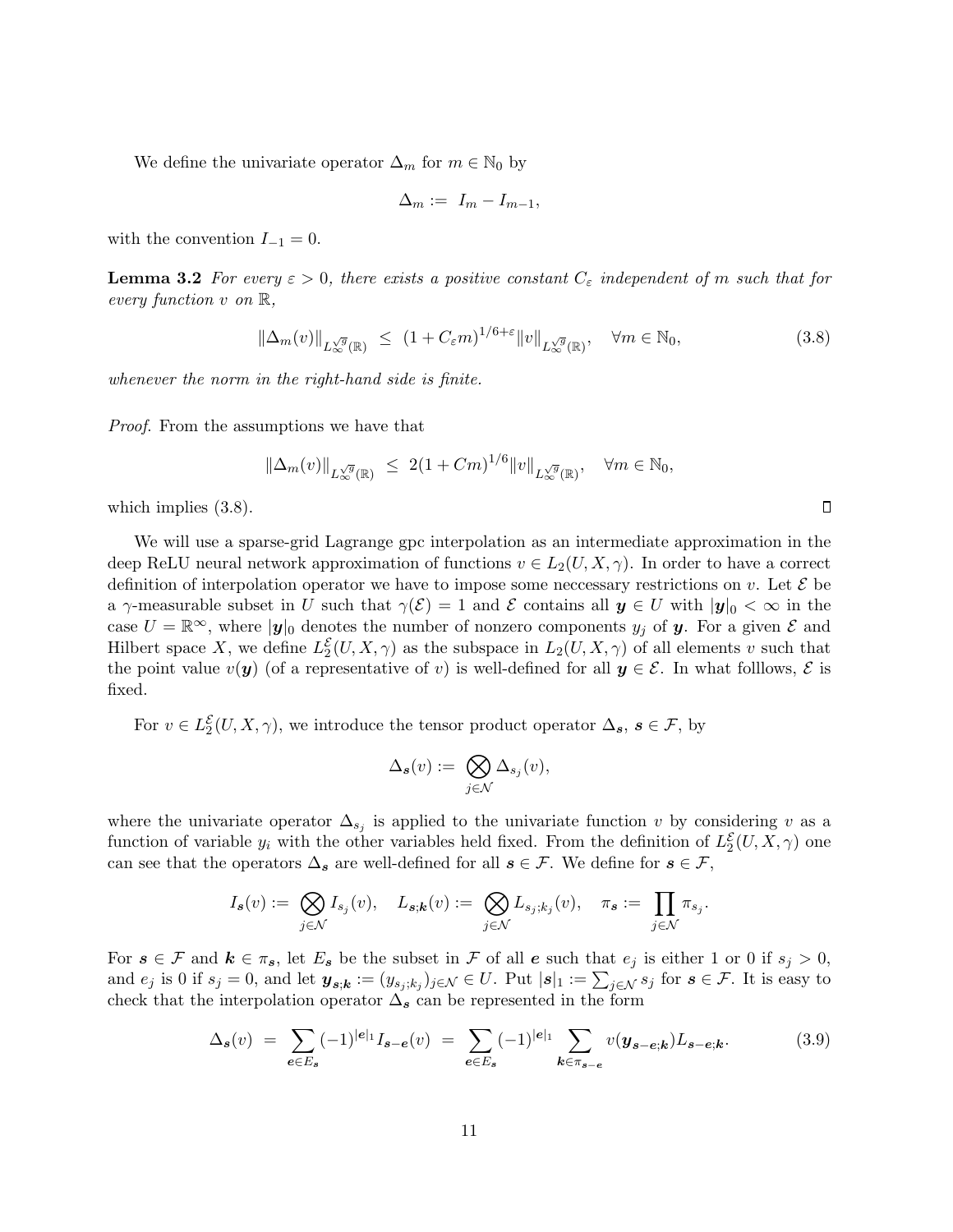For a given finite set  $\Lambda \subset \mathcal{F}$ , we introduce the gpc interpolation operator  $I_{\Lambda}$  by

<span id="page-11-0"></span>
$$
I_\Lambda:=\ \sum_{\bm{s}\in \Lambda} \Delta_{\bm{s}}.
$$

From [\(3.9\)](#page-10-1) we obtain

$$
I_{\Lambda}(v) = \sum_{s \in \Lambda} \sum_{e \in E_s} (-1)^{|e|_1} \sum_{\mathbf{k} \in \pi_{s-e}} v(\mathbf{y}_{s-e;\mathbf{k}}) L_{s-e;\mathbf{k}}.
$$
\n(3.10)

A set  $\Lambda \subset \mathcal{F}$  is called downward closed if the inclusion  $s \in \Lambda$  yields the inclusion  $s' \in \Lambda$  for every  $s' \in \mathcal{F}$  such that  $s' \leq s$ .

For  $\theta, \lambda \geq 0$ , we define the sequence  $p(\theta, \lambda) := (p_{s}(\theta, \lambda))_{s \in \mathcal{F}}$  by

<span id="page-11-3"></span>
$$
p_s(\theta, \lambda) := \prod_{j \in \mathcal{N}} (1 + \lambda s_j)^{\theta}, \quad s \in \mathcal{F}, \tag{3.11}
$$

with abbreviations  $p_s(\theta) := p_s(\theta, 1)$  and  $p(\theta) := p(\theta, 1)$ .

Let  $0 < q < \infty$  and  $\sigma = (\sigma_s)_{s \in \mathcal{F}}$  be a sequence of positive numbers. For  $\xi > 0$ , define the set

$$
\Lambda(\xi) := \{ s \in \mathcal{F} : \sigma_s^q \le \xi \}. \tag{3.12}
$$

By the formula [\(3.10\)](#page-11-0) we can represent the operator  $I_{\Lambda(\xi)}$  in the form

$$
I_{\Lambda(\xi)}(v) = \sum_{(\mathbf{s},\mathbf{e},\mathbf{k}) \in G(\xi)} (-1)^{|\mathbf{e}|_1} v(\mathbf{y}_{\mathbf{s}-\mathbf{e};\mathbf{k}}) L_{\mathbf{s}-\mathbf{e};\mathbf{k}},
$$
\n(3.13)

where

$$
G(\xi) := \{ (\mathbf{s}, \mathbf{e}, \mathbf{k}) \in \mathcal{F} \times \mathcal{F} \times \mathcal{F} : \mathbf{s} \in \Lambda(\xi), \ \mathbf{e} \in E_{\mathbf{s}}, \ \mathbf{k} \in \pi_{\mathbf{s} - \mathbf{e}} \}.
$$

The following theorem gives an estimate for the error of the approximation of  $v \in \mathcal{L}_2^{\mathcal{E}}(U, X, \gamma)$ by the sparse-grid Lagrange gpc interpolation  $I_{\Lambda(\xi)}v$  on the sampling points in the set  $G(\xi)$ , which will be used in the deep ReLU neural approximation in the next section.

<span id="page-11-2"></span>**Theorem 3.1** Let  $v \in \mathcal{L}_2^{\mathcal{E}}(U, X, \gamma)$  satisfy Assumption (I) and let  $\varepsilon > 0$  be a fixed number. Assume that  $\|\mathbf{p}(\theta,\lambda)\boldsymbol{\sigma}^{-1}\|_{\ell_q(\mathcal{F})} \leq C < \infty$ , where  $\theta = 7/3 + 2\varepsilon$ ,  $\lambda := C_{\varepsilon}$  is the constant in Lemma [3.2,](#page-10-2) and the constant C is independent of J. Then for each  $\xi > 1$ , we have that

<span id="page-11-4"></span><span id="page-11-1"></span>
$$
||v - I_{\Lambda(\xi)}v||_{\mathcal{L}(U,X)} \le C\xi^{-(1/q - 1/2)},
$$
\n(3.15)

where the constant C in [\(3.15\)](#page-11-1) is independent of J, v and  $\xi$ .

A proof of this theorem is given in Appendix.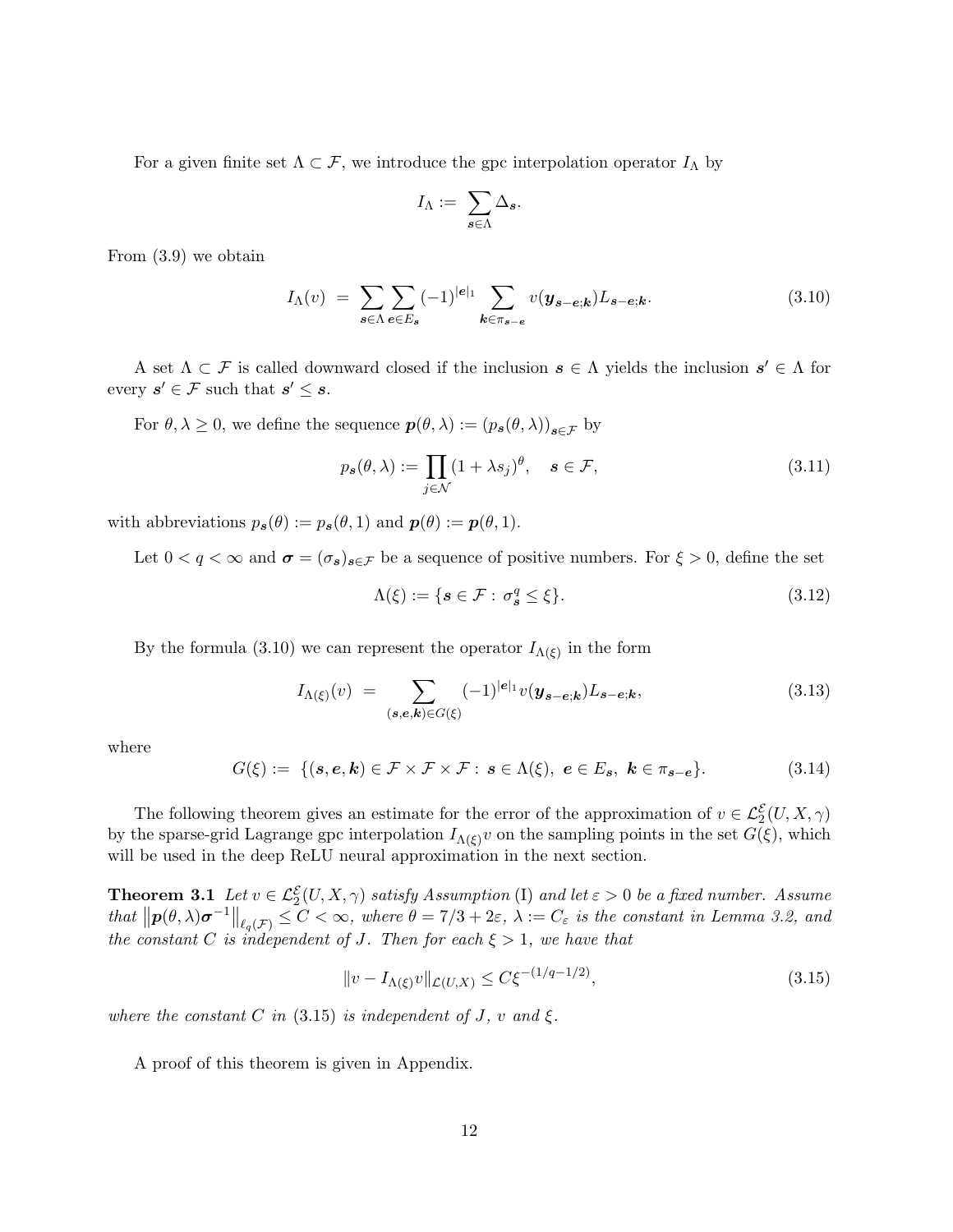**Corollary 3.1** Let  $v \in \mathcal{L}_2^{\mathcal{E}}(U, X, \gamma)$  satisfy Assumption (I) and let  $\varepsilon > 0$  be a fixed number. Assume that  $||p(\theta, \lambda)\sigma^{-1}||_{\ell_q(\mathcal{F})} \leq C < \infty$ , where  $\theta = \max(7/3 + 2\varepsilon, 2/q)$ ,  $\lambda := C_{\varepsilon}$  is the constant in Lemma [3.2,](#page-10-2) and the constant C is independent of J. Then for each  $n > 1$ , we can construct a sequence of points  $Y_{\Lambda(\xi_n)} := (\mathbf{y}_{\mathbf{s}-\mathbf{e};\mathbf{k}})_{(\mathbf{s},\mathbf{e},\mathbf{k}) \in G(\xi_n)}$  so that  $|G(\xi_n)| \leq n$  and

<span id="page-12-0"></span>
$$
||v - I_{\Lambda(\xi_n)}v||_{\mathcal{L}(U,X)} \le Cn^{-(1/q - 1/2)},
$$
\n(3.16)

where the constant  $C$  in [\(3.16\)](#page-12-0) is independent of  $J$ ,  $v$  and  $n$ .

*Proof.* Notice that this corollary was proven in [\[15,](#page-32-10) Corollary 3.1] for the case  $U = \mathbb{R}^{\infty}$ . By Lemma [A.2](#page-25-0) in Appendix  $|G(\xi)| \leq C_q \xi$  for every  $\xi > 1$ . Hence, the corollary follows from Theorem [3.1](#page-11-2) by sellection of  $\xi_n$  as the maximal number satisfying  $|G(\xi_n)| \leq n$ .  $\Box$ 

#### 3.3 Approximation by deep ReLU neural networks

In this section, we construct deep ReLU neural networks for collocation approximation of functions  $v \in L_2(U, X, \gamma)$ . We primarily approximate v by the sparse-grid Lagrange gpc interpolation  $I_{\Lambda(\xi)}v$ . Under the assumptions of Lemma [A.1\(](#page-25-1)iii) in Appendix,  $I_{\Lambda(\xi)}v$  can be seen as a function on  $\mathbb{R}^m$ , where  $m := \min \{M, \lfloor K_q \xi \rfloor \}$ . In the next step, we approximate  $I_{\Lambda(\xi)}v$  by its truncation  $I_{\Lambda(\xi)}^{\omega}v$  on a sufficiently large hyper-cube

$$
B_{\omega}^{m} := [-2\sqrt{\omega}, 2\sqrt{\omega}]^{m} \subset \mathbb{R}^{m}, \qquad (3.17)
$$

where the parameter  $\omega$  depending on  $\xi$  is chosen in an appropriate way. Finally, the function  $I_{\Lambda(\xi)}^{\omega}v$ and therefore, v is approximated by a function  $\Phi_{\Lambda(\xi)}v$  on  $\mathbb{R}^m$  which is constructed from a deep ReLU neural network. Let us discribe this construction.

For convenience, we consider  $\mathbb{R}^m$  as the subset of all  $y \in U$  such that  $y_j = 0$  for  $j > m$ . If g is a function on  $\mathbb{R}^m$  taking values in a Hilbert space X, then g has an extension to the whole U which is denoted again by g, by the formula  $g(\mathbf{y}) = g\left((y_j)_{j=0}^m\right)$  for  $\mathbf{y} = (y_j)_{j \in \mathcal{N}}$ .

Suppose that deep ReLU neural networks  $\phi_{s-e;\mathbf{k}}$  on the cube  $B^m_\omega$  are already constructed for approximation of the polynomials  $L_{\mathbf{s}-\mathbf{e};\mathbf{k}}$ ,  $(\mathbf{s},\mathbf{e},\mathbf{k}) \in G(\xi)$ . Then the network  $\phi_{\Lambda(\xi)} := (\phi_{\mathbf{s}})_{(\mathbf{s},\mathbf{e},\mathbf{k}) \in G(\xi)}$ on  $B_{\omega}^{m}$  with  $|G(\xi)|$  outputs which is constructed by parallelization, is used to construct an approximation of  $I_{\Lambda(\xi)}^{\omega}v$  and hence of v. Namely, we approximate v by

<span id="page-12-1"></span>
$$
\Phi_{\Lambda(\xi)}v(\mathbf{y}) := \sum_{(\mathbf{s},\mathbf{e},\mathbf{k}) \in G(\xi)} (-1)^{|\mathbf{e}|_1} v(\mathbf{y}_{\mathbf{s}-\mathbf{e};\mathbf{k}}) \phi_{\mathbf{s}-\mathbf{e};\mathbf{k}}.\tag{3.18}
$$

For the set  $\Lambda(\xi)$ , we introduce the following numbers:

$$
m_1(\xi) := \max_{s \in \Lambda(\xi)} |s|_1,\tag{3.19}
$$

and

$$
m(\xi) := \max\left\{j \in \mathcal{N} : \exists s \in \Lambda(\xi) \text{ such that } s_j > 0\right\}.
$$
 (3.20)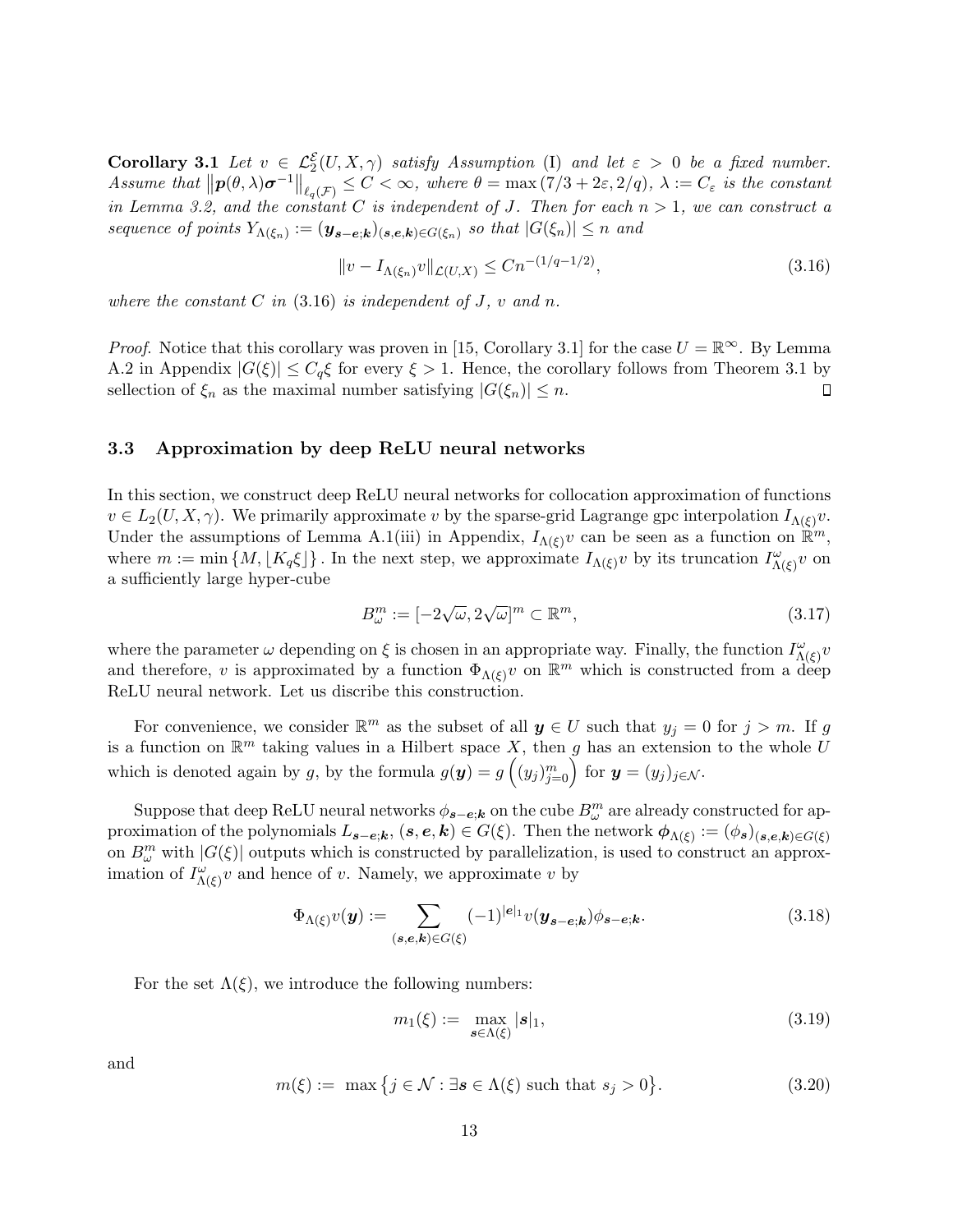Denote by  $e^i = (e^i_j)_{j \in \mathcal{N}} \in \mathcal{F}$  the element with  $e^i_i = 1$  and  $e^i_j = 0$  for  $j \neq i$ .

In this section, we will prove our main results on deep ReLU neural network approximation of functions  $v \in L_2^{\mathcal{E}}(U, X, \gamma)$  with the error measured in the norm of the space  $L_2(\mathbb{R}^\infty, X, \gamma)$  or of the space  $L^{\sqrt{g}}_{\infty}(\mathbb{R}^M, X)$ , which are incorporated into the following joint theorem.

<span id="page-13-0"></span>**Theorem 3.2** Let  $v \in L_2^{\mathcal{E}}(U, X, \gamma)$  satisfy Assumption (I). Let  $\theta$  be any number such that  $\theta \geq 3/q$ . Assume that the sequence  $\sigma = (\sigma_s)_{s \in \mathcal{F}}$  in Assumption (I) satisfies  $\sigma_{e^{i'}} \leq \sigma_{e^{i}}$  if  $i' < i$ , and that  $\left\Vert p(\theta)\sigma^{-1}\right\Vert _{\ell_{q}(\mathcal{F})}\leq C<\infty,$  where the constant C is independent of J. Let  $K_{q}, K_{q,\theta}$  and  $C_{q}$  be the constants in the assumptions of Lemma [A.1](#page-25-1) and of Lemma [A.2](#page-25-0) in Appendix. Then for every  $\xi > 1$ , we can construct a deep ReLU neural network  $\phi_{\Lambda(\xi)} := (\phi_{\mathbf{s}-\mathbf{e};\mathbf{k}})_{(\mathbf{s},\mathbf{e},\mathbf{k}) \in G(\xi)}$  on  $\mathbb{R}^m$  with

<span id="page-13-1"></span>
$$
m := \begin{cases} \min\left\{M, \lfloor K_q \xi \rfloor\right\} & \text{if} \quad U = \mathbb{R}^M, \\ \lfloor K_q \xi \rfloor & \text{if} \quad U = \mathbb{R}^\infty, \end{cases}
$$

and a sequence of points  $Y_{\Lambda(\xi)} := (\mathbf{y}_{\mathbf{s}-\mathbf{e};\mathbf{k}})_{(\mathbf{s},\mathbf{e},\mathbf{k})\in G(\xi)}$  having the following properties.

- (i) The deep ReLU neural network  $\phi_{\Lambda(\xi)}$  and sequence of points  $Y_{\Lambda(\xi)}$  are independent of v;
- (ii) The output dimension of  $\phi_{\Lambda(\xi)}$  are at most  $\lfloor C_q \xi \rfloor$ ;

$$
\text{(iii)}\ \ W\big(\boldsymbol{\phi}_{\Lambda(\xi)}\big) \leq C\xi^{1+2/\theta q} \log \xi;
$$

- (iv)  $L(\phi_{\Lambda(\xi)}) \leq C \xi^{1/\theta q} (\log \xi)^2;$
- (v)  $\text{supp}(\phi_{\Lambda(\xi)}) \subset [-T,T]^m$ , where  $T := 4\sqrt{[K_{q,\theta}\xi]}$ ;
- (vi) The approximation of v by  $\Phi_{\Lambda(\xi)}v$  gives the error estimate

$$
||v - \Phi_{\Lambda(\xi)}v||_{\mathcal{L}(U,X)} \le C\xi^{-(1/q - 1/2)}.
$$
\n(3.21)

Here the constants C are independent of J, v and  $\xi$ .

Let us briefly draw a plan of the proof of this theorem. We will give a detailted proof for the case  $U = \mathbb{R}^{\infty}$  and then point out that the case  $U = \mathbb{R}^{M}$  can be proven in the same way with slight modification.

In what follows in this section, all definitions, formulas and assertions are given for the case  $U = \mathbb{R}^{\infty}$ , and for  $\xi > 1$ , we use the letters m and  $\omega$  only for the notations

<span id="page-13-2"></span>
$$
m := \lfloor K_q \xi \rfloor, \quad \omega := \lfloor K_{q,\theta} \xi \rfloor,\tag{3.22}
$$

where  $K_q$  and  $K_{q,\theta}$  are the constants defined in Lemma [A.1](#page-25-1) in Appendix. As mentioned above, we primarily approximate  $v \in L_2(\mathbb{R}^\infty, X, \gamma)$  by the gpc interpolation  $I_{\Lambda(\xi)}v$ . In the next step, we approximate  $I_{\Lambda(\xi)}v$  by its truncation  $I_{\Lambda(\xi)}^{\omega}v$  on the hyper-cube  $B_{\omega}^{m}$ , which will be constructed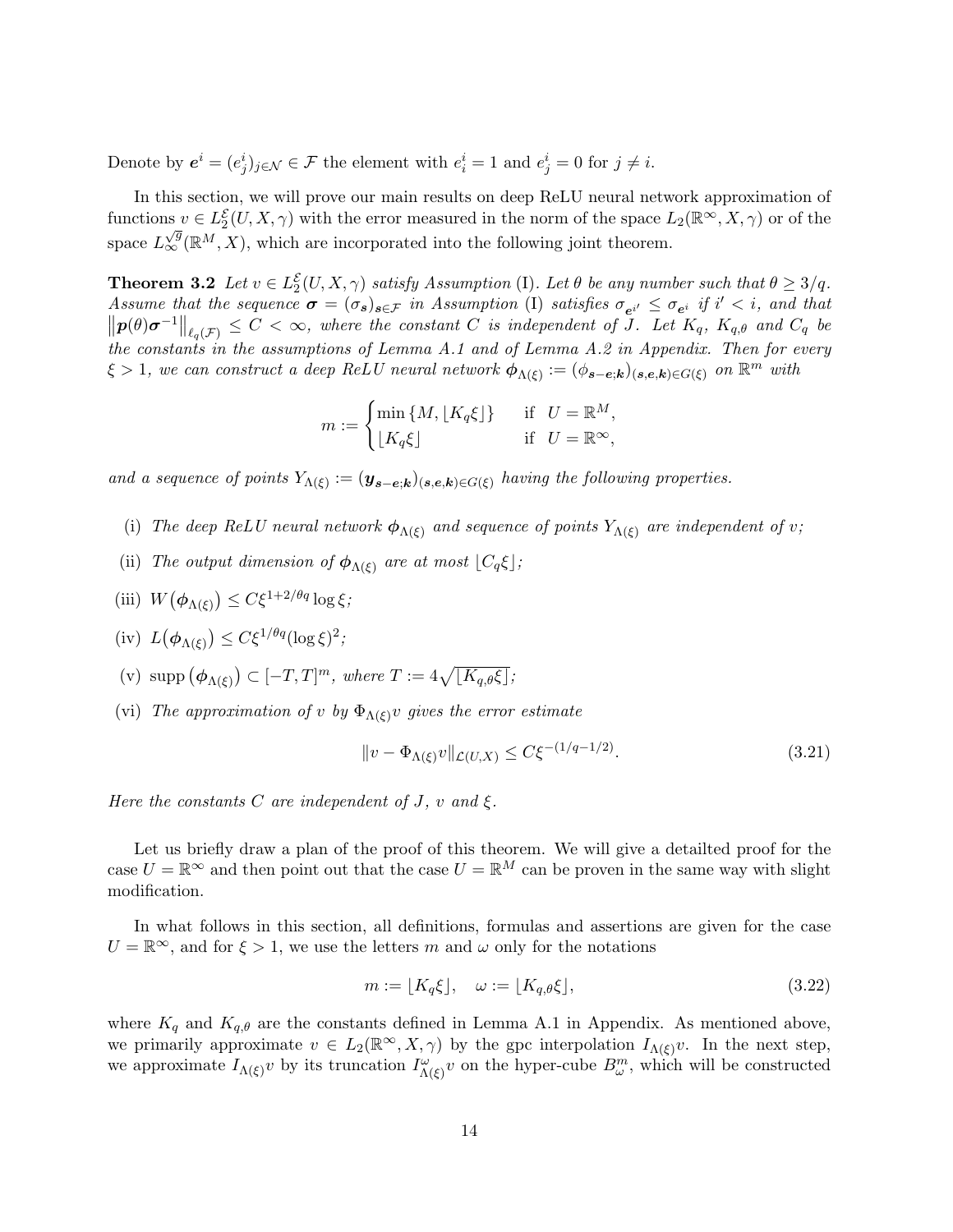below. The final step is to construct a deep ReLU neural network  $\phi_{\Lambda(\xi)} := (\phi_{s-e,k})_{(s,e,k)\in G(\xi)}$  to approximate  $I_{\Lambda(\xi)}^{\omega}v$  by  $\Phi_{\Lambda(\xi)}v$  of the form [\(3.18\)](#page-12-1).

For a function  $\varphi$  defined on  $\mathbb{R}$ , we denote by  $\varphi^{\omega}$  the truncation of  $\varphi$  on  $B_{\omega}^{1}$ , i.e.,

$$
\varphi^{\omega}(y) := \begin{cases} \varphi^{\omega}(y) & \text{if } y \in B_{\omega}^{1} \\ 0 & \text{otherwise.} \end{cases}
$$
 (3.23)

If  $\nu_{s} \subset \{1, ..., m\}$ , we put

$$
L_{\mathbf{s},\mathbf{k}}^{\omega}(\mathbf{y}) := \prod_{j=1}^{m} L_{s_j;k_j}^{\omega}(y_j), \qquad \mathbf{y} \in \mathbb{R}^m.
$$

We have  $L_{s,k}^{\omega}(y) = \prod_{j=1}^{m} L_{s_j;k_j}(y_j)$  if  $y \in B_{\omega}^m$ , and  $L_{s,k}^{\omega}(y) = 0$  otherwise. For a function  $v \in$  $L_2^{\mathcal{E}}(\mathbb{R}^\infty, X, \gamma)$ , we define

<span id="page-14-1"></span>
$$
I_{\Lambda(\xi)}^{\omega}(v) := \sum_{(\mathbf{s},\mathbf{e},\mathbf{k}) \in G(\xi)} (-1)^{|\mathbf{e}|_1} v(\mathbf{y}_{\mathbf{s}-\mathbf{e};\mathbf{k}}) L_{\mathbf{s}-\mathbf{e};\mathbf{k}}^{\omega}.
$$
 (3.24)

Let the assumptions of Theorem [3.2](#page-13-0) hold. By Lemma [A.1\(](#page-25-1)iii) in Appendix for every  $\xi > 1$ we have  $m(\xi) \leq m$ . Hence, for every  $(s, e, k) \in G(\xi)$ ,  $L_{s-e;k}$  and  $L_{s-e;k}^{\omega}$  and therefore,  $I_{\Lambda(\xi)}v$ and  $I_{\Lambda(\xi)}^{\omega}v$  can be considered as functions on  $\mathbb{R}^m$ . For  $g \in L_2(\mathbb{R}^m, X, \gamma)$ , we have  $||g||_{L_2(\mathbb{R}^m, X, \gamma)} =$  $||g||_{L_2(\mathbb{R}^\infty, X, \gamma)}$  in the sense of extension of g. We will make use of these facts without mention.

To prove Theorem [3.2](#page-13-0) we will use some intermediate approximations for estimation of the approximation error as in [\(3.21\)](#page-13-1). Suppose that the deep ReLU neural network  $\phi_{\Lambda(\xi)}$  and therefore, the function  $\Phi_{\Lambda(\xi)}$  are already constructed. By the triangle inequality we have

<span id="page-14-4"></span>
$$
\|v - \Phi_{\Lambda(\xi)}v\|_{L_2(\mathbb{R}^\infty, X, \gamma)} \le \|v - I_{\Lambda(\xi)}v\|_{L_2(\mathbb{R}^\infty, X, \gamma)} + \|I_{\Lambda(\xi)}v - I_{\Lambda(\xi)}^\omega v\|_{L_2(\mathbb{R}^m \setminus B_\omega^m, X, \gamma)} + \|I_{\Lambda(\xi)}^\omega v - \Phi_{\Lambda(\xi)}v\|_{L_2(B_\omega^m, X, \gamma)} + \|\Phi_{\Lambda(\xi)}v\|_{L_2(\mathbb{R}^m \setminus B_\omega^m, X, \gamma)}.
$$
\n(3.25)

Hence the estimate [\(3.21\)](#page-13-1) will be done via the bound  $C\xi^{-(1/q-1/2)}$  for every of the four terms in the right-hand side. The first term is already estimated as in Theorem [3.1.](#page-11-2) The estimates for the others will be carried out in the following lemmas (Lemmas [3.3–](#page-14-0)[3.5\)](#page-18-0). To complete the proof of Theorem [3.2](#page-13-0) we have also to prove the bounds of the size and depth of  $\phi_{\Lambda(\xi)}$  according to the items (iii) and (iv) which are given in Lemma [3.6](#page-20-0) below.

For  $v \in L_2^{\mathcal{E}}(\mathbb{R}^{\infty}, X, \gamma)$  satisfying Assumption (I), by Lemma [3.1](#page-8-1) the series [\(3.2\)](#page-7-0) converges unconditionally in  $L_2(\mathbb{R}^\infty, X, \gamma)$  to v. Therefore, the formula [\(3.10\)](#page-11-0) for  $\Lambda = \Lambda(\xi)$  can be rewritten as

<span id="page-14-2"></span>
$$
I_{\Lambda(\xi)}(v) = \sum_{s \in \Lambda(\xi)} \sum_{s' \in \mathbb{F}} v_{s'} \sum_{e \in E_s} (-1)^{|e|_1} \sum_{k \in \pi_{s-e}} H_{s'}(y_{s-e;k}) L_{s-e;k}.
$$
 (3.26)

<span id="page-14-0"></span>Hence, we also have by the definition [\(3.24\)](#page-14-1)

<span id="page-14-3"></span>
$$
I_{\Lambda(\xi)}^{\omega}(v) = \sum_{\mathbf{s}\in\Lambda(\xi)} \sum_{\mathbf{s}'\in\mathbb{F}} v_{\mathbf{s}'} \sum_{\mathbf{e}\in E_{\mathbf{s}}} (-1)^{|\mathbf{e}|_1} \sum_{\mathbf{k}\in\pi_{\mathbf{s}-\mathbf{e}}} H_{\mathbf{s}'}(\mathbf{y}_{\mathbf{s}-\mathbf{e};\mathbf{k}}) L_{\mathbf{s}-\mathbf{e};\mathbf{k}}^{\omega}.
$$
 (3.27)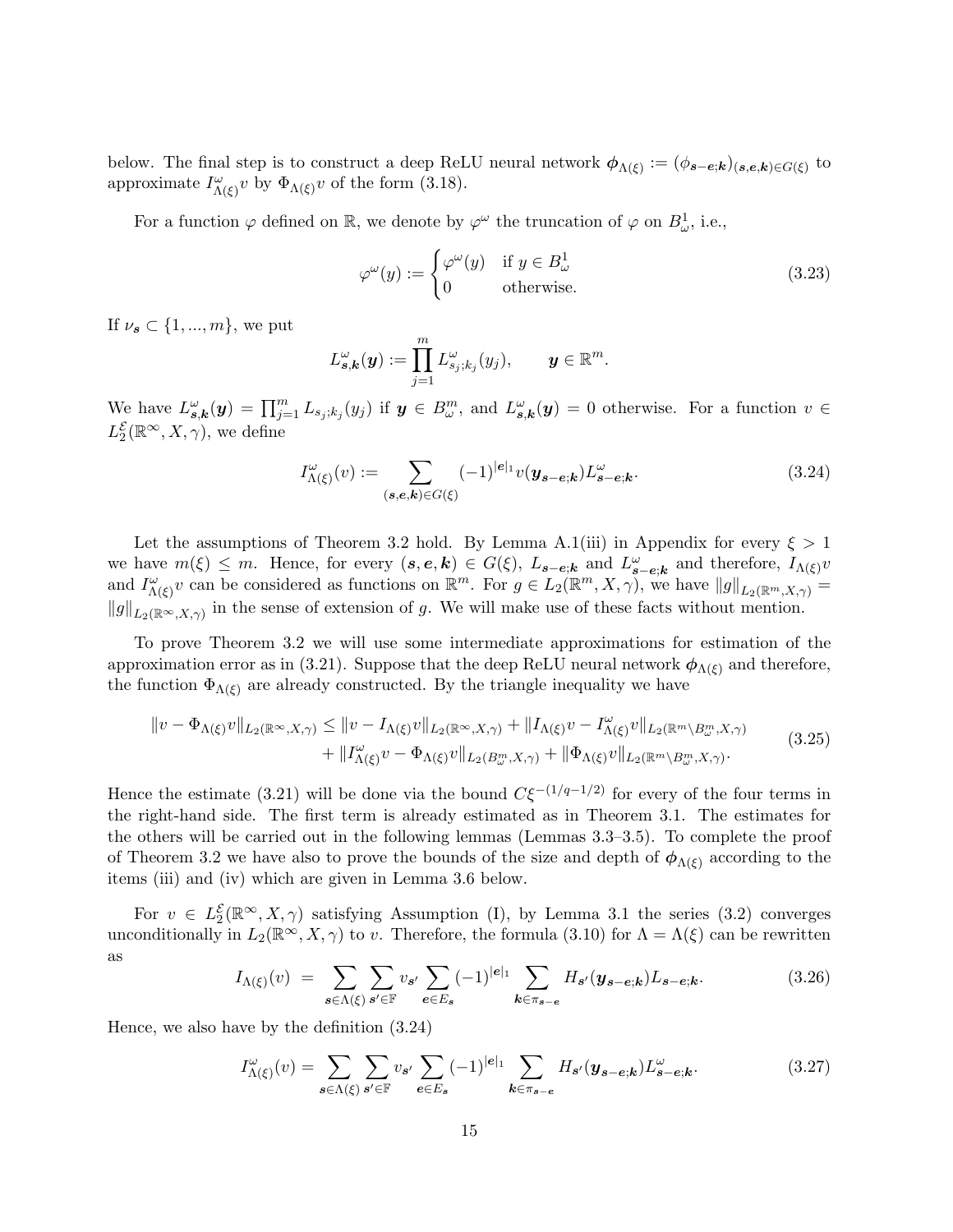**Lemma 3.3** Under the assumptions of Theorem [3.2,](#page-13-0) for every  $\xi > 1$ , we have that

$$
\left\| I_{\Lambda(\xi)} v - I_{\Lambda(\xi)}^{\omega} v \right\|_{L_2(\mathbb{R}^\infty, X, \gamma)} \le C \xi^{-(1/q - 1/2)},\tag{3.28}
$$

where the constant C is independent of v and  $\xi$ .

Proof. By the equality

$$
||L_{\mathbf{s}-\mathbf{e};\mathbf{k}}-L_{\mathbf{s}-\mathbf{e};\mathbf{k}}^{\omega}||_{L_2(\mathbb{R}^\infty,\gamma)}=||L_{\mathbf{s}-\mathbf{e};\mathbf{k}}||_{L_2(\mathbb{R}^m\setminus B^m_\omega,\gamma)},\quad \forall (\mathbf{s},\mathbf{e},\mathbf{k})\in G(\xi),
$$

and the triangle inequality, noting  $(3.26)$  and  $(3.27)$ , we obtain

$$
\left\|I_{\Lambda(\xi)}v - I_{\Lambda(\xi)}^{\omega}v\right\|_{L_2(\mathbb{R}^\infty, X, \gamma)} \leq \sum_{s \in \Lambda(\xi)} \sum_{s' \in \mathbb{F}}\|v_{s'}\|_X \sum_{e \in E_s} \sum_{k \in \pi_{s-e}}|H_{s'}(y_{s-e;k})|\, \|L_{s-e;k}\|_{L_2(\mathbb{R}^m \setminus B^m_\omega, \gamma)}.
$$

Let  $(s, e, k) \in G(\xi)$  be given. Then we have

$$
L_{\mathbf{s}-\mathbf{e};\mathbf{k}} = \prod_{j=1}^m L_{s_j-e_j;k_j}(y_j), \quad \mathbf{y} \in \mathbb{R}^m,
$$

where  $L_{s_j-e_j;k_j}$  is a polynomial in variable  $y_j$ , of degree not greater than  $m_1(\xi) \leq \omega$ . Hence, applying Lemma [A.7](#page-29-0) in Appendix with taking account of [\(3.22\)](#page-13-2) gives

$$
\|L_{\mathbf{s}-\mathbf{e};\mathbf{k}}\|_{L_2(\mathbb{R}^m \setminus B^m_{\omega}, \gamma)} \leq C \xi e^{-K_1 \xi} \|L_{\mathbf{s}-\mathbf{e};\mathbf{k}}\|_{L_2(\mathbb{R}^m, \gamma)}
$$

From Lemmas [A.3](#page-26-1) and [A.4](#page-27-0) and Lemma [A.1\(](#page-25-1)ii) in Appendix we derive that

$$
||L_{\mathbf{s}-\mathbf{e};\mathbf{k}}||_{L_2(\mathbb{R}^m,\gamma)} = \prod_{j\in\mathbb{N}} ||L_{s_j-e_j;k_j}||_{L_2(\mathbb{R},\gamma)} \le \prod_{j\in\mathbb{N}} e^{K_2(s_j-e_j)} \le \prod_{j\in\mathbb{N}} e^{K_2s_j} = e^{K_2|\mathbf{s}|_1} \le e^{K_2m_1(\xi)} \le e^{K_3\xi^{1/\theta q}},
$$

and

$$
\sum_{k \in \pi_s} |H_{s'}(\mathbf{y}_{s-e;k})| \le e^{K_4|s|_1} \le e^{K_4m_1(\xi)} \le e^{K_5\xi^{1/\theta q}}.\tag{3.29}
$$

<span id="page-15-0"></span>.

Summing up, we arrive at

$$
\left\|I_{\Lambda(\xi)}v - I_{\Lambda(\xi)}^{\omega}v\right\|_{L_2(\mathbb{R}^\infty, X, \gamma)} \leq C_1\xi \exp\left(-K_1\xi + (K_2 + K_5)\xi^{1/\theta q}\right) \sum_{\mathbf{s}\in\Lambda(\xi)} \sum_{\mathbf{s}'\in\mathbb{F}} \|v_{\mathbf{s}'}\|_X \sum_{\mathbf{e}\in E_{\mathbf{s}}} \sum_{\mathbf{k}\in\pi_{\mathbf{s}-\mathbf{e}}} 1
$$
  

$$
\leq C_1\xi \exp\left(-K_1\xi + K_6\xi^{1/\theta q}\right) |G(\xi)| \sum_{\mathbf{s}'\in\mathbb{F}} \|v_{\mathbf{s}'}\|_X.
$$

Hence, by Lemma [3.1,](#page-8-1) Lemma [A.2](#page-25-0) in Appendix and the inequality  $1/\theta q \le 1/3$  we get

$$
\left\|I_{\Lambda(\xi)}v - I_{\Lambda(\xi)}^{\omega}v\right\|_{L_2(\mathbb{R}^\infty, X, \gamma)} \leq C_2\xi^2 \exp\left(-K_1\xi + K_6\xi^{1/\theta q}\right) \leq C\xi^{-(1/q - 1/2)}.
$$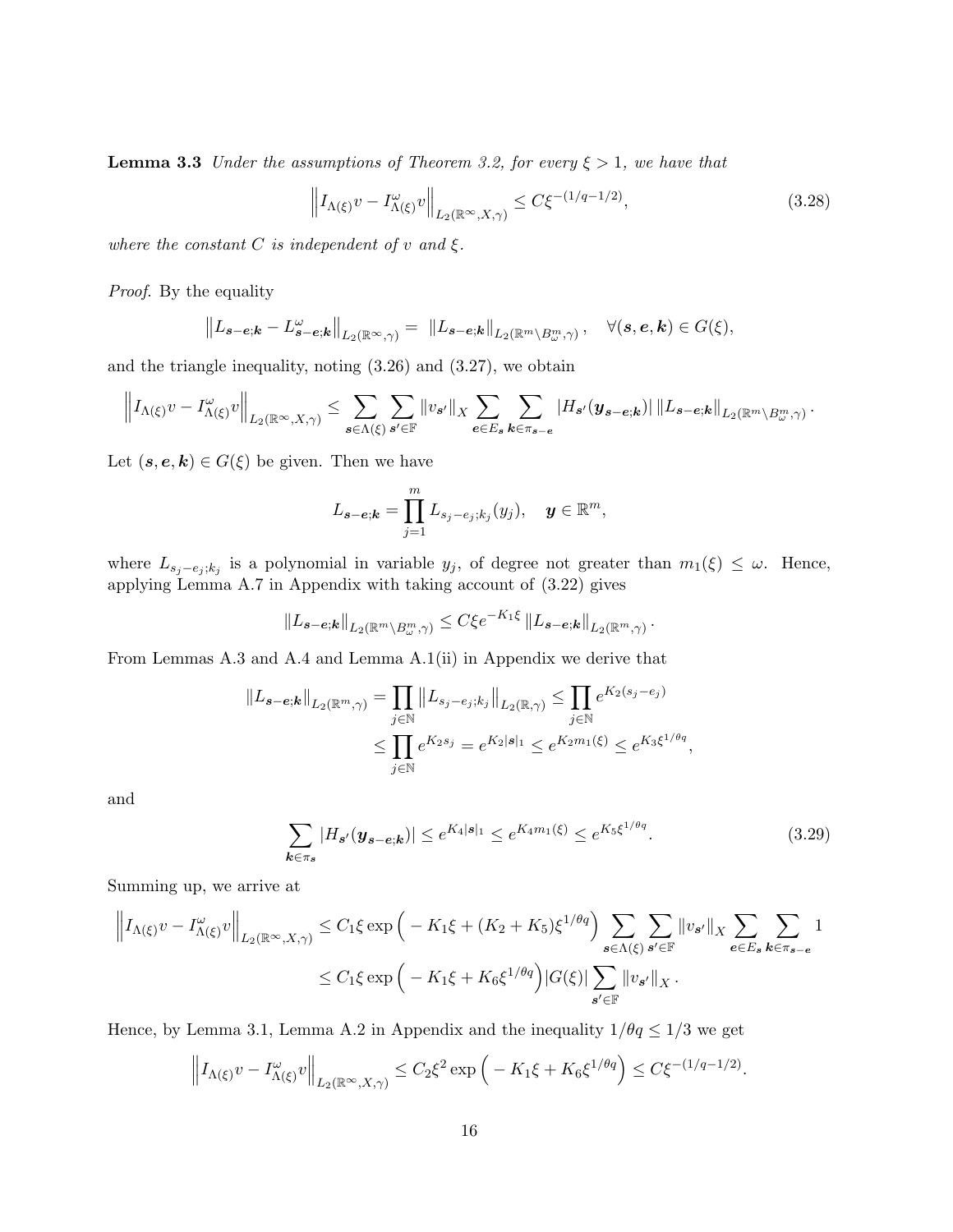The previous lemma gives the bound of the second term in the right-hand side of [\(3.25\)](#page-14-4), i.e., the error bound for the approximation of sparse-grid Lagrange interpolation  $I_{\Lambda(\xi)}v$  by its truncation  $I_{\Lambda(\xi)}^{\omega}v$  on  $B_m^{\omega}$  for  $v \in L_2(\mathbb{R}^{\infty}, X, \gamma)$ . As the next step, we will construct a deep ReLU neural network  $\phi_{\Lambda(\xi)} := (\phi_{\mathbf{s}-\mathbf{e};\mathbf{k}})_{(\mathbf{s},\mathbf{e},\mathbf{k})\in G(\xi)}$  on  $\mathbb{R}^m$  for approximating  $I_{\Lambda(\xi)}^{\omega}v$  by the function  $\Phi_{\Lambda(\xi)}v$  given as in [\(3.18\)](#page-12-1), and prove the bound of the error as the third term in the right-hand side of [\(3.25\)](#page-14-4).

For  $s \in \mathbb{N}_0$ , we represent the univariate interpolation polynomial  $L_{s;k}$  in the form of linear combination of monomials:

<span id="page-16-0"></span>
$$
L_{s,k}(y) =: \sum_{\ell=0}^{s} b_{\ell}^{s,k} y^{\ell}.
$$
\n(3.30)

From [\(3.30\)](#page-16-0) for each  $(s, e, k) \in G(\xi)$  we have

<span id="page-16-1"></span>
$$
L_{s-e;k} = \sum_{\ell=0}^{s-e} b_{\ell}^{s-e;k} y^{\ell},
$$
\n(3.31)

where the summation  $\sum_{\ell=0}^{s-e}$  means that the sum is taken over all  $\ell$  such that  $0 \leq \ell \leq s - e$ , and

$$
b_{\ell}^{s-e;k} = \prod_{j=1}^{m} b_{\ell_j}^{s_j-e_j;k_j}, \quad y^{\ell} = \prod_{j=1}^{m} y_j^{\ell_j}.
$$

Indeed, we have

$$
L_{\mathbf{s}-\mathbf{e};\mathbf{k}} = \prod_{j=1}^{m} L_{s_j - e_j; k_j}(y_j) = \prod_{j=1}^{m} \sum_{\ell_j=0}^{s_j - e_j} b_{\ell_j}^{s_j - e_j; k_j} y_j^{\ell_j}
$$
  
= 
$$
\sum_{\ell=0}^{s-\mathbf{e}} \left( \prod_{j=1}^{m} b_{\ell_j}^{s_j - e_j; k_j} \right) \mathbf{y}^{\ell} = \sum_{\ell=0}^{s-\mathbf{e}} b_{\ell}^{s-\mathbf{e};\mathbf{k}} \mathbf{y}^{\ell}.
$$

By [\(3.27\)](#page-14-3) and [\(3.31\)](#page-16-1) we get for every  $y \in B_{\omega}^{m}$ ,

$$
I_{\Lambda(\xi)}^{\omega}(v)(\mathbf{y}) = \sum_{(\mathbf{s},\mathbf{e},\mathbf{k}) \in G(\xi)} (-1)^{|\mathbf{e}|_1} v(\mathbf{y}_{\mathbf{s}-\mathbf{e};\mathbf{k}}) \sum_{\ell=0}^{\mathbf{s}-\mathbf{e}} b_{\ell}^{\mathbf{s}-\mathbf{e};\mathbf{k}} \left( 4\sqrt{\omega} \right)^{|\ell|_1} \prod_{j=1}^{m} \left( \frac{y_j}{4\sqrt{\omega}} \right)^{\ell_j} . \tag{3.32}
$$

Let  $\ell \in \mathbb{F}$  be such that  $0 \leq \ell \leq s - e$ . For  $\ell \neq 0$ , with an appropriate change of variables, the term  $\prod_{j=1}^m \left(\frac{y_j}{4\sqrt{\omega}}\right)^{\ell_j}$  can be represented in the form  $\prod_{j=1}^{|\ell|_1} \varphi_1(x_j)$  where  $\varphi_1$  is defined before Lemma [2.4.](#page-6-1) We put

<span id="page-16-2"></span>
$$
B_s := \max_{e \in E_s, k \in \pi_{s-e}} \max_{0 \le \ell \le s-e} |b_{\ell}^{s-e;k}|,\tag{3.33}
$$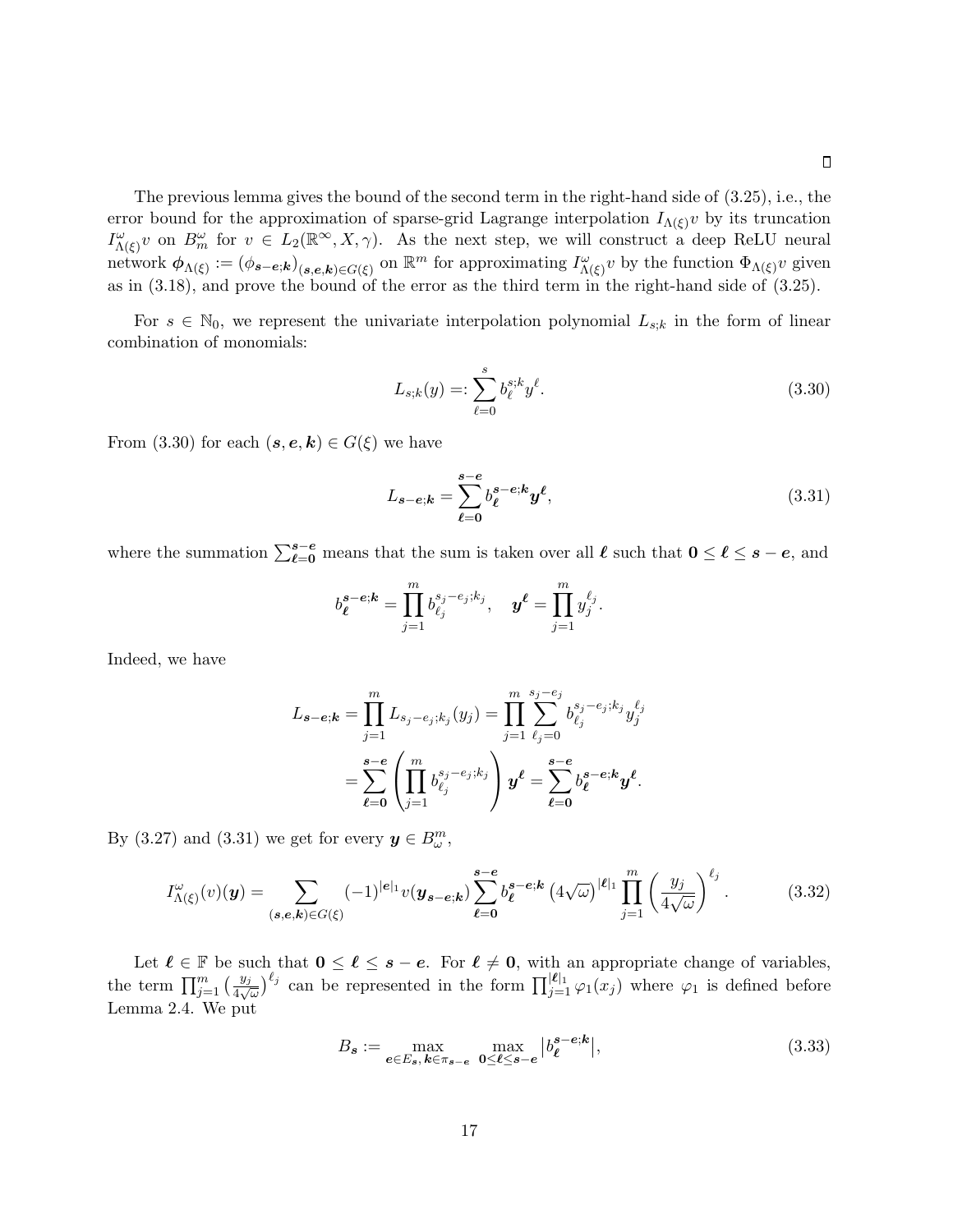and

<span id="page-17-5"></span>
$$
\delta^{-1} := \xi^{1/q - 1/2} \sum_{\mathbf{s} \in \Lambda(\xi)} e^{K|\mathbf{s}|_1} p_{\mathbf{s}}(2) \left( 4\sqrt{\omega} \right)^{|\mathbf{s}|_1} B_{\mathbf{s}},\tag{3.34}
$$

where K is the constant in Lemma [A.3](#page-26-1) in Appendix. Hence, by Lemma [2.4,](#page-6-1) for every  $(s, e, k)$  $G(\xi)$  and  $\ell$  satisfying  $0 < \ell \leq s - e$ , there exists a deep ReLU neural network  $\phi_{\ell}^{s-e;k}$  $_{\ell}^{s-e;k}$  on  $\mathbb{R}^{m}$  such that

$$
\sup_{\boldsymbol{y}\in B_{\omega}^{m}}\left|\prod_{j=1}^{m}\left(\frac{y_{j}}{4\sqrt{\omega}}\right)^{\ell_{j}}-\phi_{\ell}^{s-e;k}\left(\frac{\boldsymbol{y}}{4\sqrt{\omega}}\right)\right| \leq \delta,\tag{3.35}
$$

and

<span id="page-17-4"></span><span id="page-17-2"></span>
$$
\operatorname{supp}\left(\phi_{\ell}^{s-e;k}\left(\frac{\cdot}{4\sqrt{\omega}}\right)\right) \subset B_{4\omega}^{|\nu_{\ell}|}.\tag{3.36}
$$

In the case when  $\ell = 0$ , we fix an index  $j \in \nu_s$  and define the deep ReLU neural network

<span id="page-17-1"></span><span id="page-17-0"></span>
$$
\phi_{\mathbf{0}}^{\mathbf{s}-\mathbf{e};\mathbf{k}}(\mathbf{y}) := b_{\mathbf{0}}^{\mathbf{s}-\mathbf{e};\mathbf{k}} \varphi_{0} \left( \frac{y_{j}}{4\sqrt{\omega}} \right).
$$

Then  $|b_0^{s-e;k} - \phi_{s,0}(y)| = 0$  for  $y \in B_{\omega}^m$ . Observe that size and the depth of  $\phi_{s,0}$  are bounded by a constant. For  $\ell \neq 0$ , from Lemma [2.4](#page-6-1) one can see that the size and the depth of  $\phi_{\ell}^{s-e;k}$  $_{\ell}^{s-e;\kappa}$  are bounded as

$$
W\left(\phi_{\ell}^{s-e;k}\right) \le C\left(1+|\ell|_1\left(\log|\ell|_1+\log \delta^{-1}\right)\right) \le C\left(1+|\ell|_1\log \delta^{-1}\right) \tag{3.37}
$$

and

$$
L\left(\phi_{\ell}^{\mathbf{s}-\mathbf{e};\mathbf{k}}\right) \le C\left(1+\log|\ell|_1\left(\log|\ell|_1+\log\delta^{-1}\right)\right) \le C\left(1+\log|\ell|_1\log\delta^{-1}\right) \tag{3.38}
$$

due to the inequality  $|\ell|_1 \leq \delta^{-1}$ . In the following we will use the convention  $|\mathbf{0}|_1 = 1$ . Then the estimates [\(3.37\)](#page-17-0) and [\(3.38\)](#page-17-1) holds true for  $0 \le \ell \le s$ .

We define the deep ReLU neural network  $\phi_{s-e;k}$  on  $\mathbb{R}^m$  by

$$
\phi_{s-e;k}(y) := \sum_{\ell=0}^{s-e} b_{\ell}^{s-e;k} \left(4\sqrt{\omega}\right)^{|\ell|_1} \phi_{\ell}^{s-e;k}\left(\frac{y}{4\sqrt{\omega}}\right), \quad y \in \mathbb{R}^m,
$$
\n(3.39)

which is the parallelization deep ReLU neural network of the component deep ReLU neural networks  $\phi_{\ell}^{s-e;k}$  $\stackrel{s-e}{\ell}^{k}\Big(\frac{\cdot}{4\nu}$  $\frac{1}{4\sqrt{\omega}}$ ). From  $(3.36)$  it follows

<span id="page-17-6"></span>
$$
supp\left(\phi_{\mathbf{s}-\mathbf{e};\mathbf{k}}\right) \subset B_{4\omega}^{\left|\text{supp}(\mathbf{s})\right|}.
$$
\n(3.40)

We define  $\phi_{\Lambda(\xi)} := (\phi_{s-e,k})_{(s,e,k) \in G(\xi)}$  as the deep ReLU neural network realized by parallelization of  $\phi_{s-e;k}, (s, e, k) \in G(\xi)$ . Consider the approximation of  $I_{\Lambda(\xi)}^{\omega}v$  by

<span id="page-17-3"></span>
$$
\Phi_{\Lambda(\xi)}v(\mathbf{y}) := \sum_{(\mathbf{s},\mathbf{e},\mathbf{k}) \in G(\xi)} (-1)^{|\mathbf{e}|_1} v(\mathbf{y}_{\mathbf{s}-\mathbf{e};\mathbf{k}}) \phi_{\mathbf{s}-\mathbf{e};\mathbf{k}}.
$$
\n(3.41)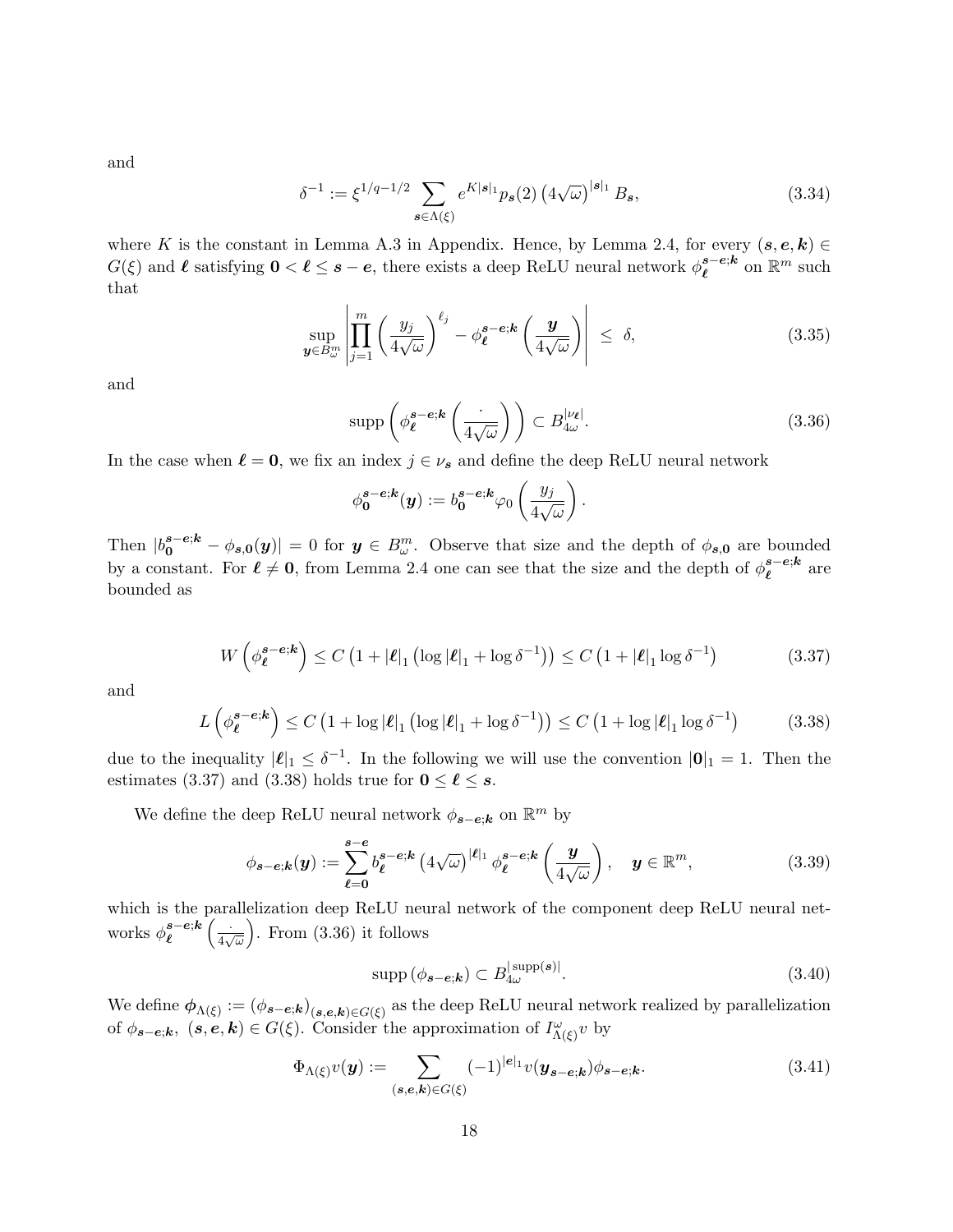**Lemma 3.4** Under the assumptions of Theorem [3.2,](#page-13-0) for every  $\xi > 1$ , we have

$$
\left\| I_{\Lambda(\xi)}^{\omega} v - \Phi_{\Lambda(\xi)} u \right\|_{L_2(B_\omega^m, X, \gamma)} \le C \xi^{-(1/q - 1/2)},\tag{3.42}
$$

where the constant C is independent of v and  $\xi$ .

*Proof.* According to Lemma [3.1](#page-8-1) the series  $(3.2)$  converges uncondionally to v. Hence, for every  $y \in B_{\omega}^m$ , we have by  $(3.27)$ 

$$
I_{\Lambda(\xi)}^{\omega}(v)(\mathbf{y}) = \sum_{\mathbf{s}\in\Lambda(\xi)}\sum_{\mathbf{s}'\in\mathbb{F}}v_{\mathbf{s}'}\sum_{\mathbf{e}\in E_{\mathbf{s}}}(-1)^{|\mathbf{e}|_{1}}\sum_{\mathbf{k}\in\pi_{\mathbf{s}-\mathbf{e}}}H_{\mathbf{s}'}(\mathbf{y}_{\mathbf{s}-\mathbf{e};\mathbf{k}})\sum_{\ell=0}^{\mathbf{s}-\mathbf{e}}b_{\ell}^{\mathbf{s}-\mathbf{e};\mathbf{k}}\left(4\sqrt{\omega}\right)^{|\ell|_{1}}\prod_{j=1}^{m}\left(\frac{y_{j}}{4\sqrt{\omega}}\right)^{\ell_{j}},\tag{3.43}
$$

and by [\(3.41\)](#page-17-3)

<span id="page-18-2"></span>
$$
\Phi_{\Lambda(\xi)}v(\mathbf{y}) = \sum_{\mathbf{s}\in\Lambda(\xi)}\sum_{\mathbf{s}'\in\mathbb{F}}v_{\mathbf{s}'}\sum_{\mathbf{e}\in E_{\mathbf{s}}}(-1)^{|\mathbf{e}|_1}\sum_{\mathbf{k}\in\pi_{\mathbf{s}-\mathbf{e}}}H_{\mathbf{s}'}(\mathbf{y}_{\mathbf{s}-\mathbf{e},\mathbf{k}})\sum_{\ell=0}^{\mathbf{s}-\mathbf{e}}b_{\ell}^{\mathbf{s}-\mathbf{e};\mathbf{k}}\left(4\sqrt{\omega}\right)^{|\ell|_1}\phi_{\ell}^{\mathbf{s}-\mathbf{e};\mathbf{k}}\left(\frac{\mathbf{y}}{4\sqrt{\omega}}\right).
$$
\n(3.44)

From these formulas and [\(3.35\)](#page-17-4) we derive the inequality

$$
\left\|I_{\Lambda(\xi)}^{\omega}v - \Phi_{\Lambda(\xi)}v\right\|_{L_2(B_{\omega}^m, X, \gamma)} \leq \sum_{s \in \Lambda(\xi)} \sum_{s' \in \mathbb{F}} \left\|v_{s'}\right\|_{X} \sum_{e \in E_s} \sum_{k \in \pi_{s-e}} \left|H_{s'}(y_{s-e;k})\right| \sum_{\ell=0}^{s-e} \left|b_{\ell}^{s-e;k}\right| \left(4\sqrt{\omega}\right)^{|\ell|_1} \delta. \tag{3.45}
$$

We have by [\(3.33\)](#page-16-2)

$$
\sum_{\ell=0}^{s-e} \left| b_{\ell}^{s-e;k} \right| \leq B_s \prod_{j \in \nu_{s-e}} s_j \leq p_s(1) B_s,
$$

and by Lemma [A.3](#page-26-1) in Appendix

$$
\sum_{e \in E_s} \sum_{k \in \pi_{s-e}} |H_{s'}(\mathbf{y}_{s-e,k})| \le \sum_{e \in E_s} e^{K|\mathbf{s}-\mathbf{e}|_1} \le 2^{|\mathbf{s}|_0} e^{K|\mathbf{s}|_1} \le p_s(1) e^{K|\mathbf{s}|_1}.
$$
 (3.46)

<span id="page-18-3"></span><span id="page-18-1"></span> $\Box$ 

This together with [\(3.45\)](#page-18-1), Lemma [3.1](#page-8-1) and [\(3.34\)](#page-17-5) yields that

$$
\left\|I_{\Lambda(\xi)}^{\omega}v - \Phi_{\Lambda(\xi)}v\right\|_{L_2(B_{\omega}^m,X,\gamma)} \leq \sum_{\mathbf{s}\in\Lambda(\xi)} \delta B_{\mathbf{s}}p_{\mathbf{s}}(1) \sum_{\mathbf{s}'\in\mathbb{F}}\|v_{\mathbf{s}'}\|_{X} \left(4\sqrt{\omega}\right)^{|\mathbf{s}|_1} \sum_{\mathbf{e}\in E_{\mathbf{s}}} \sum_{\mathbf{k}\in\pi_{\mathbf{s}-\mathbf{e}}} |H_{\mathbf{s}'}(\mathbf{y}_{\mathbf{s}-\mathbf{e};\mathbf{k}})|
$$
  

$$
\leq \sum_{\mathbf{s}'\in\mathbb{F}}\|v_{\mathbf{s}'}\|_{X} \left\|\delta\sum_{\mathbf{s}\in\Lambda(\xi)}e^{K|\mathbf{s}|_1}p_{\mathbf{s}}(2)\left(4\sqrt{\omega}\right)^{|\mathbf{s}|_1}B_{\mathbf{s}}
$$
  

$$
\leq C\xi^{-(1/q-1/2)}.
$$

<span id="page-18-0"></span>In the previous lemma, we proved the bound of the third term in the right-hand side of [\(3.25\)](#page-14-4), i.e., the error bound for the approximation of  $I_{\Lambda(\xi)}^{\omega}v$  by the function  $\Phi_{\Lambda(\xi)}v$  for  $v \in L_2(\mathbb{R}^\infty, X, \gamma)$ . As the last step in the error estimation, we will establish the bound for the fourth term in the right-hand side of [\(3.25\)](#page-14-4).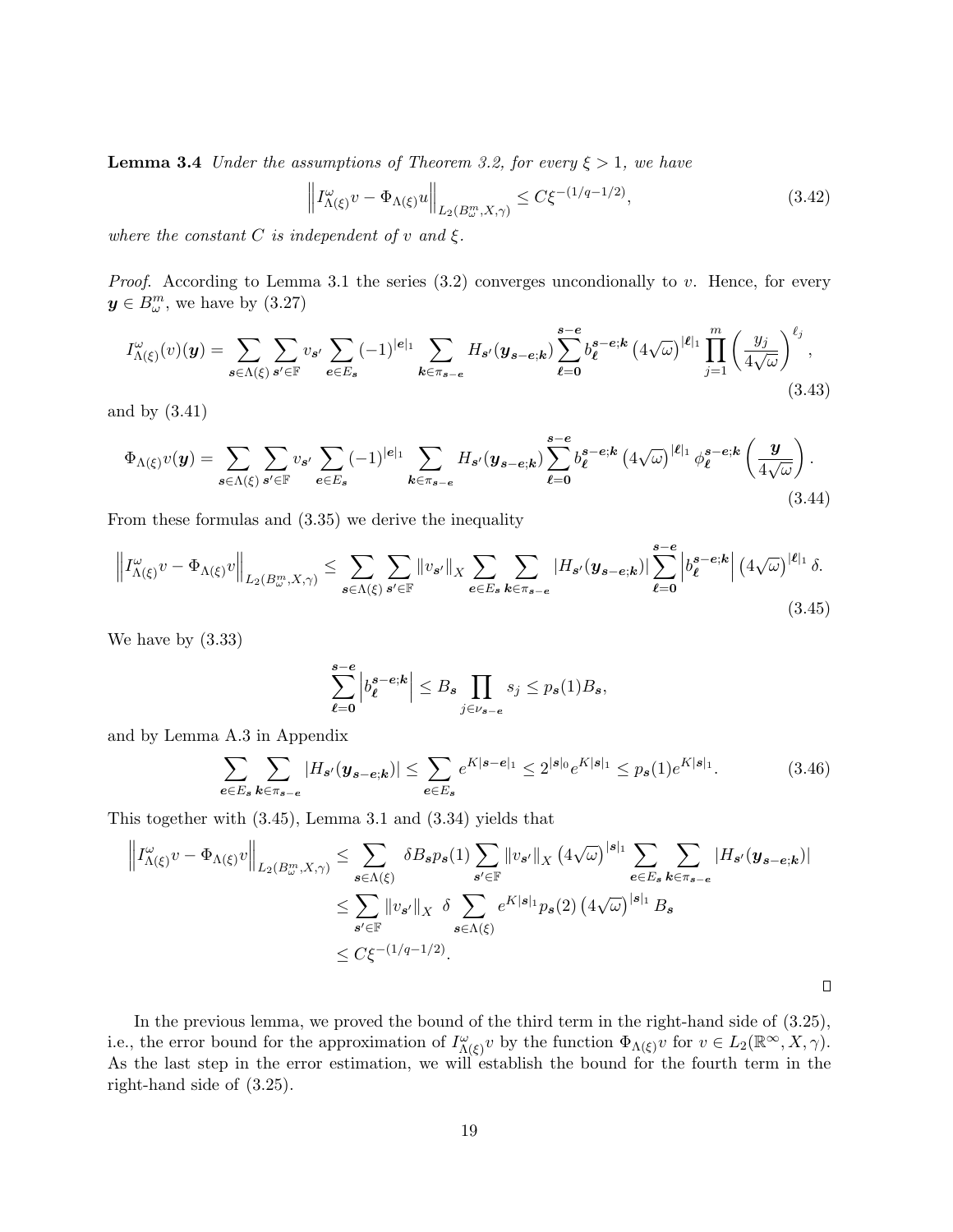**Lemma 3.5** Under the assumptions of Theorem [3.2,](#page-13-0) for every  $\xi > 1$ , we have

$$
\left\|\Phi_{\Lambda(\xi)}v\right\|_{L_2(\left(\mathbb{R}^m\setminus B^m_{\omega}\right),X,\gamma)} \le C\xi^{-(1/q-1/2)},\tag{3.47}
$$

where the constant  $C$  is independent of  $v$  and  $\xi$ .

*Proof.* We use the formula [\(3.44\)](#page-18-2) to estimate the norm  $\|\Phi_{\Lambda(\xi)}v\|_{L_2((\mathbb{R}^m\setminus B^m_\omega),X,\gamma)}$ . From [\(3.35\)](#page-17-4) one can easily see that  $\big|\phi_{\ell}^{s-e;k}$  $_{\ell}^{s-e;k}(\frac{y}{4\sqrt{y}}% )^{s-e;k}$  $\left|\frac{\boldsymbol{y}}{4\sqrt{\omega}}\right| \leq 2, \ \forall \boldsymbol{y} \in \mathbb{R}^m$ . Hence, by Lemma [A.7](#page-29-0) in Appendix,

$$
\left\|\phi_{\ell}^{s-e;k}\left(\frac{\cdot}{4\sqrt{\omega}}\right)\right\|_{L_2(\mathbb{R}^m\setminus B_{\omega}^m,\gamma)}\leq 2\left\|1\right\|_{L_2(\mathbb{R}^m\setminus B_{\omega}^m,\gamma)}\leq C_1m\exp\left(-K_1\omega\right).
$$

This together with [\(3.44\)](#page-18-2) implies that

$$
\begin{split} &\left\|\Phi_{\Lambda(\xi)}v\right\|_{L_{2}\left(\mathbb{R}^{m}\setminus B^{m}_{\omega},X,\gamma\right)}\\ &\leq \sum_{s\in\Lambda(\xi)}\sum_{s'\in\mathbb{F}}\|v_{s'}\|_{X}\sum_{e\in E_{s}}\sum_{k\in\pi_{s-e}}\left|H_{s'}(y_{s-e;k})\right|\sum_{\ell=0}^{s-e} \left|b^{s-e;k}_{\ell}\right|\left(4\sqrt{\omega}\right)^{|\ell|_{1}}\left\|\phi^s_{\ell}e^{-k}\left(\frac{\cdot}{4\sqrt{\omega}}\right)\right\|_{L_{2}\left(\mathbb{R}^{m}\setminus B^{m}_{\omega},\gamma\right)}\\ &\leq C_{1}m\exp\left(-K_{1}\omega\right)\sum_{s\in\Lambda(\xi)}\left(4\sqrt{\omega}\right)^{|s|_{1}}\sum_{s'\in\mathbb{F}}\|v_{s'}\|_{X}\sum_{e\in E_{s}}\sum_{k\in\pi_{s-e}}\left|H_{s'}(y_{s-e;k})\right|\sum_{\ell=0}^{s-e} \left|b^{s-e;k}_{\ell}\right|. \end{split}
$$

By a tensor product argument from Lemma [A.6](#page-29-1) in Appendix and the inequality  $s - e \leq s$  for  $e \in E_s$ , we deduce the estimates

<span id="page-19-0"></span>
$$
\sum_{\ell=0}^{s-e} \left| b_{\ell}^{s-e;k} \right| \le e^{K_2|s|_1} s! \le e^{K_2|s|_1} |s|_1^{|s|_1},\tag{3.48}
$$

which and [\(3.46\)](#page-18-3) give

$$
\sum_{k \in \pi_{s-e}} \left| H_{s'}(\mathbf{y}_{s-e;k}) \right| \sum_{\ell=0}^{s-e} \left| b_{\ell}^{s-e;k} \right| \leq \sum_{k \in \pi_{s-e}} \left| H_{s'}(\mathbf{y}_{s-e;k}) \right| e^{K_2|s|_1} |s|_1^{|s|_1} \leq p_s(1) e^{K_2|s|_1} |s|_1^{|s|_1}.
$$
 (3.49)

This in combining with [\(3.22\)](#page-13-2), [\(3.29\)](#page-15-0), Lemma [3.1](#page-8-1) allows us to continue the estimation as

$$
\begin{split} \left\| \Phi_{\Lambda(\xi)} v \right\|_{L_{2}(\mathbb{R}^{m} \setminus B_{\omega}^{m}, X, \gamma)} &\leq C_{1} m \exp \left( -K_{1} \omega \right) \sum_{\mathbf{s}' \in \mathbb{F}} \| v_{\mathbf{s}'} \|_{X} \sum_{\mathbf{s} \in \Lambda(\xi)} \left( 4 \sqrt{\omega} \right)^{|\mathbf{s}|_{1}} p_{\mathbf{s}}(1) e^{K_{2}|\mathbf{s}|_{1}} |\mathbf{s}|_{1}^{|\mathbf{s}|_{1}} \\ &\leq C_{2} m \exp \left( -K_{1} \omega \right) \sum_{\mathbf{s} \in \Lambda(\xi)} \left( 4 \sqrt{\omega} \right)^{|\mathbf{s}|_{1}} p_{\mathbf{s}}(1) e^{K_{2}|\mathbf{s}|_{1}} |\mathbf{s}|_{1}^{|\mathbf{s}|_{1}} \\ &\leq C_{2} \xi \exp \left( -K_{1} \xi \right) \left( C_{3} \xi^{1/2} \right)^{m_{1}(\xi)} e^{K_{2} m_{1}(\xi)} \left[ m_{1}(\xi) \right]^{m_{1}(\xi)} \sum_{\mathbf{s} \in \Lambda(\xi)} p_{\mathbf{s}}(1). \end{split}
$$

Hence, by Lemma [A.1\(](#page-25-1)ii) in Appendix we have that

$$
\|\Phi_{\Lambda(\xi)}v\|_{L_2(\mathbb{R}^m\setminus B^m_{\omega},X,\gamma)} \leq C_2\xi \exp(-K_1\xi) \left(C_3\xi^{1/2}\right)^{K_{q,\theta}\xi^{1/\theta q}} e^{K_3K_{q,\theta}\xi^{1/\theta q}} \left(K_{q,\theta}\xi^{1/\theta q}\right)^{K_{q,\theta}\xi^{1/\theta q}} C_4\xi
$$
  

$$
\leq C_5\xi^2 \exp(-K_1\xi + K_4\xi^{1/\theta q} \log \xi + K_5\xi^{1/\theta q}).
$$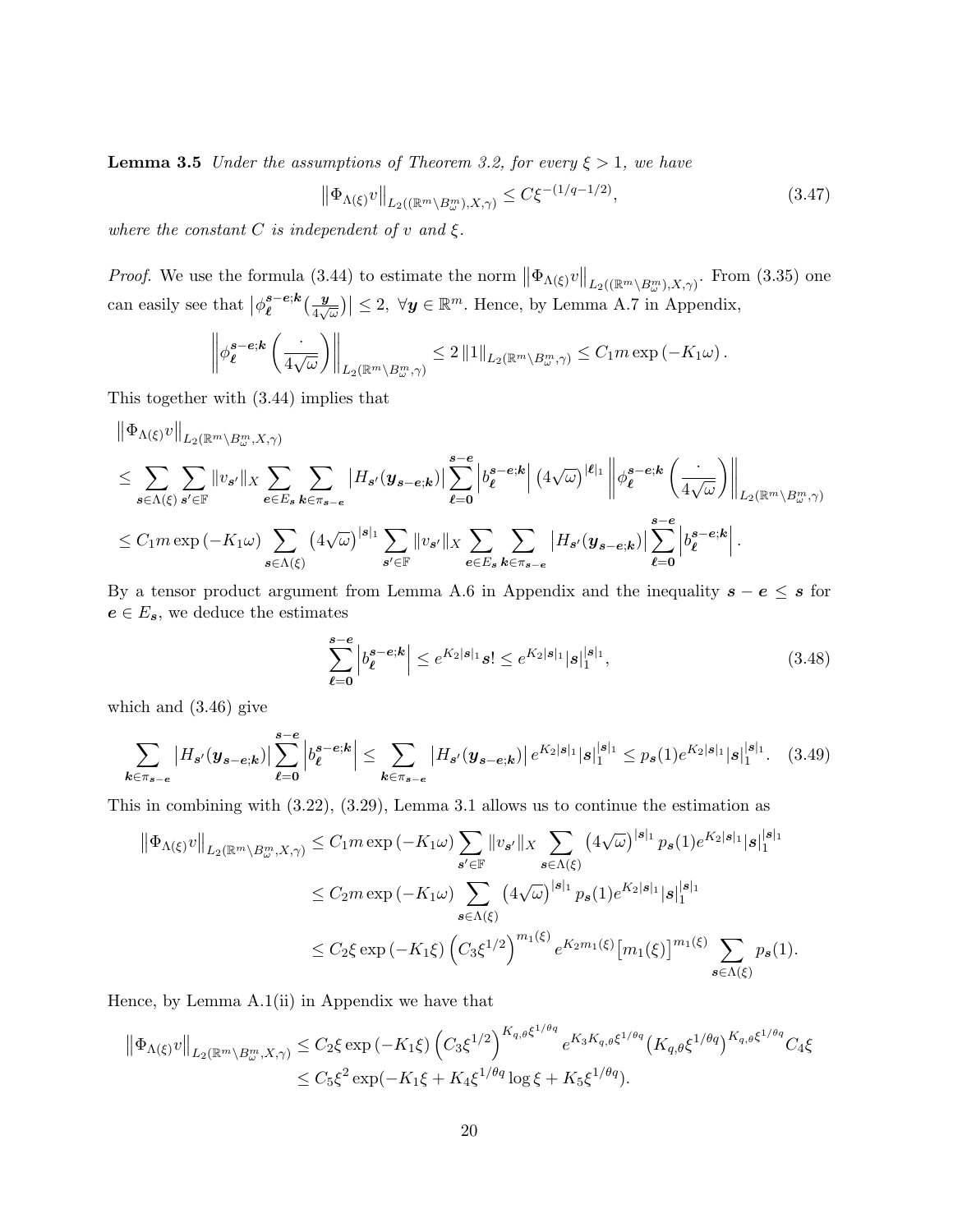Since  $1/\theta q \le 1/3$ , we obtain

$$
\left\|\Phi_{\Lambda(\xi)}v\right\|_{L_2(\mathbb{R}^m\setminus B^m_\omega,X,\gamma)}\leq C\xi^{-(1/q-1/2)}.
$$

To complete the proof of Theorem [3.2,](#page-13-0) we have to establish the bounds of the size and depth of the deep ReLU neural network  $\phi_{\Lambda(\xi)}$  as in (iii) and (iv).

<span id="page-20-0"></span>**Lemma 3.6** Under the assumptions of Theorem [3.2,](#page-13-0) the input dimension of  $\phi_{\Lambda(\xi)}$  is at most  $[K_q\xi]$ , for every  $\xi > 1$ , the output dimension of  $\phi_{\Lambda(\xi)}$  at most  $[C_q\xi]$ ,

$$
W(\phi_{\Lambda(\xi)}) \le C\xi^{1+2/\theta q} \log \xi,\tag{3.50}
$$

and

<span id="page-20-3"></span><span id="page-20-1"></span>
$$
L(\phi_{\Lambda(\xi)}) \le C\xi^{1/\theta q} (\log \xi)^2,\tag{3.51}
$$

where the constants  $C$  are independent of  $v$  and  $\xi$ .

*Proof.* The input dimension of  $\phi_{\Lambda(\xi)}$  is not greater than  $m(\xi)$  which is at most  $\lfloor K_q \xi \rfloor$  by Lemma [A.1\(](#page-25-1)iii) in Appendix. The output dimension of  $\phi_{\Lambda(\xi)}$  is the number  $|G(\xi)|$  which is at most  $\lfloor C_q \xi \rfloor$  by Lemma [A.2](#page-25-0) in Appendix.

By Lemmas [2.1](#page-5-1) and [2.4](#page-6-1) and [\(3.37\)](#page-17-0) the size of  $\phi_{\Lambda(\xi)}$  is estimated as

$$
W(\phi_{\Lambda(\xi)}) \leq \sum_{(\mathbf{s},\mathbf{e},\mathbf{k}) \in G(\xi)} W(\phi_{\mathbf{s}-\mathbf{e};\mathbf{k}}) \leq \sum_{\mathbf{s}\in\Lambda(\xi)} \sum_{\mathbf{e}\in E_{\mathbf{s}}} \sum_{\mathbf{k}\in\pi_{\mathbf{s}-\mathbf{e}}} \sum_{\ell=0}^{\mathbf{s}-\mathbf{e}} W\left(\phi_{\ell}^{\mathbf{s}-\mathbf{e};\mathbf{k}}\right)
$$
(3.52)

$$
\leq C_1 \sum_{\boldsymbol{s}\in\Lambda(\xi)} \sum_{\boldsymbol{e}\in E_{\boldsymbol{s}}} \sum_{\boldsymbol{k}\in\pi_{\boldsymbol{s}-\boldsymbol{e}}} \sum_{\ell=0}^{\boldsymbol{s}-\boldsymbol{e}} \left(1+|\ell|_1 \log \delta^{-1}\right),\tag{3.53}
$$

where we recall,

$$
\delta^{-1} := \xi^{1/q-1/2} \sum_{s \in \Lambda(\xi)} e^{K_1|s|_1} p_s(2) \left(4\sqrt{\omega}\right)^{|s|_1} B_s,
$$

<span id="page-20-2"></span>
$$
B_s := \max_{e \in E_s, \, k \in \pi_{s-e}} \max_{0 \leq \ell \leq s-e} |b_{\ell}^{s-e;k}|.
$$

From [\(3.48\)](#page-19-0) it follows that

$$
B_{\boldsymbol{s}} \leq \max_{\boldsymbol{e} \in E_{\boldsymbol{s}}, \, \boldsymbol{k} \in \pi_{\boldsymbol{s}-\boldsymbol{e}}} \sum_{\ell=0}^{\boldsymbol{s}-\boldsymbol{e}} \left| b_{\ell}^{\boldsymbol{s}-\boldsymbol{e};\boldsymbol{k}} \right| \leq \exp \left( K_2 \xi^{1/\theta q} \log \xi \right),
$$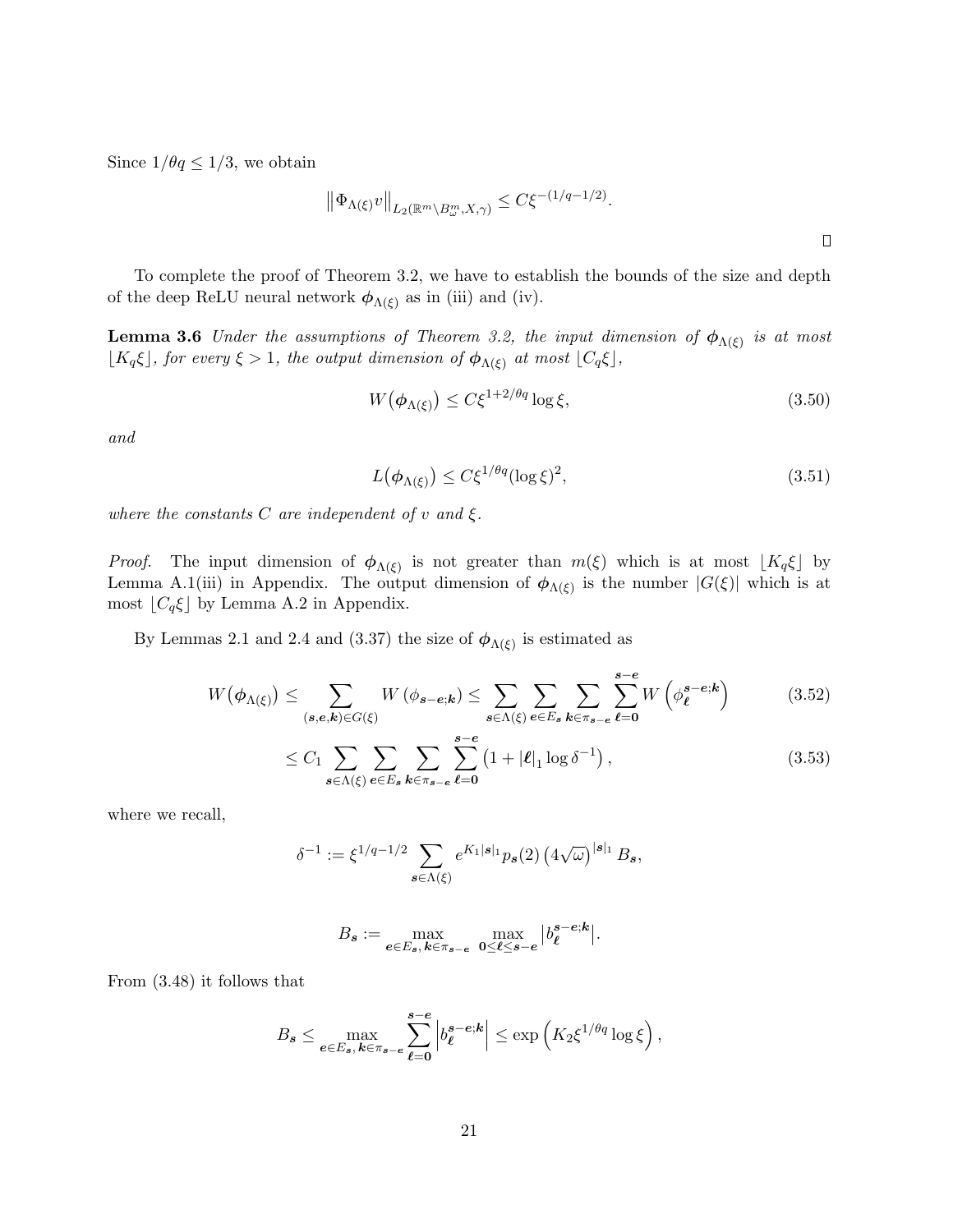which by Lemma [A.1\(](#page-25-1)i) in Appendix implies

$$
\delta^{-1} \leq \xi^{1/q - 1/2} \exp\left(K_2 \xi^{1/\theta q} \log \xi\right) \sum_{\mathbf{s} \in \Lambda(\xi)} p_{\mathbf{s}}(2)
$$
  

$$
\leq C_2 \xi^{1/q + 1/2} \exp\left(K_3 \xi^{1/\theta q} \log \xi\right) \leq C_2 \exp\left(K_3 \xi^{1/\theta q} \log \xi\right).
$$

Hence,

<span id="page-21-0"></span>
$$
\log(\delta^{-1}) \le K_4 \xi^{1/\theta q} \log \xi. \tag{3.54}
$$

 $\Box$ 

and consequently,

$$
\left(1+|\boldsymbol{\ell}|_1\log\delta^{-1}\right)\leq \left(1+|\boldsymbol{s}|_1\,K_4\xi^{1/\theta q}\log\xi\right)\leq C_2\xi^{2/\theta q}\log\xi.
$$

From [\(3.52\)](#page-20-1)–[\(3.53\)](#page-20-2) and Lemma [A.2](#page-25-0) in Appendix we obtain the desired bound of the size of  $\phi_{\Lambda(\xi)}$ :

$$
W(\boldsymbol{\phi}_{\Lambda(\xi)}) \leq C_2 \xi^{2/\theta q} \log \xi \sum_{\boldsymbol{s} \in \Lambda(\xi)} \sum_{\boldsymbol{e} \in E_{\boldsymbol{s}}} \sum_{\boldsymbol{k} \in \pi_{\boldsymbol{s}-\boldsymbol{e}}} \sum_{\boldsymbol{\ell}=0}^{\boldsymbol{s}-\boldsymbol{e}} 1
$$
  
 
$$
\leq C_2 \xi^{2/\theta q} \log \xi \sum_{(\boldsymbol{s},\boldsymbol{e},\boldsymbol{k}) \in G(\xi)} p_{\boldsymbol{s}}(1) \leq C_3 \xi^{1+2/\theta q} \log \xi.
$$

By using Lemma [2.1,](#page-5-1) [\(3.38\)](#page-17-1), [\(3.54\)](#page-21-0) and Lemma [A.1\(](#page-25-1)ii) in Appendix, we prove that the depth of  $\phi_{\Lambda(\xi)}$  is bounded as in [\(3.51\)](#page-20-3):

$$
L(\phi_{\Lambda(\xi)}) \leq \max_{(s,e,k)\in G(\xi)} L(\phi_{s-e;k}) \leq \max_{(s,e,k)\in G(\xi)} \max_{0\leq \ell \leq s-e} L(\phi_{\ell}^{s-e;k})
$$
  
\n
$$
\leq C_4 \max_{(s,e,k)\in G(\xi)} \max_{0\leq \ell \leq s-e} (1 + \log |\ell|_1 \log \delta^{-1})
$$
  
\n
$$
\leq C_4 \max_{s\in \Lambda(\xi)} (1 + \log |s|_1 \log \delta^{-1})
$$
  
\n
$$
\leq C_4 \max_{s\in \Lambda(\xi)} (1 + \log (K_{q,\theta}\xi^{1/\theta q}) (K_5\xi^{1/\theta q} \log \xi)) \leq C_5\xi^{1/\theta q} (\log \xi)^2.
$$

We are now in a position to give a formal proof of Theorem [3.2.](#page-13-0)

*Proof.* [Proofs of Theorem [3.2\]](#page-13-0) From [\(3.25\)](#page-14-4), Theorem [3.1](#page-11-2) and Lemmas [3.3–](#page-14-0)[3.5,](#page-18-0) for every  $\xi > 1$ , we deduce that

$$
||v - \Phi_{\Lambda(\xi)}v||_{L_2(\mathbb{R}^\infty, X, \gamma)} \leq C\xi^{-(1/q - 1/2)}.
$$

The claim (vi) is proven. The claim (i) follows directly from the construction of the deep ReLU neural network  $\phi_{\Lambda(\xi)}$  and the sequence of points  $Y_{\Lambda(\xi)}$ , the claims (ii)–(iv) from Lemma [3.6](#page-20-0) and the claim (v) from Lemma [A.1\(](#page-25-1)iii) in Appendix and  $(3.40)$ . Thus, Theorem [3.2](#page-13-0) is proven for the case when  $U = \mathbb{R}^{\infty}$ .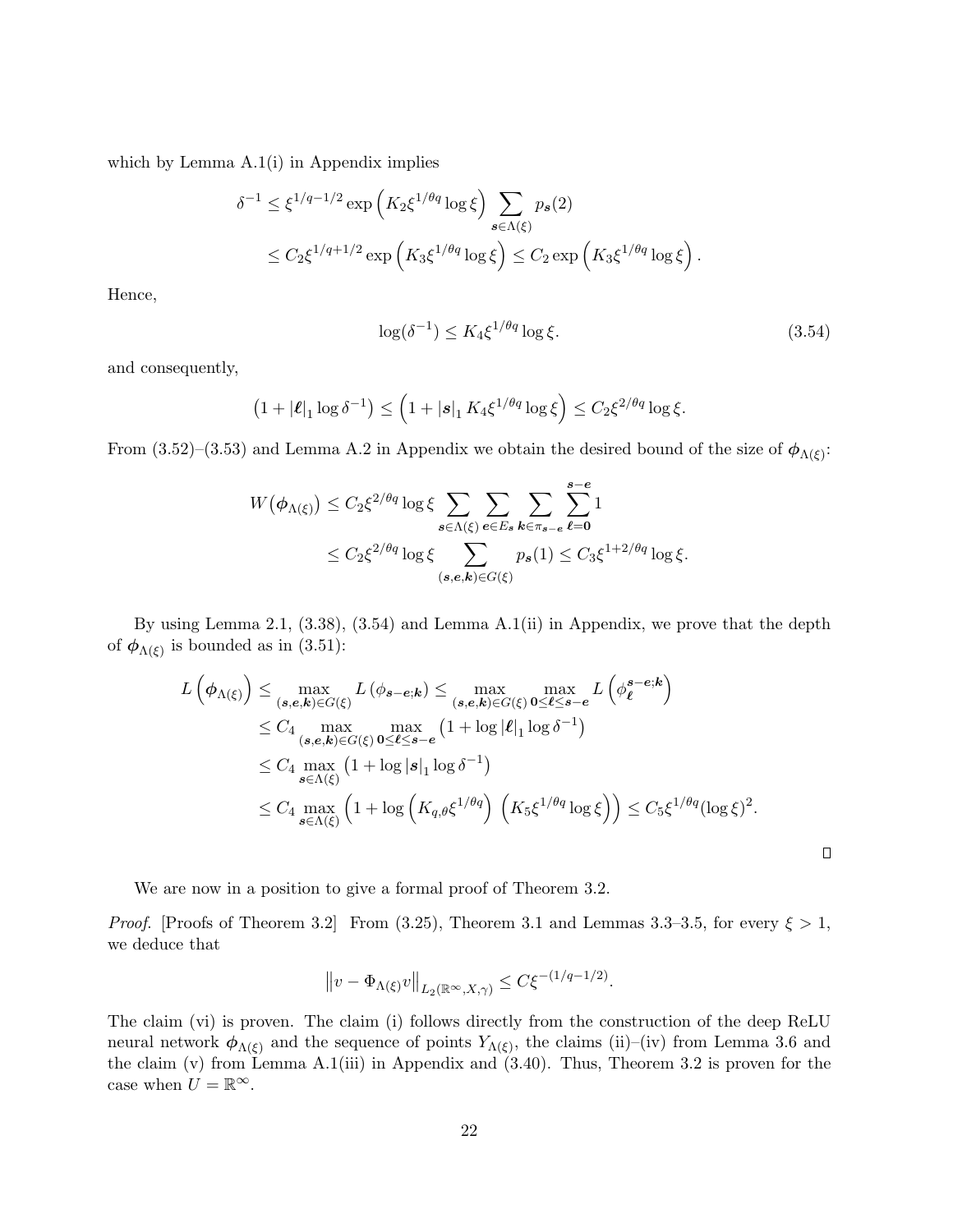The case  $U = \mathbb{R}^M$  can be proven in the same way with a slight modification. Counterparts of all definitions, formulas and assertions which have been used in the proof of the case  $U = \mathbb{R}^{\infty}$ , are true for the case  $U = \mathbb{R}^M$ . In the proof of this case, in parlicular, the used equality  $||H_s||_{L_2(\mathbb{R}^\infty)} = 1$ ,  $s \in \mathbb{F}$ , is replaced by the inequality  $||H_s||_{L^{\sqrt{g}}_{\infty}(\mathbb{R}^M)} < 1, s \in \mathbb{N}_0^M$ .  $\Box$ 

### <span id="page-22-0"></span>4 Application to parametrized elliptic PDEs

In this section, we apply the results in the previous section to the deep ReLU neural network approximation of the solution u to the parametrized elliptic PDEs  $(1.2)$  with lognormal inputs [\(1.3\)](#page-2-2). This is based on the weighted  $\ell_2$ -summability of the series ( $\|u_s\|_V$ ) $s \in \mathcal{F}$  in following lemma which has been proven in [\[4,](#page-32-1) Theorems 3.3 and 4.2].

<span id="page-22-1"></span>**Lemma 4.1** Assume that there exist a number  $0 < q < \infty$  and an increasing sequence  $\rho = (\rho_i)_{i \in \mathcal{N}}$ of numbers strictly larger than 1 such that  $||\boldsymbol{\rho}^{-1}||_{\ell_q(\mathcal{N})} \leq C < \infty$  and

<span id="page-22-2"></span>
$$
\left\| \sum_{j \in \mathcal{N}} \rho_j |\psi_j| \right\|_{L_{\infty}(D)} \leq C < \infty,
$$

where the constants C are independent of J. Then we have that for any  $\eta \in \mathcal{N}$ ,

$$
\sum_{s \in \mathcal{F}} (\sigma_s \|u_s\|_V)^2 \le C < \infty \quad \text{with} \quad \sigma_s^2 := \sum_{\|s'\|_{\ell_\infty(\mathcal{F})} \le \eta} \binom{s}{s'} \prod_{j \in \mathcal{N}} \rho_j^{2s'_j},\tag{4.1}
$$

where the constant  $C$  is independent of  $J$ .

The following two lemmas are proven in [\[15,](#page-32-10) Lemmas 5.2 and 5.3].

**Lemma 4.2** Let the assumptions of Lemma [4.1](#page-22-1) hold. Then the solution map  $y \mapsto u(y)$  is  $\gamma$ measurable and  $u \in L_2(U, V, \gamma)$ . Moreover,  $u \in L_2^{\mathcal{E}}(U, V, \gamma)$  where

<span id="page-22-4"></span>
$$
\mathcal{E} := \left\{ \boldsymbol{y} \in \mathbb{R}^{\infty} : \ \sup_{j \in \mathbb{N}} \rho_j^{-1} |y_j| < \infty \right\} \tag{4.2}
$$

having  $\gamma(\mathcal{E}) = 1$  and containing all  $y \in \mathbb{R}^{\infty}$  with  $|y|_0 < \infty$  in the case when  $U = \mathbb{R}^{\infty}$ .

<span id="page-22-3"></span>**Lemma 4.3** Let  $0 < q < \infty$ ,  $\rho = (\rho_j)_{j \in \mathcal{N}}$  be a sequence of positive numbers such that  $\|\boldsymbol{\rho}^{-1}\|_{\ell_q(\mathcal{N})} \leq C < \infty$ , where the constant C is independent of J. Let  $\theta$  be an arbitrary nonnegative number and  $p(\theta) = (p_s(\theta))_{s \in \mathcal{F}}$  the sequence given as in [\(3.11\)](#page-11-3). For  $\eta \in \mathbb{N}$ , let the sequence  $\sigma = (\sigma_s)_{s \in \mathcal{F}}$  be defined as in [\(4.1\)](#page-22-2). Then for any  $\eta > \frac{2(\theta+1)}{q}$ , we have

<span id="page-22-5"></span>
$$
\left\| \boldsymbol{p}(\theta) \boldsymbol{\sigma}^{-1} \right\|_{\ell_q(\mathcal{F})} \leq C < \infty,
$$

where the constant  $C$  is independent of  $J$ .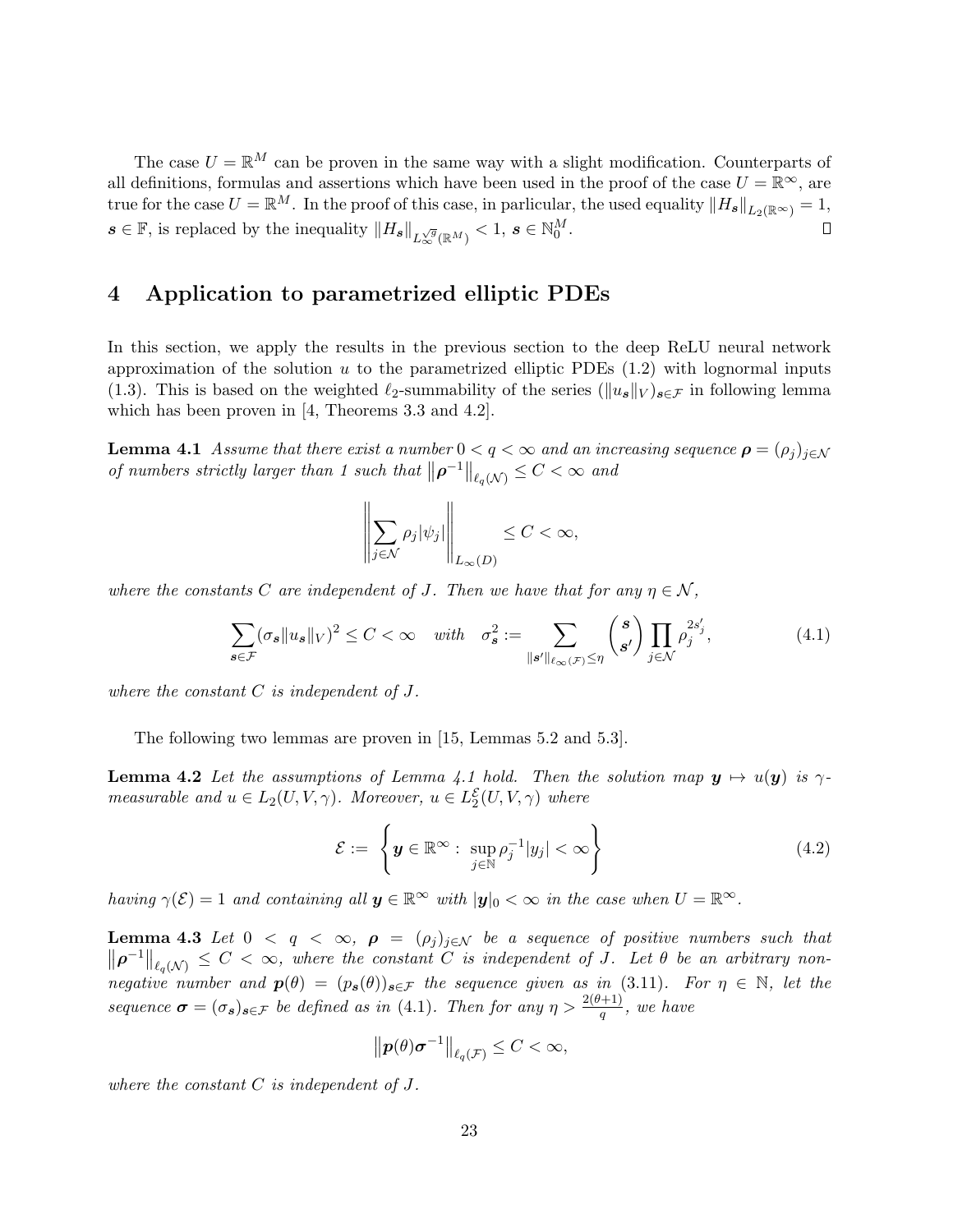We are now in position to formulate our main results on collocation deep ReLU neural network approximation of the solution  $u$  to parametric elliptic PDEs with lognormal inputs.

<span id="page-23-0"></span>**Theorem 4.1** Under the assumptions of Lemma [4.1,](#page-22-1) let  $0 < q < 2$ . Then, given an arbitrary number  $\delta > 0$ , for every integer  $n > 1$ , we can construct a deep ReLU neural network  $\phi_{\Lambda(\xi_n)} :=$  $(\phi_{\mathbf{s}-\mathbf{e};\mathbf{k}})_{(\mathbf{s},\mathbf{e},\mathbf{k})\in G(\xi_n)}$  of the size  $W(\phi_{\Lambda(\xi_n)}) \leq n$  on  $\mathbb{R}^m$  with

$$
m := \begin{cases} \min \left\{ M, \left\lfloor K \left( \frac{n}{\log n} \right)^{\frac{1}{1+\delta}} \right\rfloor \right\} & \text{if} \quad U = \mathbb{R}^M, \\ \left\lfloor K \left( \frac{n}{\log n} \right)^{\frac{1}{1+\delta}} \right\rfloor & \text{if} \quad U = \mathbb{R}^\infty, \end{cases}
$$

and a sequence of points  $Y_{\Lambda(\xi_n)} := (\mathbf{y}_{\mathbf{s}-\mathbf{e};\mathbf{k}})_{(\mathbf{s},\mathbf{e},\mathbf{k})\in G(\xi_n)}$  having the following properties.

- (i) The deep ReLU neural network  $\phi_{\Lambda(\xi_n)}$  and sequence of points  $Y_{\Lambda(\xi_n)}$  are independent of u;
- (ii) The output dimension of  $\phi_{\Lambda(\xi_n)}$  is at most  $\Big| K\Big(\frac{n}{\log n}\Big)$  $\frac{n}{\log n}\Big)^{\frac{1}{1+\delta}}\,\bigg|\,;$

(iii) 
$$
L(\phi_{\Lambda(\xi_n)}) \leq C_{\delta}\left(\frac{n}{\log n}\right)^{\frac{\delta}{2(1+\delta)}} (\log n)^2;
$$

- (iv) supp  $(\phi_{\Lambda(\xi_n)}) \subset [-T,T]^m$ , where  $T := C_\delta \left( \frac{n}{\log n} \right)$  $\frac{n}{\log n}\bigg)^{\frac{1}{2(1+\delta)}};$
- (v) The approximation of u by  $\Phi_{\Lambda(\xi_n)}u$  defined as in [\(3.18\)](#page-12-1), gives the error estimate

$$
||u - \Phi_{\Lambda(\xi_n)}u||_{\mathcal{L}(U,V)} \leq C\left(\frac{n}{\log n}\right)^{-\frac{1}{1+\delta}\left(\frac{1}{q}-\frac{1}{2}\right)}
$$

.

Here the constants C, K and  $C_{\delta}$  are independent of J, u and n.

*Proof.* To prove the theorem we apply Theorem [3.2](#page-13-0) to the solution u. Without loss of generality we can assume that  $\delta \leq 1/6$ . We take first the number  $\theta := 2/\delta q$  satisfying the inequality  $\theta \geq 3/q$ , and then choose a number  $\eta \in \mathbb{N}$  satisfying the inequality  $\eta > 2(\theta + 1)/q$ . By using Lemmas [4.1–](#page-22-1)[4.3,](#page-22-3) one can check that  $u \in L_2^{\mathcal{E}}(U, V, \gamma)$  satisfies the assumptions of Theorem [3.2](#page-13-0) for  $X = V$ and the sequence  $(\sigma_s)_{s\in\mathbb{F}}$  defined as in [\(4.1\)](#page-22-2), where  $\mathcal E$  is the set defined in Lemma [4.2.](#page-22-4) For a given integer  $n > 1$ , we choose  $\xi_n > 1$  as the maximal number satisfying the inequality  $C\xi_n^{\delta} \log \xi_n \leq n$ , where  $C$  is the constant in the claim (ii) of Theorem [3.2.](#page-13-0) It is easy to verify that there exist positive constants  $C_1$  and  $C_2$  independent of n such that

$$
C_1\left(\frac{n}{\log n}\right)^{\frac{1}{1+\delta}} \leq \xi_n \leq C_2\left(\frac{n}{\log n}\right)^{\frac{1}{1+\delta}}.
$$

From Theorem [3.2](#page-13-0) with  $\xi = \xi_n$  we deduce the desired results.

<span id="page-23-1"></span>From Theorem [4.1](#page-23-0) one can directly derive the following

 $\Box$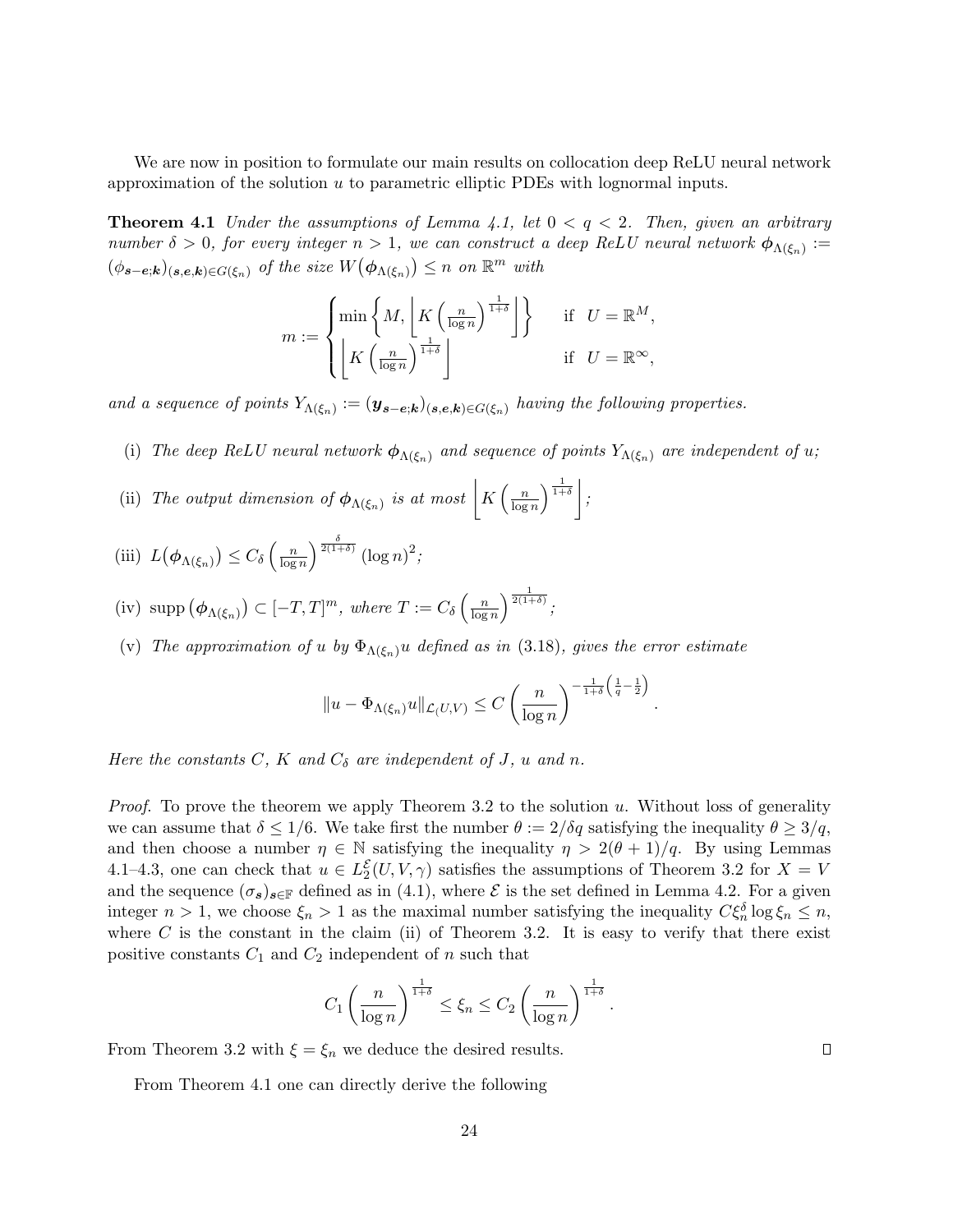**Theorem 4.2** Under the assumptions of Lemma [4.1,](#page-22-1) let  $0 < q < 2$  and  $\delta_q := \min(1, 1/q - 1/2)$ . Then, given an arbitrary number  $\delta \in (0, \delta_q)$ , for every integer  $n > 1$ , we can construct a deep  $ReLU$  neural network  $\phi_{\Lambda(\xi_n)} := (\phi_{\mathbf{s}-\mathbf{e};\mathbf{k}})_{(\mathbf{s},\mathbf{e},\mathbf{k}) \in G(\xi_n)}$  of the size  $W(\phi_{\Lambda(\xi_n)}) \leq n$  on  $\mathbb{R}^m$  with

$$
m := \begin{cases} \min\left\{M, \left\lfloor Kn^{1-\delta} \right\rfloor \right\} & \text{if} \quad U = \mathbb{R}^M, \\ \left\lfloor Kn^{1-\delta} \right\rfloor & \text{if} \quad U = \mathbb{R}^\infty, \end{cases}
$$

and a sequence of points  $Y_{\Lambda(\xi_n)} := (\mathbf{y}_{\mathbf{s}-\mathbf{e};\mathbf{k}})_{(\mathbf{s},\mathbf{e},\mathbf{k})\in G(\xi_n)}$  having the following properties.

- (i) The deep ReLU neural network  $\phi_{\Lambda(\xi_n)}$  and sequence of points  $Y_{\Lambda(\xi_n)}$  are independent of u;
- (ii) The output dimension of  $\phi_{\Lambda(\xi_n)}$  are at most  $\lfloor Kn^{1-\delta} \rfloor$ ;
- (iii)  $L(\phi_{\Lambda(\xi_n)}) \leq C_\delta n^\delta;$
- (iv)  $\text{supp}(\phi_{\Lambda(\xi_n)}) \subset [-T,T]^m$ , where  $T := C_\delta n^{1-\delta}$ ;
- (v) The approximation of u by  $\Phi_{\Lambda(\xi_n)}u$  defined as in [\(3.18\)](#page-12-1), gives the error estimates

$$
||u - \Phi_{\Lambda(\xi_n)} u||_{\mathcal{L}(U,V)} \leq Cm^{-\left(\frac{1}{q} - \frac{1}{2}\right)} \leq C_{\delta} n^{-\left(1 - \delta\right)\left(\frac{1}{q} - \frac{1}{2}\right)}.
$$
\n(4.3)

Here the constants K, C and  $C_{\delta}$  are independent of J, u and n.

Let us compare the collocation approximation of  $u$  by the function

$$
\Phi_{\Lambda(\xi_n)} u := \sum_{(\mathbf{s},\mathbf{e},\mathbf{k}) \in G(\xi_n)} (-1)^{|\mathbf{e}|_1} u(\mathbf{y}_{\mathbf{s}-\mathbf{e};\mathbf{k}}) \phi_{\mathbf{s}-\mathbf{e};\mathbf{k}},\tag{4.4}
$$

generated from the deep ReLU neural network  $\phi_{\Lambda(\xi_n)}$  as in Theorem [4.2,](#page-23-1) and the collocation approximation of u by the sparse-grid Lagrange gpc interpolation

$$
I_{\Lambda(\xi_n)}u := \sum_{(\mathbf{s},\mathbf{e},\mathbf{k}) \in G(\xi_n)} (-1)^{|\mathbf{e}|_1} u(\mathbf{y}_{\mathbf{s}-\mathbf{e};\mathbf{k}}) L_{\mathbf{s}-\mathbf{e};\mathbf{k}}.
$$
 (4.5)

Both the methods are based on m the same particular solvers  $(u(y_{s-e,k}))_{(s,e,k)\in G(\xi_n)}$ . From Corollary [3.1](#page-11-4) one can see that under the assumptions of Theorem [4.2,](#page-23-1) there holds the error bound in m for the last approximation:

$$
||u - I_{\Lambda(\xi_n)}u||_{\mathcal{L}(U,V)} \leq Cm^{-\left(\frac{1}{q}-\frac{1}{2}\right)},
$$

which is the same as that in  $(4.3)$  for the first approximation since by the construction the parameter  $m$  in  $(4.3)$  can be treated as independent.

Acknowledgments. This work is funded by Vietnam National Foundation for Science and Technology Development (NAFOSTED) under Grant No. 102.01-2020.03. A part of this work was done when the author was working at the Vietnam Institute for Advanced Study in Mathematics (VIASM). He would like to thank the VIASM for providing a fruitful research environment and working condition.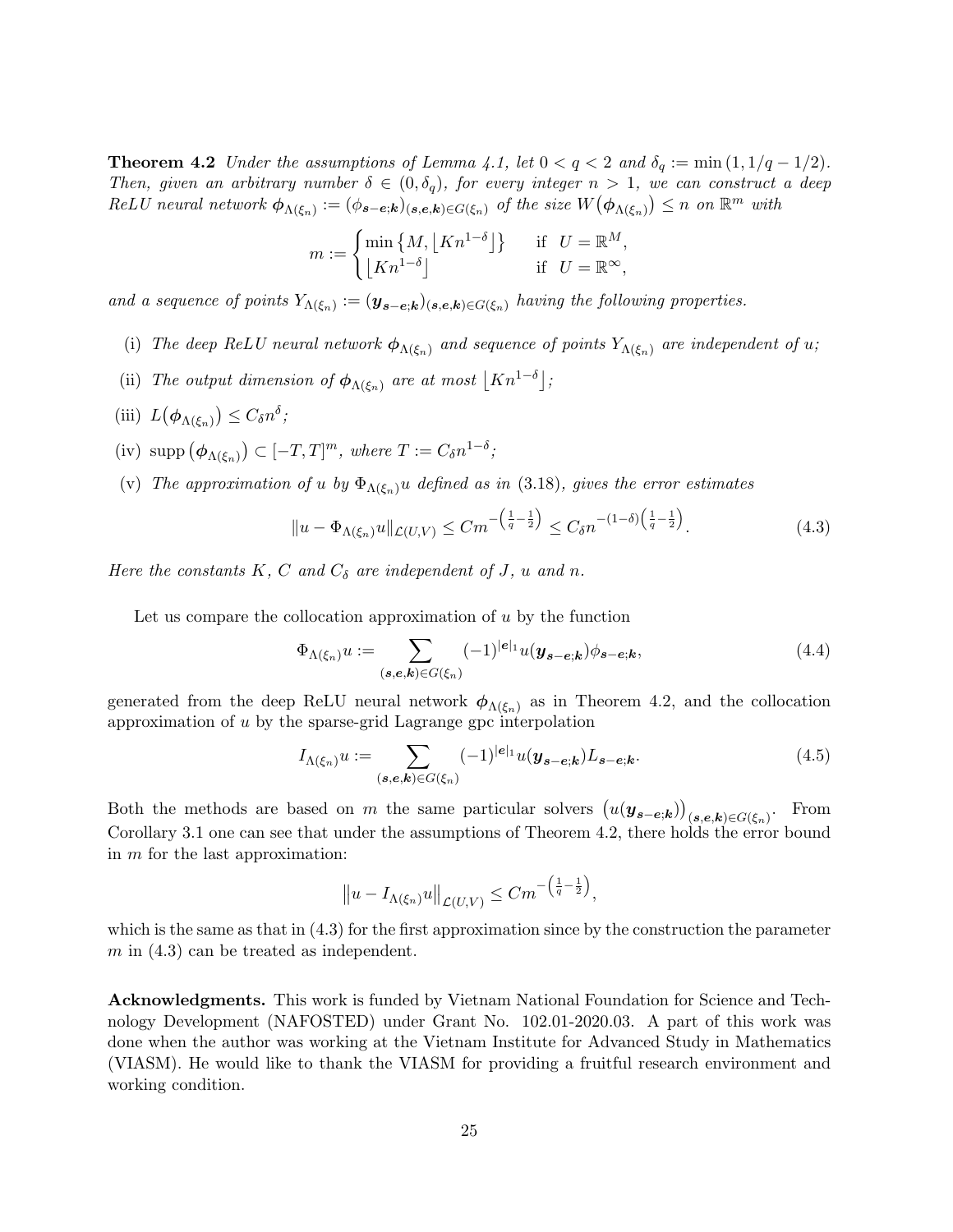### A Appendix

#### A.1 Auxiliary lemmas

<span id="page-25-1"></span>**Lemma A.1** Let  $\theta \geq 0$  and  $0 < q < \infty$ . Let  $\sigma = (\sigma_s)_{s \in \mathcal{F}}$  be a sequence of numbers strictly larger than 1. Then for every we have the following.

(i) If  $\left\| \boldsymbol{p} \left( \frac{\theta}{q} \right) \right\|$  $\left\{ \frac{\theta}{q} \right\} \sigma^{-1} \Big\|_{\ell_q(\mathcal{F})} \leq K < \infty$ , where the constant K is independent of J, then  $\sum$  $s \in \Lambda(\xi)$  $p_s(\theta) \le K\xi \quad \forall \xi > 1.$  (A.1)

In particular, if  $\|\boldsymbol{\sigma}^{-1}\|$ q  $\mathcal{L}^q_{\ell_q(\mathcal{F})} \leq K_q < \infty$ , where the constant  $K_q$  is independent of J, then the set  $\Lambda(\xi)$  is finite and

$$
|\Lambda(\xi)| \le K_q \xi \quad \forall \xi > 1. \tag{A.2}
$$

(ii) If  $\|\mathbf{p}(\theta)\boldsymbol{\sigma}^{-1}\|$  $1/\theta$  $\frac{f_1}{f_2(f_2)} \leq K_{q,\theta} < \infty$ , where the constant  $K_{q,\theta}$  is independent of J, then

$$
m_1(\xi) \le K_{q,\theta} \xi^{\frac{1}{\theta q}} \quad \forall \xi > 1. \tag{A.3}
$$

(iii) If  $\sigma_{e^{i'}} \leq \sigma_{e^i}$  for  $i' < i$ , and if  $\|\boldsymbol{\sigma}^{-1}\|$ q  $\mathcal{L}^q_{\ell_q(\mathcal{F})} \leq K_q < \infty$ , where the constant  $K_q$  is independent of J, then

$$
m(\xi) \le K_q \xi \quad \forall \xi > 1. \tag{A.4}
$$

*Proof.* The claim (ii) and (iii) were proven in [\[17,](#page-33-13) Lemmas A.1–A.2] for the case  $\mathcal{F} = \mathbb{F}$ . The case  $\mathcal{F} = \mathbb{N}_0^M$  can be proven in a similar way. Let us prove the claim (i). Indeed, we have for every  $\xi > 1$ ,

$$
\sum_{s \in \Lambda(\xi)} p_s(\theta) \le \sum_{s \in \mathcal{F}: \ \sigma_s^{-q} \xi \ge 1} p_s(\theta) \xi \sigma_s^{-q} \le \xi \sum_{s \in \mathcal{F}} p_s(\theta) \sigma_s^{-q} \le C \xi.
$$

<span id="page-25-0"></span>**Lemma A.2** Let  $\theta \geq 0$ ,  $0 < q < \infty$  and  $\xi > 1$ . Let  $\sigma = (\sigma_s)_{s \in \mathcal{F}}$  be a sequence of numbers strictly larger than 1. If and  $\left\| \boldsymbol{p} \left( \frac{\theta+2}{q} \right) \right\|$  $\left\Vert \frac{+2}{\ell_q(\mathcal{F})}\right\Vert_{\ell_q(\mathcal{F})}\leq C<\infty,$  where the constant C is independent of J, then there holds

$$
\sum_{(\mathbf{s},\mathbf{e},\mathbf{k}) \in G(\xi)} p_{\mathbf{s}}(\theta) \le C\xi \quad \forall \xi > 1.
$$
\n(A.5)

In particular, if and  $\left\| \boldsymbol{p} \left(\frac{2}{q}\right)\right\|$  $\left\lVert \frac{2}{q}\right\rangle \boldsymbol{\sigma}^{-1}\right\lVert$ q  $\sum_{\ell_q(\mathcal{F})}^{\infty} \leq C_q < \infty$ , where the constant C is independent of J, then  $|G(\xi)| \leq C_{q}\xi \quad \forall \xi > 1.$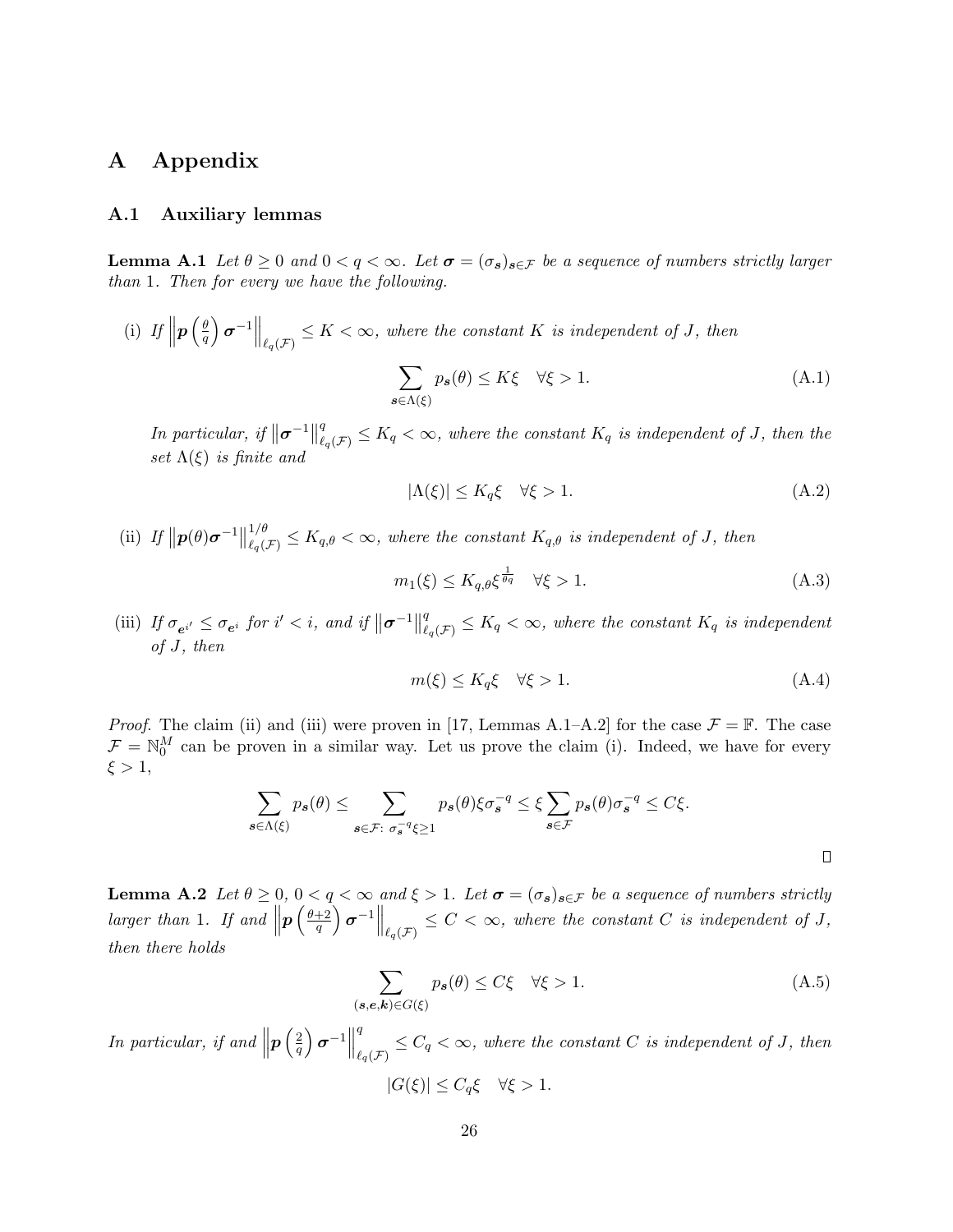*Proof.* We have for every  $\xi > 1$ ,

$$
\sum_{(\mathbf{s},\mathbf{e},\mathbf{k})\in G(\xi)} p_{\mathbf{s}}(\theta) = \sum_{\mathbf{s}\in\Lambda(\xi)} \sum_{\mathbf{e}\in E_{\mathbf{s}}} \sum_{\mathbf{k}\in\pi_{\mathbf{s}-\mathbf{e}}} p_{\mathbf{s}}(\theta) \le \sum_{\mathbf{s}\in\Lambda(\xi)} p_{\mathbf{s}}(\theta) \sum_{\mathbf{e}\in E_{\mathbf{s}}} |\pi_{\mathbf{s}-\mathbf{e}}| \tag{A.6}
$$

$$
\leq \sum_{s \in \Lambda(\xi)} p_s(\theta) |E_s| p_s(1) = \sum_{s \in \Lambda(\xi)} p_s(\theta + 1) 2^{|s|_0} \leq \sum_{s \in \Lambda(\xi)} p_s(\theta + 2) \tag{A.7}
$$

$$
\leq \sum_{\mathbf{s}\in\mathcal{F}:\ \sigma_{\mathbf{s}}^{-q}\xi\geq 1}p_{\mathbf{s}}(\theta+2)\xi\sigma_{\mathbf{s}}^{-q}\leq \xi\sum_{\mathbf{s}\in\mathcal{F}}p_{\mathbf{s}}(\theta+2)\sigma_{\mathbf{s}}^{-q}\leq C\xi.
$$

 $\Box$ 

<span id="page-26-1"></span>**Lemma A.3** We have for any  $s, s' \in \mathcal{F}$ ,

$$
\sum_{\mathbf{k}\in\pi_{\mathbf{s}}} |H_{\mathbf{s}'}(\mathbf{y}_{\mathbf{s};\mathbf{k}})| \leq e^{K|\mathbf{s}|_1},\tag{A.8}
$$

where the constant  $K$  is independent of  $J$  and  $s, s'$ .

*Proof.* From Cramér's bound we deduce that (see, e.g.,  $[15, \text{Lemma } 3.2]$  $[15, \text{Lemma } 3.2]$ )

<span id="page-26-0"></span>
$$
|H_s(y)\sqrt{g(y)}| < 1, \quad \forall y \in \mathbb{R}, \ \forall s \in \mathbb{N}_0,\tag{A.9}
$$

or, equivalently,

<span id="page-26-2"></span>
$$
|H_s(y)| \, < \, (2\pi)^{1/4} e^{y^2/4}, \quad \forall y \in \mathbb{R}, \, \forall s \in \mathbb{N}_0. \tag{A.10}
$$

Let  $s, s' \in \mathcal{F}$  and  $k \in \pi_s$  be given. Notice that for the univariate Hermite polynomials,  $H_s(0) = 0$ if  $s > 0$ , and  $H_0 = 1$ . Hence,  $H_{s'}(\mathbf{y}_{s,k}) = \prod_{j \in \nu_{s'}} H_{s'_j}(y_{s_j - e_j, k_j}) = 0$  if  $\nu_{s'} \not\subset \nu_s$ . For the case when  $\nu_{s'} \subset \nu_s$ , we have by  $(A.10)$ ,

$$
|H_{s'}(\mathbf{y}_{s,k})| = \prod_{j \in \nu_{s'}} |H_{s'_j}(y_{s_j,k_j})| \le \prod_{j \in \nu_{s'}} (2\pi)^{1/4} e^{y_{s_j,k_j}^2/4} \le \prod_{j \in \nu_s} (2\pi)^{1/4} e^{y_{s_j,k_j}^2/4}.
$$
 (A.11)

Therefore,

$$
\sum_{k \in \pi_s} |H_{s'}(\mathbf{y}_{s,k})| \le \sum_{k \in \pi_s} \prod_{j \in \nu_s} (2\pi)^{1/4} e^{y_{s_j,k_j}^2/4} = \prod_{j \in \nu_s} (2\pi)^{1/4} \sum_{k_j \in \pi_{s_j}} e^{y_{s_j,k_j}^2/4}.
$$
 (A.12)

The inequalities [\[54,](#page-35-13) (6.31.19)] yield that

$$
|y_{s;k}| \leq K_1 \frac{|k|}{\sqrt{s}}, \quad \forall k \in \pi_s, \ \forall s \in \mathbb{N}.
$$
 (A.13)

Consequently,

$$
(2\pi)^{1/4} \sum_{k_j \in \pi_{s_j}} e^{y_{s_j,k_j}^2/4} \le 2(2\pi)^{1/4} \sum_{k_j=0}^{\lfloor s_j/2 \rfloor} \exp\left(\frac{K_1}{4} \frac{k_j^2}{s_j}\right) \le e^{Ks_j}, \quad \forall s_j \in \mathbb{N}.
$$
 (A.14)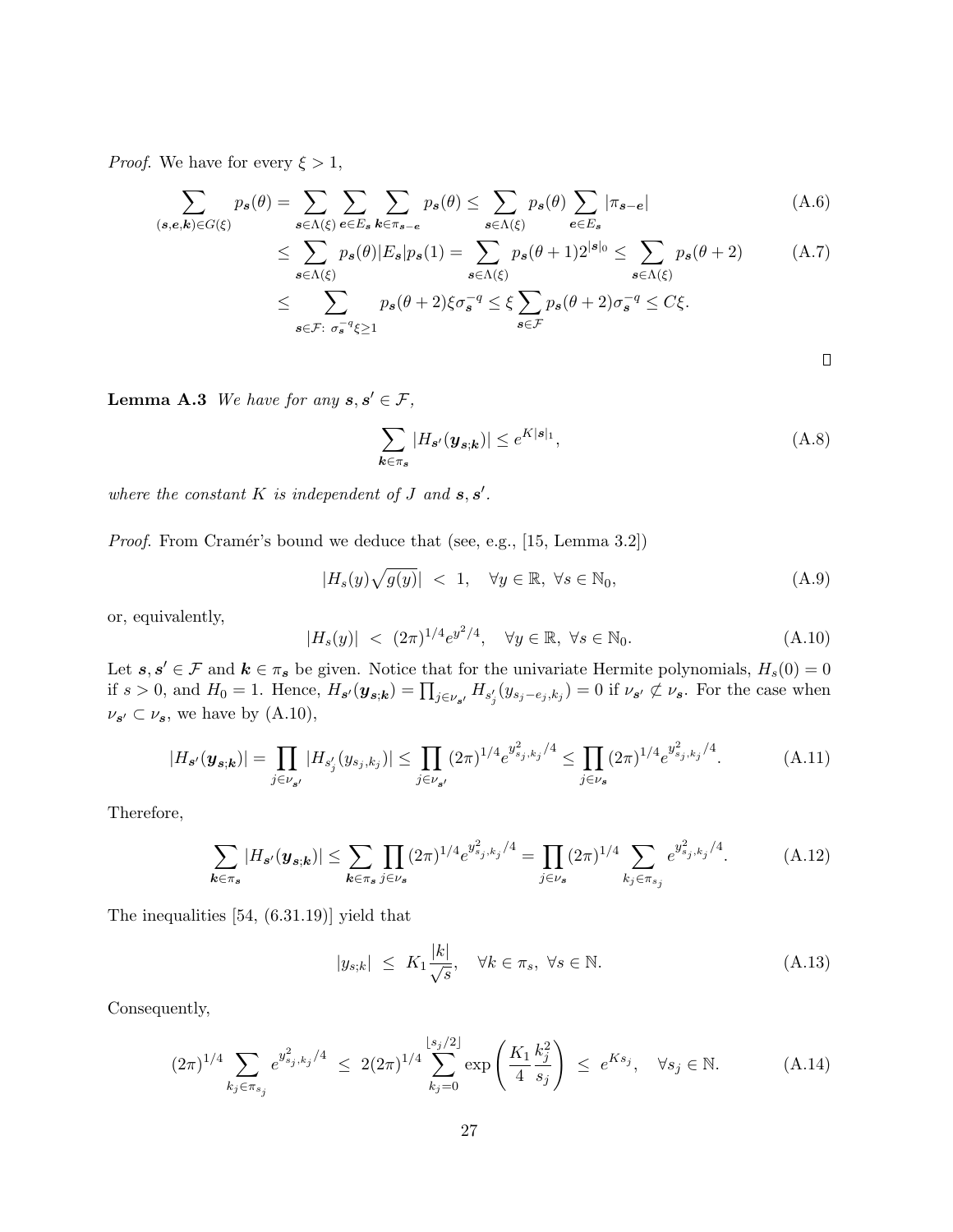This allows us to finish the proof of the lemma as

$$
\sum_{k \in \pi_s} |H_{s'}(\mathbf{y}_{s,k})| \le \prod_{j \in \nu_s} e^{Ks_j} = e^{K|\mathbf{s}|_1}.
$$

<span id="page-27-0"></span>**Lemma A.4** We have for any  $s \in \mathbb{N}$  and  $k \in \pi_s$ ,

<span id="page-27-2"></span>
$$
||L_{s,k}||_{L_2(\mathbb{R},\gamma)} \le e^{Ks},\tag{A.15}
$$

and

<span id="page-27-3"></span><span id="page-27-1"></span>
$$
||L_{s;k}||_{L_{\infty}^{\sqrt{g}}(\mathbb{R})} \le e^{Ks},\tag{A.16}
$$

where the constants K are independent of s and  $k \in \pi_s$ .

*Proof.* Notice that  $L_{s;k}$  is a polynomial having s single zeros  $\{y_{s;j}\}_{j\in\pi_s, j\neq k}$ , and that  $L_{s;k}(y_{s;k}) = 1$ . Moreover, there is no any zero in the open interval  $(y_{s;k-1}, y_{s;k})$  and

$$
L_{s;k}(y_{s;k}) = \max_{y \in [y_{s;k-1},y_{s;k}]} L_{s;k}(y) = 1.
$$

Hence,

$$
|L_{s,k}(y)| \le 1, \quad \forall y \in [y_{s,k-1}, y_{s,k+1}]. \tag{A.17}
$$

Let us estimate  $|L_{s,k}(y)|$  for  $y \in \mathbb{R} \setminus (y_{s;k-1}, y_{s;k+1})$ . From the definition one can see that

$$
L_{s;k}(y) := \prod_{k' \in \pi_s} \frac{y - y_{s;k'}}{y_{s;k} - y_{s;k'}} = A_{s;k}(y - y_{s;k})^{-1} H_{s+1}(y),
$$
\n(A.18)

where

$$
A_{s;k} := ((s+1)!)^{1/2} \prod_{k' \in \pi_s} (y_{s;k} - y_{s;k'})^{-1}.
$$
 (A.19)

From the inequalities [\[54,](#page-35-13) (6.31.22)]

<span id="page-27-5"></span><span id="page-27-4"></span>
$$
\frac{\pi\sqrt{2}}{\sqrt{2s+3}} \le d_s \le \frac{\sqrt{10.5}}{\sqrt{2s+3}}
$$
\n(A.20)

for the minimal distance  $d_s$  between consecusive  $y_{s;k}$ ,  $k \in \pi_s$ , we have that

$$
|y - y_{s;k}|^{-1} \le d_s^{-1} \le \frac{\sqrt{2s+3}}{\sqrt{10.5}} < \sqrt{s}, \quad \forall y \in \mathbb{R} \setminus (y_{s;k-1}, y_{s;k+1}),
$$

and for any  $s \in \mathbb{N}$  and  $k, k' \in \pi_s$  with  $k' \neq k$ ,

$$
|y_{s;k} - y_{s;k'}|^{-1} \le C \frac{\sqrt{s}}{|k - k'|},\tag{A.21}
$$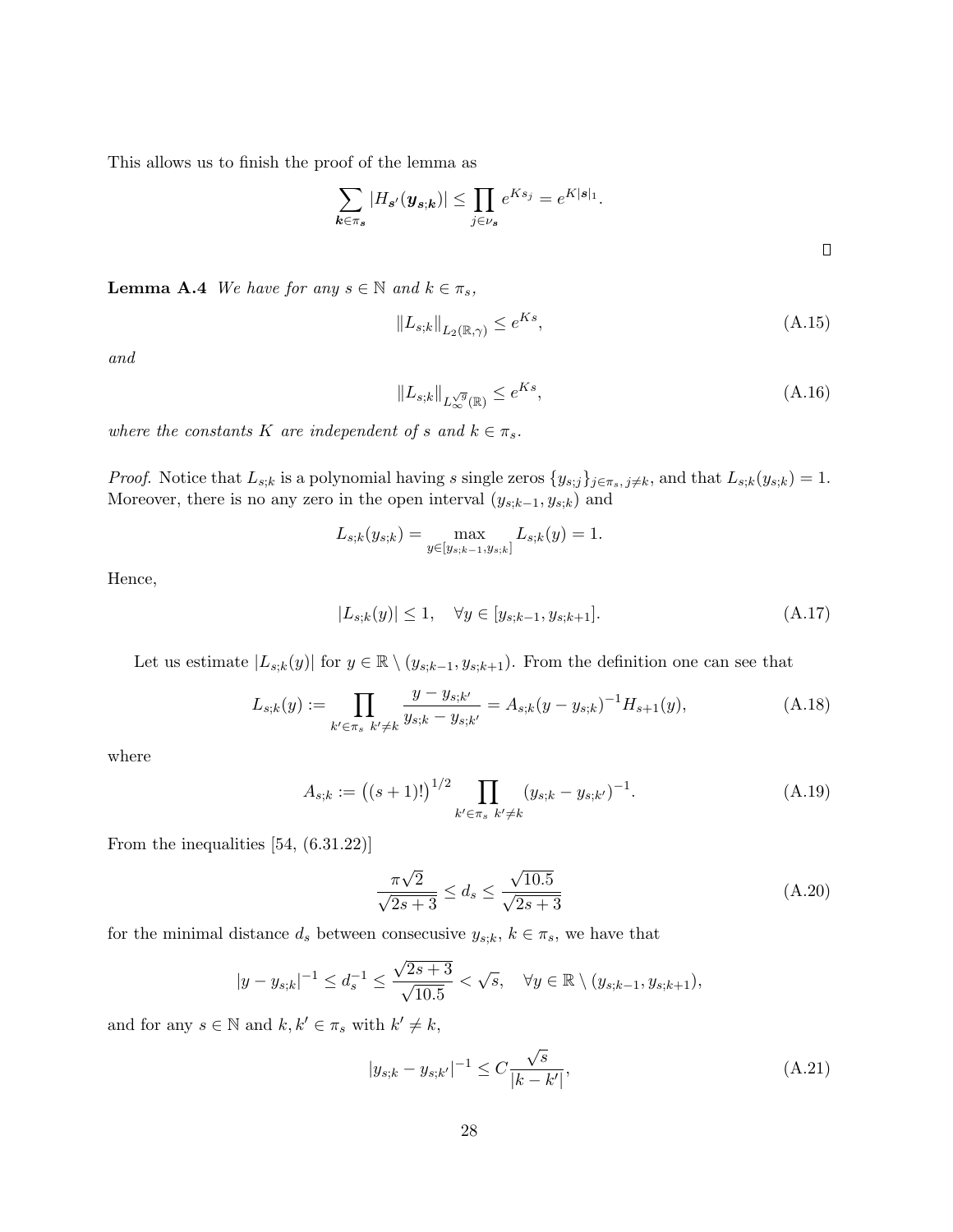which yield for any  $y \in \mathbb{R} \setminus (y_{s;k-1}, y_{s;k+1}),$ 

$$
|y - y_{s,k}|^{-1}|A_{s,k}| \leq \sqrt{s}((s+1)!)^{1/2} \prod_{k' \in \pi_s} |y_{s,k} - y_{s,k'}|^{-1} \leq \sqrt{s}C^s \frac{((s+1)!)^{1/2} s^{s/2}}{k!(s-k)!}
$$
  

$$
\leq \sqrt{s}C^s {s \choose k} \frac{((s+1)!)^{1/2} s^{s/2}}{s!} \leq \sqrt{s} (2C)^s \frac{((s+1)!)^{1/2} s^{s/2}}{s!} \leq e^{K_1 s}. \tag{A.22}
$$

In the last step we used the Stirling's approximation for factorial. Thus, we have proven that

$$
|L_{s;k}(y)| \le e^{K_1 s} |H_{s+1}(y)|, \quad \forall y \in \mathbb{R} \setminus (y_{s;k-1}, y_{s;k+1}). \tag{A.23}
$$

With  $I_{s;k} := [y_{s;k-1}, y_{s;k+1}]$ , from the last estimate and  $(A.17)$  we prove  $(A.15)$ :

$$
||L_{s;k}||_{L_2(\mathbb{R},\gamma)}^2 = ||L_{s;k}||_{L_2(I_{s;k},\gamma)}^2 + ||L_{s;k}||_{L_2(\mathbb{R}\setminus I_{s;k},\gamma)}^2
$$
  

$$
\leq 1 + e^{2K_1s} ||H_s||_{L_2(\mathbb{R},\gamma)}^2 = 1 + e^{2K_1s} \leq e^{2Ks}.
$$

<span id="page-28-1"></span>The inequality  $(A.16)$  can be proven similarly by using  $(A.9)$ .

**Lemma A.5** Assume that p and q are polynomials on  $\mathbb R$  in the form

$$
p(y) := \sum_{k=0}^{m} a_k y^k, \quad q(y) := \sum_{k=0}^{m-1} b_k y^k,
$$
 (A.24)

and that  $p(y) = (y - y_0)q(y)$  for a point  $y_0 \in \mathbb{R}$ . Then we have

$$
|b_k| \le \sum_{k=0}^{m} |a_k|, \quad k = 0, ..., m-1.
$$
 (A.25)

Proof. From the definition we have

$$
\sum_{k=0}^{m} a_k y^k = -b_0 y_0 + \sum_{k=0}^{m-1} (b_{k-1} - b_k y_0) y^k + b_{m-1} y^m.
$$
 (A.26)

Hence we obtain

$$
0 = a_0 + b_0 y_0; \quad b_k = a_{k+1} + b_{k+1} y_0, \ k = 1, ..., m-2; \quad b_{m-1} = a_m. \tag{A.27}
$$

From the last equalities one can see that the lemma is trivial if  $y_0 = 0$ . Consider the case  $y_0 \neq 0$ . If  $|y_0| \leq 1$ , from [\(A.27\)](#page-28-0) we deduce that

$$
b_k = \sum_{j=k+1}^{m} a_j y_0^{j-k-1}.
$$
\n(A.28)

<span id="page-28-2"></span><span id="page-28-0"></span> $\Box$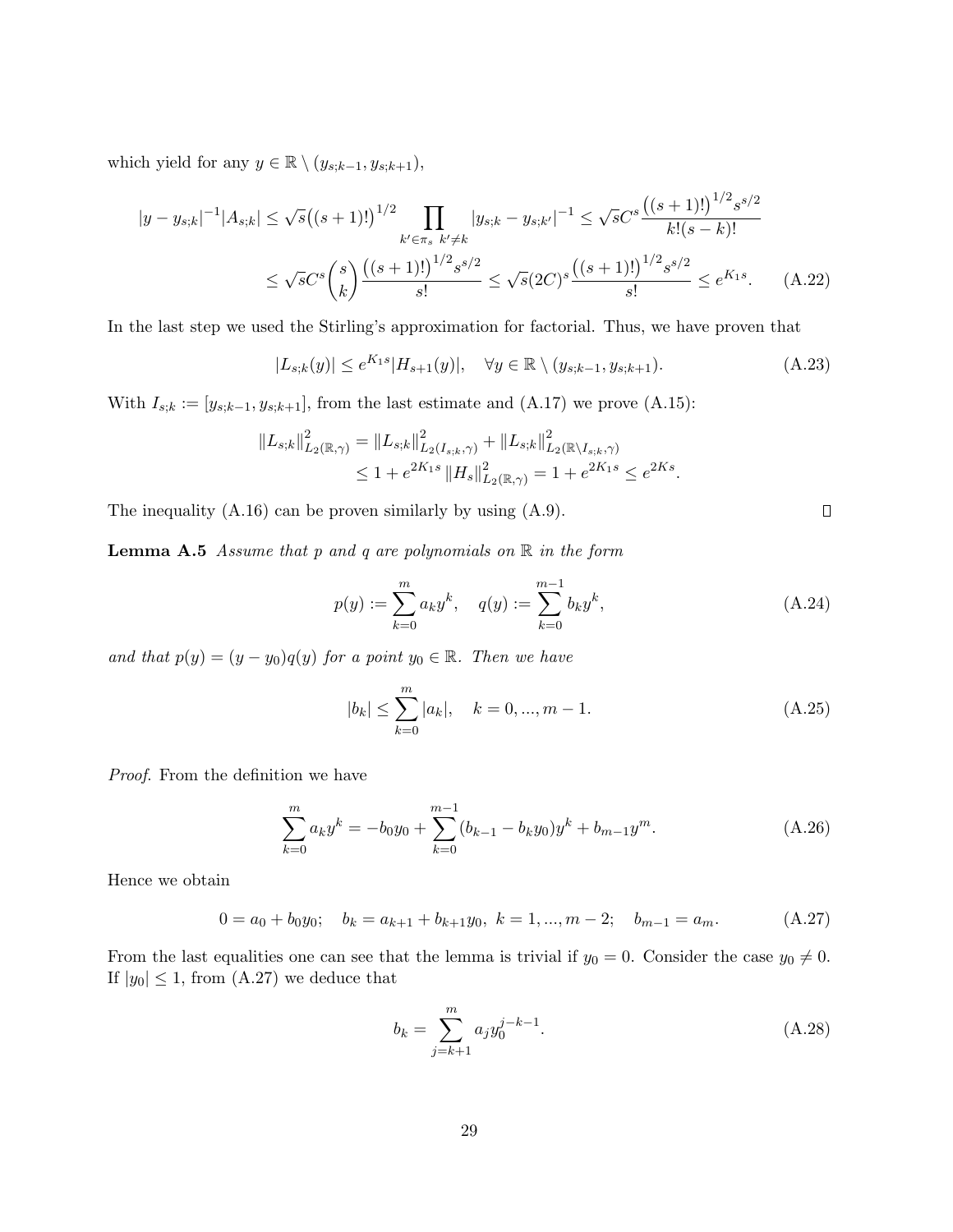and, consequently,

$$
|b_k| \le \sum_{j=k+1}^m |a_j| |y_0|^{j-k-1} \le \sum_{j=0}^m |a_j|.
$$
 (A.29)

If  $|y_0| > 1$ , from [\(A.27\)](#page-28-0) we deduce that

$$
b_k = -\sum_{j=0}^{k} a_j y_0^{-(k+1-j)},
$$
\n(A.30)

and, consequently,

$$
|b_k| \le \sum_{j=0}^k |a_j||y_0|^{-(k+1-j)} \le \sum_{j=0}^m |a_j|. \tag{A.31}
$$

 $\Box$ 

<span id="page-29-1"></span> ${\bf Lemma} \>\> {\bf A.6} \>\> Let \> {b}^{s;k}_\ell$  $\mathcal{E}_{\ell}^{s,\kappa}$  be the polynomial coefficients of  $L_{s,k}$  as in the representation [\(3.30\)](#page-16-0). Then we have for any  $s \in \mathbb{N}_0$  and  $k \in \pi_s$ ,

$$
\sum_{\ell=0}^{s} |b_{\ell}^{s;k}| \le e^{Ks} s!,\tag{A.32}
$$

where the constant K are independent of s and  $k \in \pi_s$ .

*Proof.* For  $s \in \mathbb{N}_0$ , we represent the univariate Hermite polynomial  $H_s$  in the form

$$
H_s(y) := \sum_{\ell=0}^s a_{s,\ell} y^{\ell}.
$$
 (A.33)

By using the well-known equality

$$
H_s(y) = s! \sum_{\ell=0}^{\lfloor \frac{s}{2} \rfloor} \frac{(-1)^{\ell}}{\ell!(s-2\ell)!} \frac{y^{s-2\ell}}{2^{\ell}},
$$
\n(A.34)

one can derive that

<span id="page-29-2"></span>
$$
\sum_{\ell=0}^{s} |a_{s,\ell}| \le s!.
$$
\n(A.35)

From [\(A.18\)](#page-27-4) we have

$$
A_{s,k}H_{s+1}(y) = (y - y_{s,k})L_{s,k}(y),
$$
\n(A.36)

<span id="page-29-0"></span>where  $A_{s,k}$  is given as in [\(A.19\)](#page-27-5). By Lemma [A.5,](#page-28-1) [\(A.35\)](#page-29-2) and [\(A.22\)](#page-28-2), we obtain

$$
\sum_{\ell=0}^{s} |b_{\ell}^{s;k}| \le \sum_{\ell=0}^{s} A_{s;k} \sum_{\ell'=0}^{s+1} |a_{s+1,\ell'}| \le e^{Ks} s! \,. \tag{A.37}
$$

 $\Box$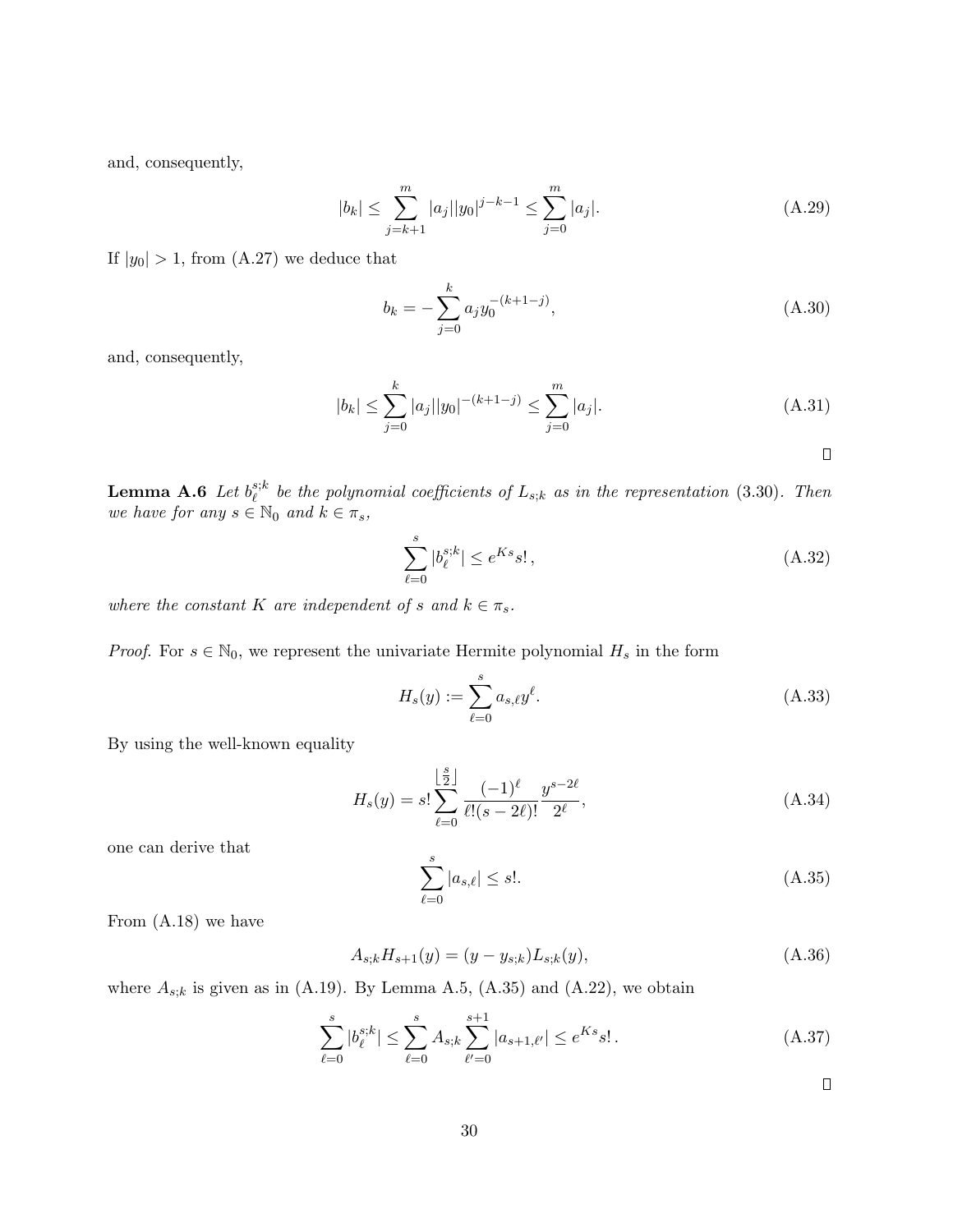**Lemma A.7** Let  $\varphi(\mathbf{y}) = \prod_{j=1}^{m} \varphi_j(y_j)$  for  $\mathbf{y} \in \mathbb{R}^m$ , where  $\varphi_j$  is a polynomial in the variable  $y_j$  of degree not greater than  $\omega$  for  $j = 1, \ldots, m$ . Then there holds

<span id="page-30-0"></span>
$$
\|\varphi\|_{L_2(\mathbb{R}^m \setminus B^m_\omega, \gamma)} \leq Cm \exp\left(-K\omega\right) \|\varphi\|_{L_2(\mathbb{R}^m, \gamma)},\tag{A.38}
$$

and

<span id="page-30-1"></span>
$$
\|\varphi\|_{L^{\sqrt{g}}_{\infty}(\mathbb{R}^m \setminus B^m_{\omega})} \leq Cm \exp\left(-K\omega\right) \|\varphi\|_{L^{\sqrt{g}}_{\infty}(\mathbb{R}^m)},\tag{A.39}
$$

where the constants C and K are independent of  $\omega$ , m and  $\varphi$ .

*Proof.* The inequality  $(A.38)$  was proven in [\[17,](#page-33-13) Lemma 3.3]. The inequality  $(A.39)$  can be proven in a similar way with a slight modification.  $\Box$ 

### A.2 Proof of Theorem [3.1](#page-11-2)

*Proof.* This theorem was proven in [\[15,](#page-32-10) Corollary 3.1] for the case  $U = \mathbb{R}^{\infty}$ . Let us prove it for the case  $U = \mathbb{R}^M$ . By Lemma [3.1](#page-8-1) the series [\(3.2\)](#page-7-0) converges unconditionally in the space  $L_2(\mathbb{R}^M, X, \gamma)$ to v. Observe that  $I_{\Lambda(\xi)}H_s = H_s$  for every  $s \in \Lambda(\xi)$  and  $\Delta_s H_{s'} = 0$  for every  $s \nleq s'$ . Hence for the downward closed set  $\Lambda(\xi) \subset \mathbb{N}_0^M$ , we can write

<span id="page-30-2"></span>
$$
I_{\Lambda(\xi)}v = I_{\Lambda(\xi)}\Big(\sum_{\mathbf{s}\in\mathbb{N}_0^M}v_{\mathbf{s}}H_{\mathbf{s}}\Big) = \sum_{\mathbf{s}\in\mathbb{N}_0^M}v_{\mathbf{s}}I_{\Lambda(\xi)}H_{\mathbf{s}} = S_{\Lambda(\xi)}v + \sum_{\mathbf{s}\notin\Lambda(\xi)}v_{\mathbf{s}}I_{\Lambda(\xi)\cap R_{\mathbf{s}}}H_{\mathbf{s}},
$$

where  $R_s := \{ s' \in \mathbb{N}_0^M : s' \leq s \}.$  This implies

$$
\|v - I_{\Lambda(\xi)}v\|_{L^{\sqrt{g}}_{\infty}(\mathbb{R}^M, X)} \leq \|v - S_{\Lambda(\xi)}v\|_{L^{\sqrt{g}}_{\infty}(\mathbb{R}^M, X)} + \sum_{s \notin \Lambda(\xi)} \|I_{\Lambda(\xi) \cap R_s} H_s\|_{L^{\sqrt{g}}_{\infty}(\mathbb{R}^M)}.
$$
 (A.40)

Therefore, to prove the lemma it is sufficient to show that each term in the right-hand side is bounded by  $C\bar{\xi}^{-(1/q-1/2)}$ . The bound of the first term can be obtained from the Cauchy–Schwasz inequality and [\(A.9\)](#page-26-0):

<span id="page-30-3"></span>
$$
||v - S_{\Lambda(\xi)}||_{L_{\infty}^{\sqrt{g}}(\mathbb{R}^{M},X)} \leq \sum_{\sigma_{s} > \xi^{1/q}} ||v_{s}||_{X} ||H_{s}||_{L_{\infty}^{\sqrt{g}}(\mathbb{R}^{M})} \leq \sum_{\sigma_{s} > \xi^{1/q}} ||v_{s}||_{X}
$$
  

$$
\leq \left(\sum_{\sigma_{s} > \xi^{1/q}} (\sigma_{s} ||v_{s}||_{X})^{2}\right)^{1/2} \left(\sum_{\sigma_{s} > \xi^{1/q}} \sigma_{s}^{-2}\right)^{1/2} \leq C \left(\sum_{\sigma_{s} > \xi^{1/q}} \sigma_{s}^{-q} \sigma_{s}^{-(2-q)}\right)^{1/2}
$$
  

$$
\leq C\xi^{-(1/q-1/2)} \left(\sum_{s \in \mathbb{N}_{0}^{M}} \sigma_{s}^{-q}\right)^{1/2} \leq C\xi^{-(1/q-1/2)}.
$$
 (A.41)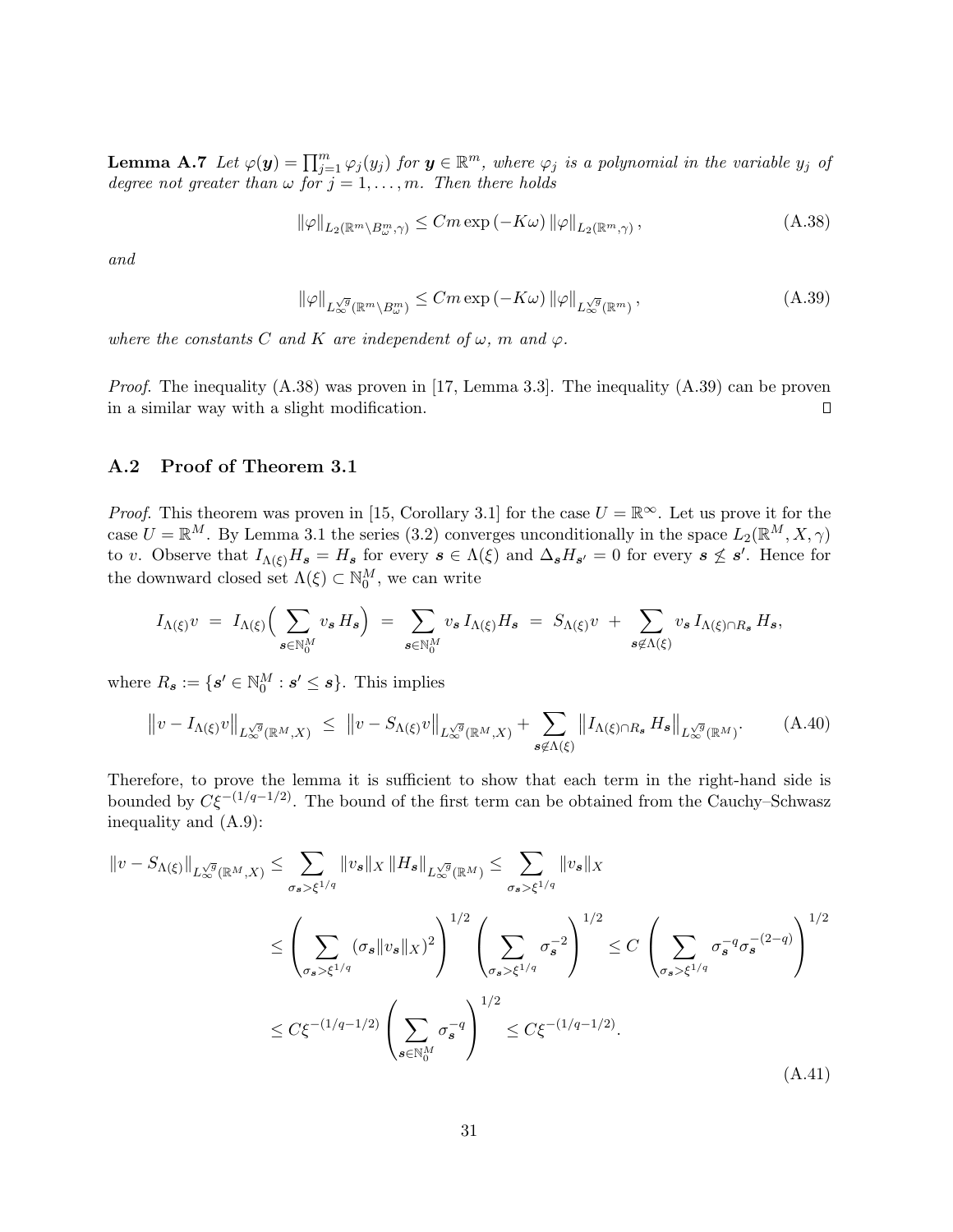Let us prove the bound of the second term in the right-hand side of [\(A.40\)](#page-30-2). We have that

<span id="page-31-1"></span>
$$
\left\|I_{\Lambda(\xi)\cap R_{s}}H_{s}\right\|_{L^{\sqrt{g}}_{\infty}(\mathbb{R}^{M})} \leq \sum_{s'\in\Lambda(\xi)\cap R_{s}}\left\|\Delta_{s'}(H_{s})\right\|_{L^{\sqrt{g}}_{\infty}(\mathbb{R}^{M})}.\tag{A.42}
$$

We estimate the norms inside the right-hand side. For  $s \in \mathbb{N}_0^M$  and  $s' \in \Lambda(\xi) \cap R_s$ , we have  $\Delta_{s'}(H_s) = \prod_{j=1}^{M} \Delta_{s'_j}(H_{s_j}).$  From Lemma [3.2](#page-10-2) and [\(A.9\)](#page-26-0) we deduce that

$$
\|\Delta_{s'_j}(H_{s_j})\|_{L^{\sqrt{g}}_{\infty}(\mathbb{R})} \le (1+C_{\varepsilon}s'_j)^{1/6+\varepsilon} \|H_{s_j}\|_{L^{\sqrt{g}}_{\infty}(\mathbb{R})} \le (1+C_{\varepsilon}s'_j)^{1/6+\varepsilon},
$$

<span id="page-31-2"></span>and consequently,

$$
\|\Delta_{\mathbf{s}'}(H_{\mathbf{s}})\|_{L_{\infty}^{\sqrt{g}}(\mathbb{R}^M)} = \prod_{j=1}^M \|\Delta_{s'_j}(H_{s_j})\|_{L_{\infty}^{\sqrt{g}}(\mathbb{R})} \le p_{\mathbf{s}'}(\theta_1, \lambda) \le p_{\mathbf{s}}(\theta_1, \lambda), \tag{A.43}
$$

where  $\theta_1 = 1/6 + \varepsilon$ . Substituting  $\|\Delta_{s'}(H_s)\|_{L^{\sqrt{g}}_{\infty}(\mathbb{R}^M)}$  in [\(A.42\)](#page-31-1) by the right-hand side of [\(A.43\)](#page-31-2) gives that

$$
||I_{\Lambda(\xi)\cap R_{s}} H_{s}||_{L_{\infty}^{\sqrt{g}}(\mathbb{R}^{M})} \leq \sum_{s'\in\Lambda(\xi)\cap R_{s}} p_{s}(\theta_{1},\lambda) \leq |R_{s}| p_{s}(\theta_{1},\lambda)
$$
  

$$
\leq p_{s}(1,1) p_{s}(\theta_{1},\lambda) \leq p_{s}(\theta/2,\lambda).
$$

From the last estimates and the assumptions we derive the bound of the second term in the right-hand side of [\(A.40\)](#page-30-2):

$$
\sum_{s \notin \Lambda(\xi)} ||I_{\Lambda(\xi) \cap R_s} H_s||_{L_{\infty}^{\sqrt{g}}(\mathbb{R}^M)} \leq C \sum_{s \notin \Lambda(\xi)} ||v_s||_X p_s(\theta/2, \lambda)
$$
\n
$$
\leq C \left( \sum_{\sigma_s > \xi^{1/q}} (\sigma_s ||v_s||_X)^2 \right)^{1/2} \left( \sum_{\sigma_s > \xi^{1/q}} p_s(\theta/2, \lambda)^2 \sigma_s^{-2} \right)^{1/2}
$$
\n
$$
\leq C \left( \sum_{\sigma_s > \xi^{1/q}} p_s(\theta/2, \lambda)^2 \sigma_s^{-q} \sigma_s^{-(2-q)} \right)^{1/2}
$$
\n
$$
\leq C \xi^{-(1/q - 1/2)} \left( \sum_{s \in \mathbb{N}_0^M} p_s(\theta, \lambda) \sigma_s^{-q} \right)^{1/2} \leq C \xi^{-(1/q - 1/2)},
$$

which together with  $(A.40)$  and  $(A.41)$  proves the theorem.

# References

<span id="page-31-0"></span>[1] M. Ali and A. Nouy. Approximation of smoothness classes by deep ReLU networks. arXiv:2007.15645, 2020.

 $\Box$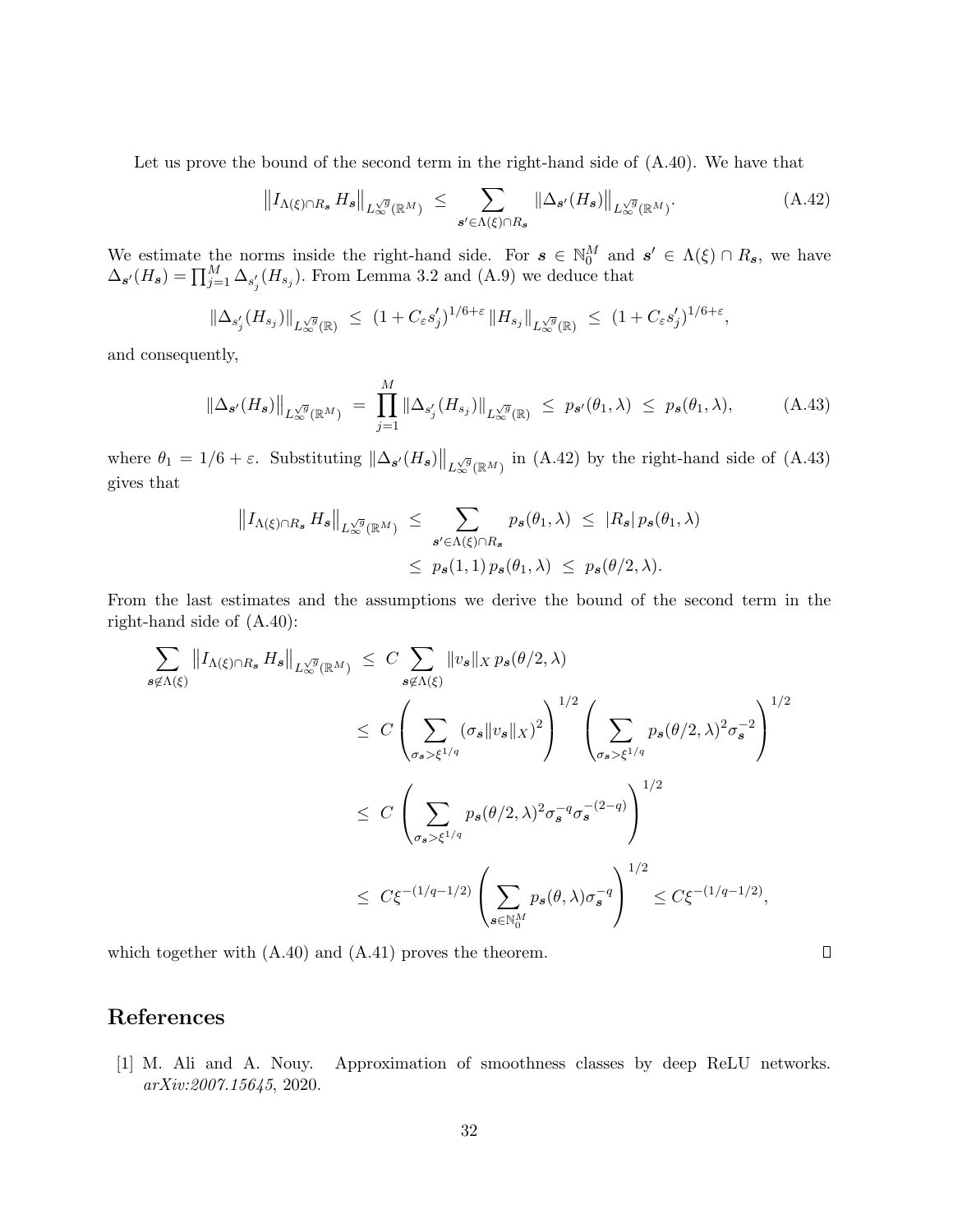- <span id="page-32-13"></span>[2] R. Arora, A. Basu, P. Mianjy, and A. Mukherjee. Understanding deep neural networks with rectified linear units. Electronic Colloquium on Computational Complexity, Report No. 98, 2017.
- <span id="page-32-0"></span>[3] M. Bachmayr, A. Cohen, D. Dũng, and C. Schwab. Fully discrete approximation of parametric and stochatic elliptic PDEs. SIAM J. Numer. Anal., 55:2151–2186, 2017.
- <span id="page-32-1"></span>[4] M. Bachmayr, A. Cohen, R. DeVore, and G. Migliorati. Sparse polynomial approximation of parametric elliptic PDEs. Part II: lognormal coefficients. ESAIM Math. Model. Numer. Anal.,  $51:341 - 363, 2017.$
- <span id="page-32-2"></span>[5] M. Bachmayr, A. Cohen, and G. Migliorati. Sparse polynomial approximation of parametric elliptic PDEs. Part I: affine coefficients. ESAIM Math. Model. Numer. Anal., 51:321-339, 2017.
- <span id="page-32-11"></span>[6] A. R. Barron. Complexity regularization with application to artificial neural networks. In Nonparametric Functional Estimation and Related Topics. NATO ASI Series (Series C: Mathematical and Physical Sciences), 335:561–576, 1991.
- <span id="page-32-3"></span>[7] A. Chkifa, A. Cohen, R. DeVore, and C. Schwab. Sparse adaptive Taylor approximation algorithms forparametric and stochastic elliptic PDEs. ESAIM Math. Model. Numer. Anal., 47:253–280, 2013.
- <span id="page-32-4"></span>[8] A. Chkifa, A. Cohen, and C. Schwab. High-dimensional adaptive sparse polynomial interpolation and applications to parametric PDEs. Found. Comput. Math., 14(4):601–633, 2013.
- <span id="page-32-5"></span>[9] A. Chkifa, A. Cohen, and C. Schwab. Breaking the curse of dimensionality in sparse polynomial approximation of parametric PDEs. J. Math. Pures Appl., 103:400–428., 2015.
- <span id="page-32-6"></span>[10] A. Cohen and R. DeVore. Approximation of high-dimensional parametric PDEs. Acta Numer., 24:1–159, 2015.
- <span id="page-32-7"></span>[11] A. Cohen, R. DeVore, and C. Schwab. Convergence rates of best N-term Galerkin approximations for a class of elliptic sPDEs. Found. Comput. Math., 9:615–646, 2010.
- <span id="page-32-8"></span>[12] A. Cohen, R. DeVore, and C. Schwab. Analytic regularity and polynomial approximation of parametric and stochastic elliptic PDE's. Anal. Appl., 9:11–47, 2011.
- <span id="page-32-12"></span>[13] G. Cybenko. Approximation by superpositions of a sigmoidal function. Math. Control. Signals, Syst., 2, 1989.
- <span id="page-32-9"></span>[14] D. Dũng. Linear collocation approximation for parametric and stochastic elliptic PDEs. Mat. Sb., 210:103–227, 2019.
- <span id="page-32-10"></span>[15] D. D˜ung. Sparse-grid polynomial interpolation approximation and integration for parametric and stochastic elliptic PDEs with lognormal inputs. ESAIM Math. Model. Numer. Anal., 55:1163–1198, 2021.
- <span id="page-32-14"></span>[16] D. D˜ung and V. K. Nguyen. Deep ReLU neural networks in high-dimensional approximation. Neural Netw., 142:619–635, 2021.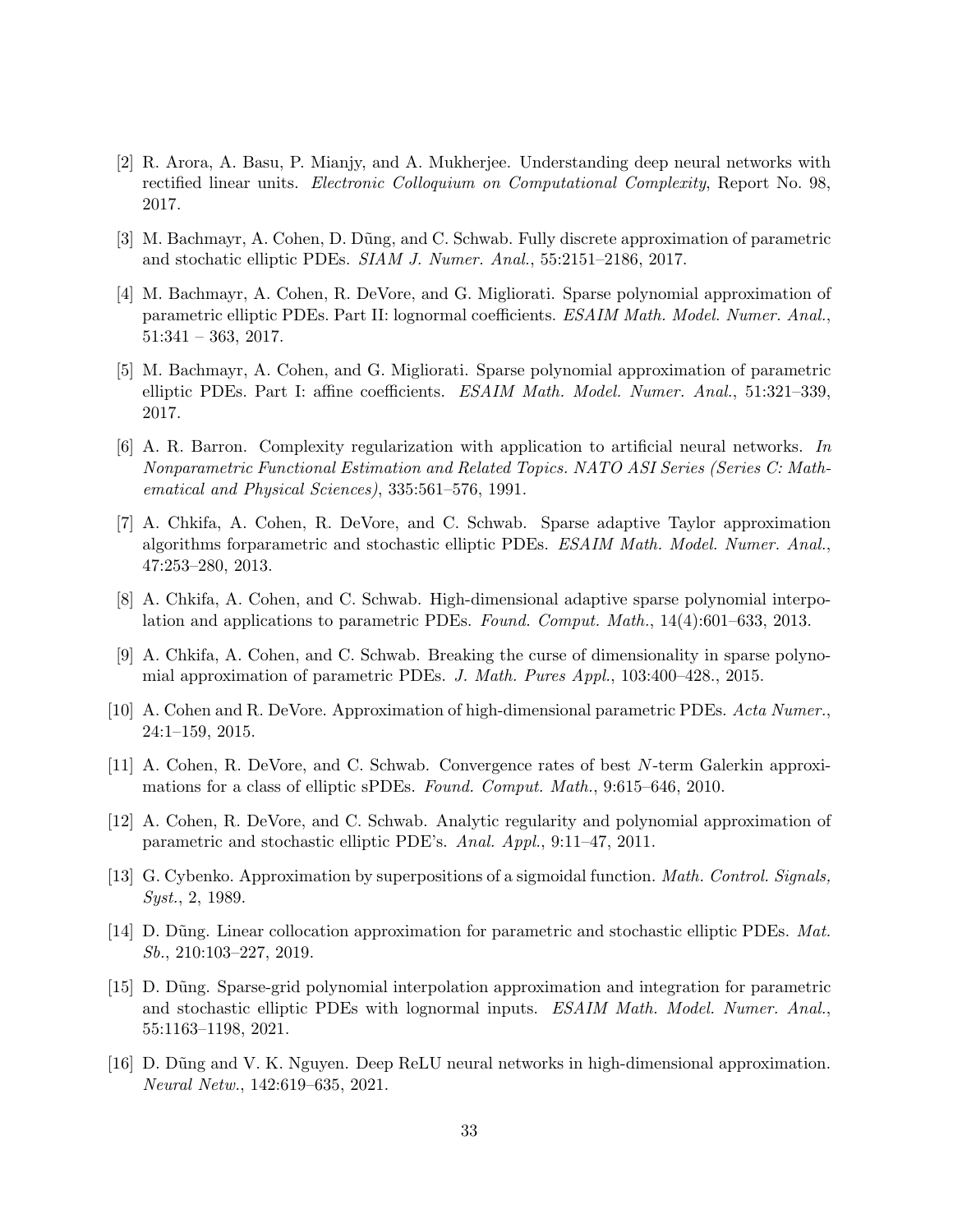- <span id="page-33-13"></span>[17] D. D˜ung, V. K. Nguyen, and D. T. Pham. Deep ReLU neural network approximation of parametric and stochastic elliptic PDEs with lognormal inputs. arXiv: 2111.05854, 2021.
- <span id="page-33-1"></span>[18] D. Dũng, V. K. Nguyen, C. Schwab, and J. Zech. Analyticity and sparsity in uncertainty quantification for PDEs with Gaussian random field inputs. 2021.
- <span id="page-33-7"></span>[19] D. D˜ung, V. K. Nguyen, and M. X. Thao. Computation complexity of deep ReLU neural networks in high-dimensional approximation. J. Comp. Sci. and Cyber., 37:292–320, 2021.
- <span id="page-33-3"></span>[20] I. Daubechies, R. DeVore, S. Foucart, B. Hanin, and G. Petrova. Nonlinear approximation and (Deep) ReLU networks. Constr. Approx., 2021.
- <span id="page-33-12"></span>[21] R. DeVore, B. Hanin, and G. Petrova. Neural network approximation. Acta Numer., pages 327–444, 2021.
- <span id="page-33-4"></span>[22] W. E and Q. Wang. Exponential convergence of the deep neural network approximation for analytic functions. Sci. China Math., 61:1733–1740, 2018.
- <span id="page-33-8"></span>[23] D. Elbrächter, P. Grohs, A. Jentzen, and C. Schwab. DNN expression rate analysis of highdimensional PDEs: application to option pricing. Technical Report 2018-33, Seminar for Applied Mathematics, ETH Zürich, 2018.
- <span id="page-33-0"></span>[24] O. G. Ernst, B. Sprungk, and L. Tamellini. Convergence of sparse collocation for functions of countably many Gaussian random variables (with application to elliptic PDEs). SIAM J. Numer. Anal., 56(2):877–905, 2018.
- <span id="page-33-2"></span>[25] K.-I. Funahashi. Approximate realization of identity mappings by three-layer neural networks. Electron. Commun. Jpn 3, 73, 1990.
- <span id="page-33-14"></span>[26] M. Geist, P. C. Petersen, M. Raslan, R. Schneider, and G. Kutyniok. Numerical solution of the parametric diffusion equation by deep neural networks. J. Sci. Comput., 88, 2021, https://doi.org/10.1007/s10915-021-01532-w.
- <span id="page-33-9"></span>[27] L. Gonon and C. Schwab. Deep ReLU network expression rates for option prices in highdimensional, exponential Lévy models. Technical Report 2020-52 (revised), Seminar for Applied Mathematics, ETH Zürich, 2020.
- <span id="page-33-10"></span>[28] L. Gonon and C. Schwab. Deep ReLU neural network approximation for stochastic differential equations with jumps. Technical Report 2021-08, Seminar for Applied Mathematics, ETH Zürich, 2021.
- <span id="page-33-5"></span>[29] R. Gribonval, Kutyniok, M. Nielsen, and F. Voigtländer. Approximation spaces of deep neural networks. Constr. Approx., 2021, https://doi.org/10.1007/s00365-021-09543-4.
- <span id="page-33-11"></span>[30] P. Grohs and L. Herrmann. Deep neural network approximation for high-dimensional elliptic PDEs with boundary conditions. IMA J. Numer. Anal., 2021.
- <span id="page-33-6"></span>[31] P. Grohs, D. Perekrestenko, D. Elbrachter, and H. Bolcskei. Deep neural network approximation theory. IEEE Trans. Inf. Theory, 67:2581–2623, 2021.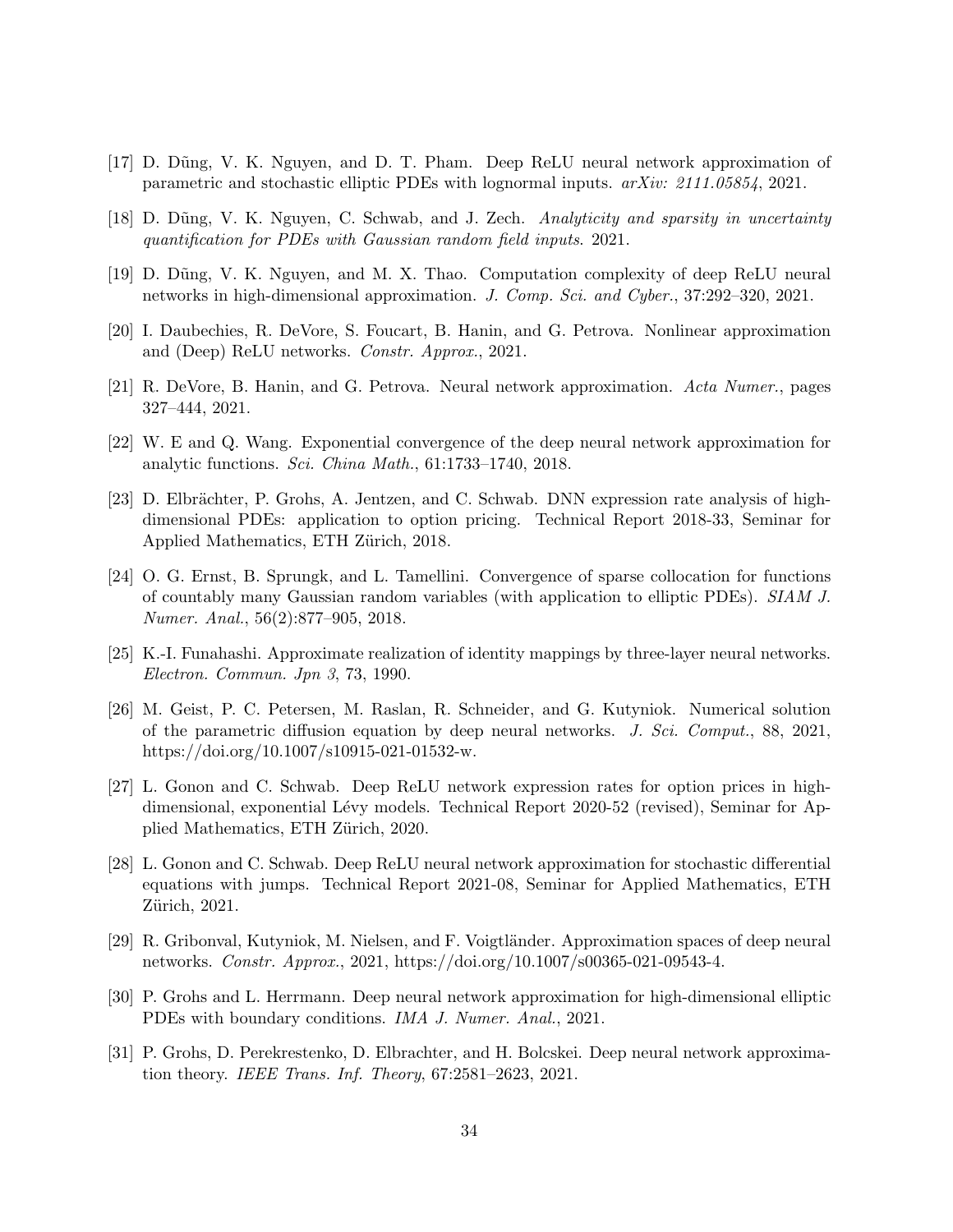- <span id="page-34-3"></span>[32] I. Gühring, G. Kutyniok, and P. Petersen. Error bounds for approximations with deep ReLU neural networks in  $W^{s,p}$  norms. Anal. Appl. (Singap.), 18:803-859, 2020.
- <span id="page-34-7"></span>[33] L. Herrmann, J. A. A. Opschoor, and C. Schwab. Constructive deep ReLU neural network approximation. Technical Report 2021-04, Seminar for Applied Mathematics, ETH Zürich, 2021.
- <span id="page-34-11"></span>[34] L. Herrmann, C. Schwab, and J. Zech. Deep neural network expression of posterior expectations in bayesian pde inversion. Inverse Problems, 36, 2020.
- <span id="page-34-13"></span>[35] E. Hewitt and K. Stromberg. Real and Abstract Analysis. Springer, 1965.
- <span id="page-34-0"></span>[36] V. Hoang and C. Schwab. N-term Galerkin Wiener chaos approximation rates for elliptic PDEs with lognormal Gaussian random inputs.  $M3AS$ , 24:797 – 826, 2014.
- <span id="page-34-1"></span>[37] K. Hornik, M. Stinchcombe, and H. White. Multilayer feedforward networks are universal approximators. Neural Netw., 2, 1989.
- <span id="page-34-10"></span>[38] G. Kutyniok, P. C. Petersen, M. Raslan, and R. Schneider. A theoretical analysis of deep neural networks and parametric PDEs. Constr. Approx., 2021.
- <span id="page-34-5"></span>[39] J. Lu, Z. Shen, H. Yang, and S. Zhang. Deep network approximation for smooth functions. SIAM Journal on Mathematical Analysis, 53(5):5465–5506, 2021.
- <span id="page-34-14"></span>[40] D. M. Matjila. Bounds for the weighted Lebesgue functions for Freud weights. J. Approx. Theory, 79:385–406, 1994.
- <span id="page-34-15"></span>[41] D. M. Matjila. Convergence of Lagrange interpolation for Freud weights in weighted  $L_p$ ,  $0 \leq p \leq 1$ . in: Nonlinear numerical methods and rational approximation, pages 25–35, Kluwer, Dordrecht 1994.
- <span id="page-34-4"></span>[42] H. N. Mhaskar. Neural networks for optimal approximation of smooth and analytic functions. Neural Comput., 8:164–177, 1996.
- <span id="page-34-6"></span>[43] H. Montanelli and Q. Du. New error bounds for deep ReLU networks using sparse grids. SIAM J. Math. Data Sci., 1:78–92, 2019.
- <span id="page-34-2"></span>[44] G. Montúfar, R. Pascanu, K. Cho, and Y. Bengio. On the number of linear regions of deep neural networks. In Advances in neural information processing systems, pages 2924–2932, 2014.
- <span id="page-34-12"></span>[45] J. A. A. Opschoor, C. Schwab, and J. Zech. Deep learning in high dimension: ReLU network expression rates for Bayesian PDE inversion. Technical Report 2020-47, Seminar for Applied Mathematics, ETH Zürich, 2020.
- <span id="page-34-8"></span>[46] J. A. A. Opschoor, C. Schwab, and J. Zech. Exponential ReLU DNN expression of holomorphic maps in high dimension. Constr. Approx., 2021.
- <span id="page-34-9"></span>[47] P. C. Petersen. Neural network theory. Available at  $http://pc$ petersen.eu/Neural Network Theory.pdf.